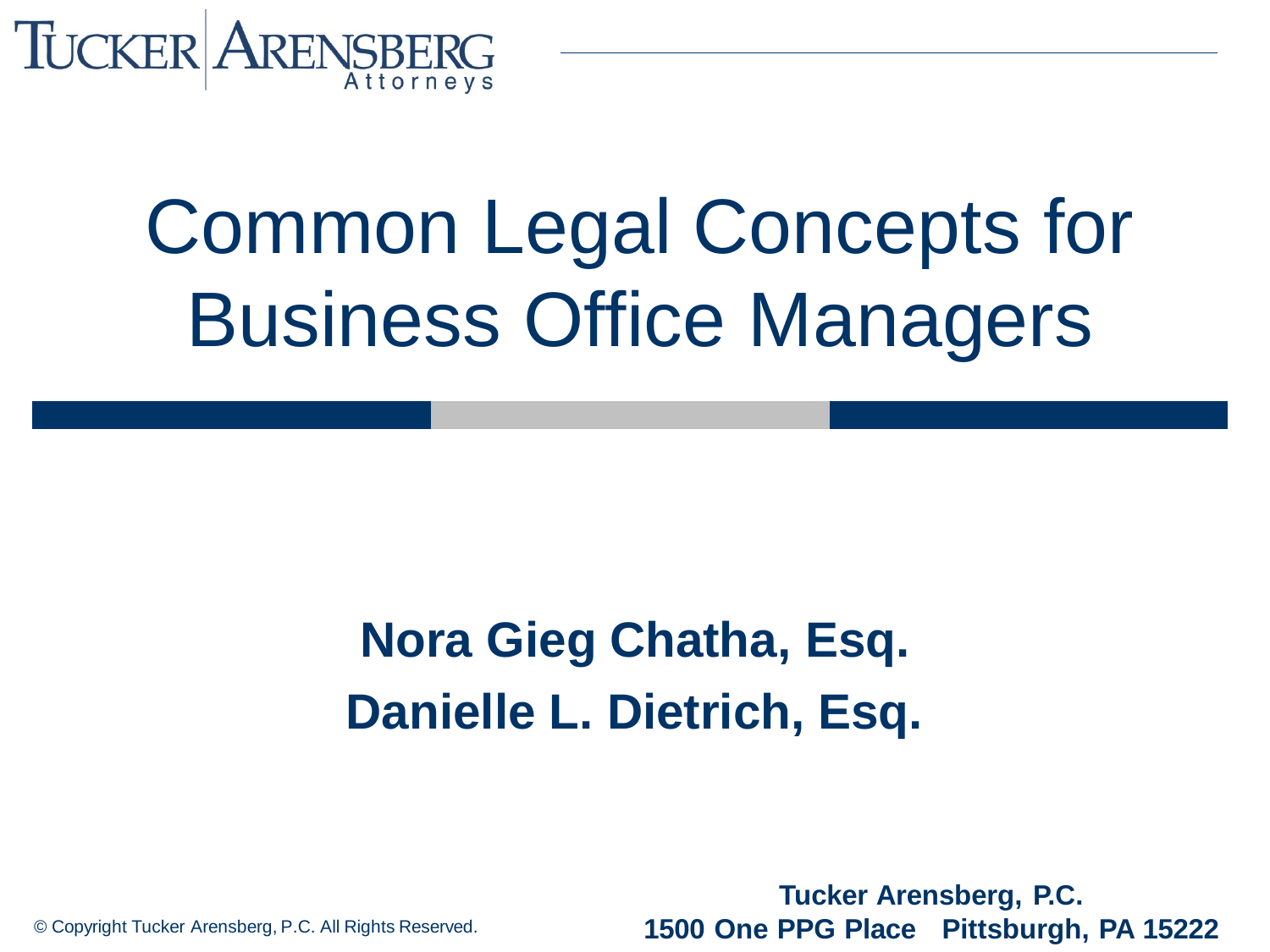

#### Who Is Tucker Arensberg, P.C.

Pittsburgh and Harrisburg Offices represent LTC providers in PA, OH, WV, NJ, NY, MD offering competetive and flexible in:

- Department of Health and Human Services Survey, Licensure and related matters including bed acquisitions, transfers and census management
- Medical Assistance and Medicare Eligibility, Reimbursement, Audit and Discharge Appeals
- Resident Concerns including Family, Dependent and Guardianships
- Collections and Business Office Support
- **Employment and Labor Law**
- Long Term Care Compliance (both state and federal)
- Privacy and Security Laws (HIPAA, HIT, etc.)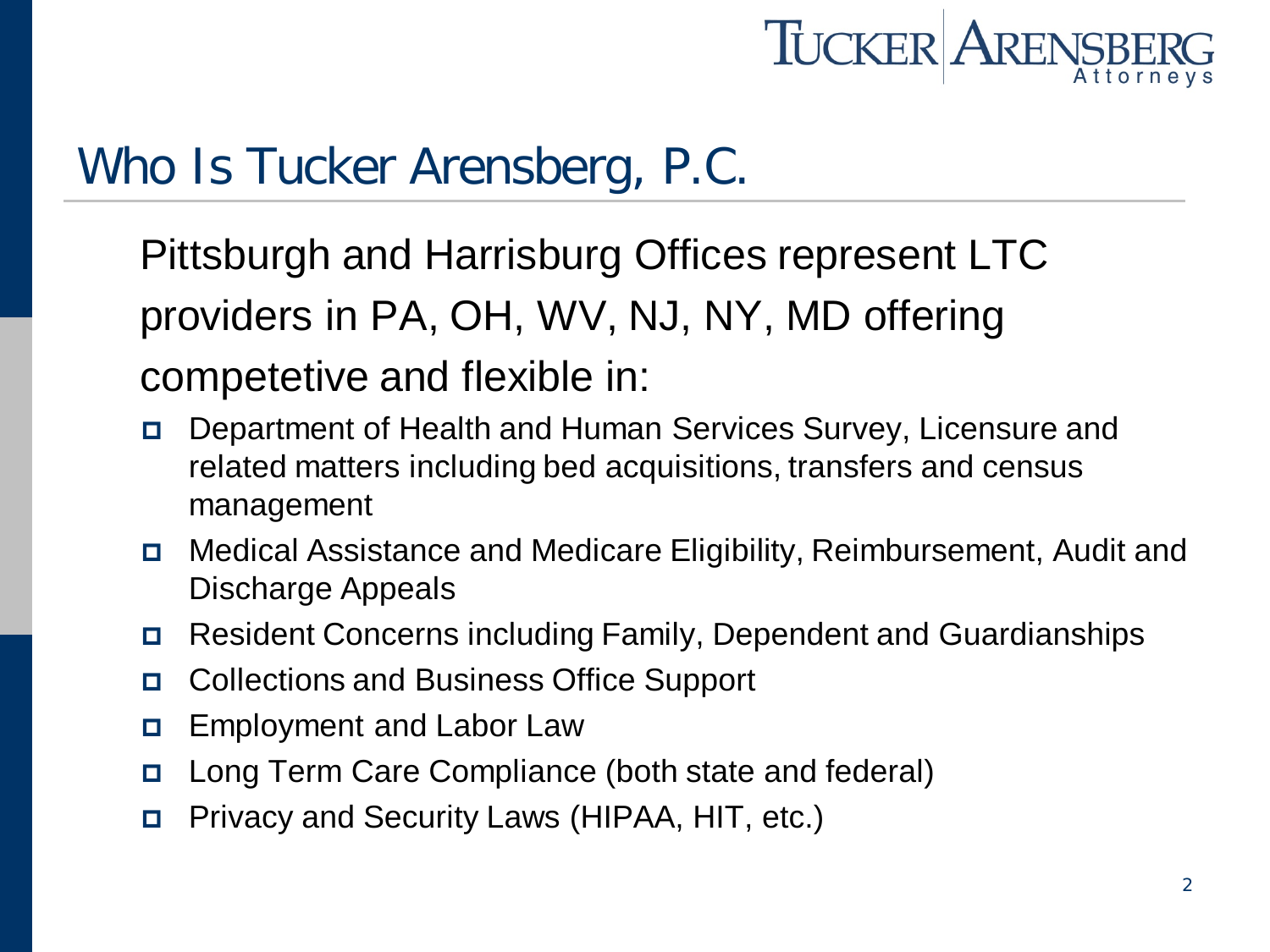

#### Who Is Tucker Arensberg, P.C.

- Risk Management
- Compliance and Training Programs
- Ancillary Provider Contract Management
- Intellectual Property
- **D** Litigation
- Public and Private Financing
- Real Estate Law
- Business Succession Planning and Corporate Law (Mergers and Acquisitions)
- **D** Private and Public Financing
- Public Outreach
- Electronic Health Record (ERC) Conversions
- Arbitration, Mediation and Alternative Dispute Resolution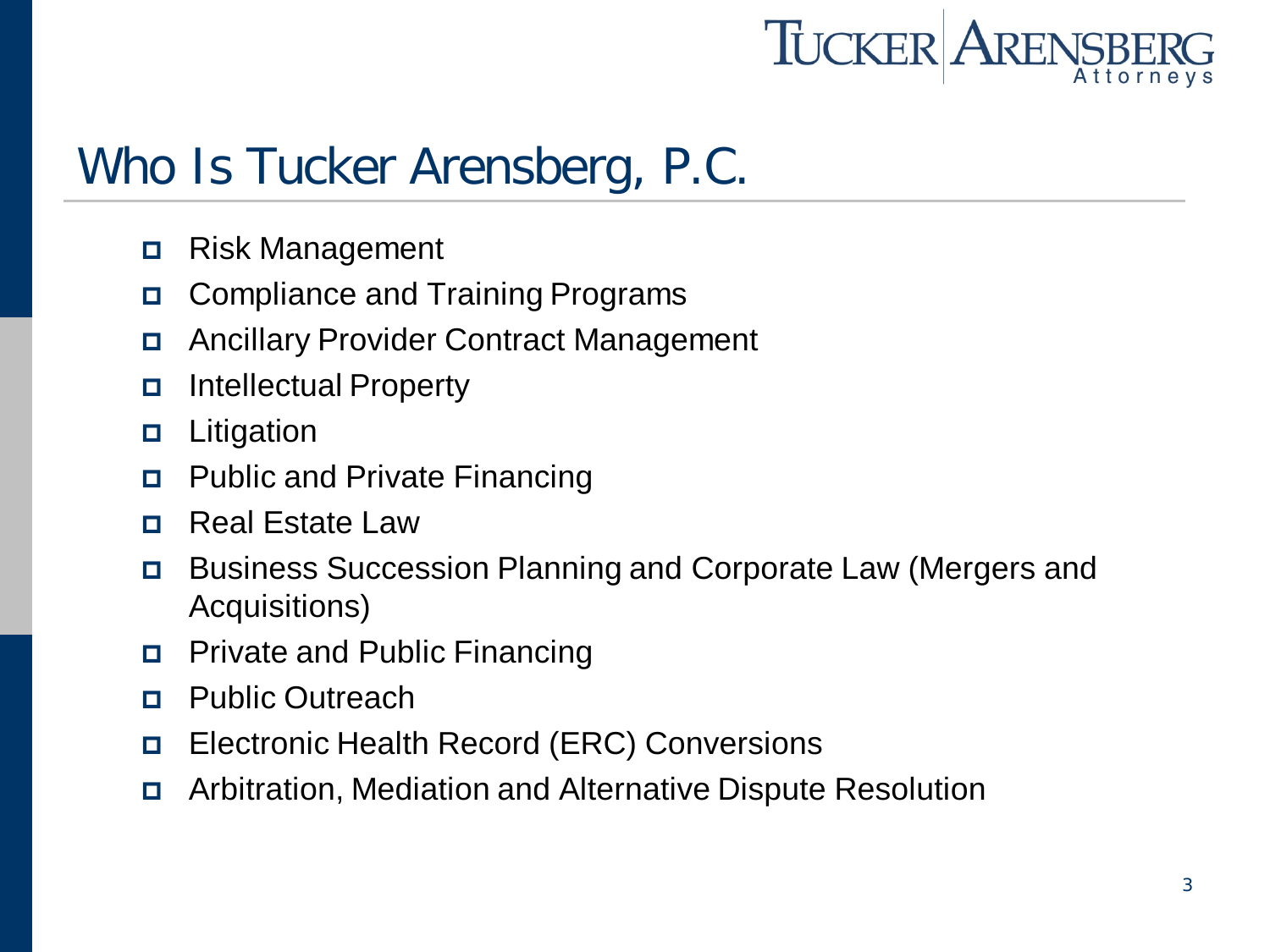

#### Who Is Tucker Arensberg, P.C.

- Bankruptcy, Insolvency and Creditors' Rights
- Business and Corporate
- Employee Benefits/ERISA
- **Environmental**
- Health Law and Info Technology

In addition, the members of the Long Term Care practice frequently provide training for administrators, CEOs, directors, controllers and other members of the Long Term Care team on a variety of legal topics.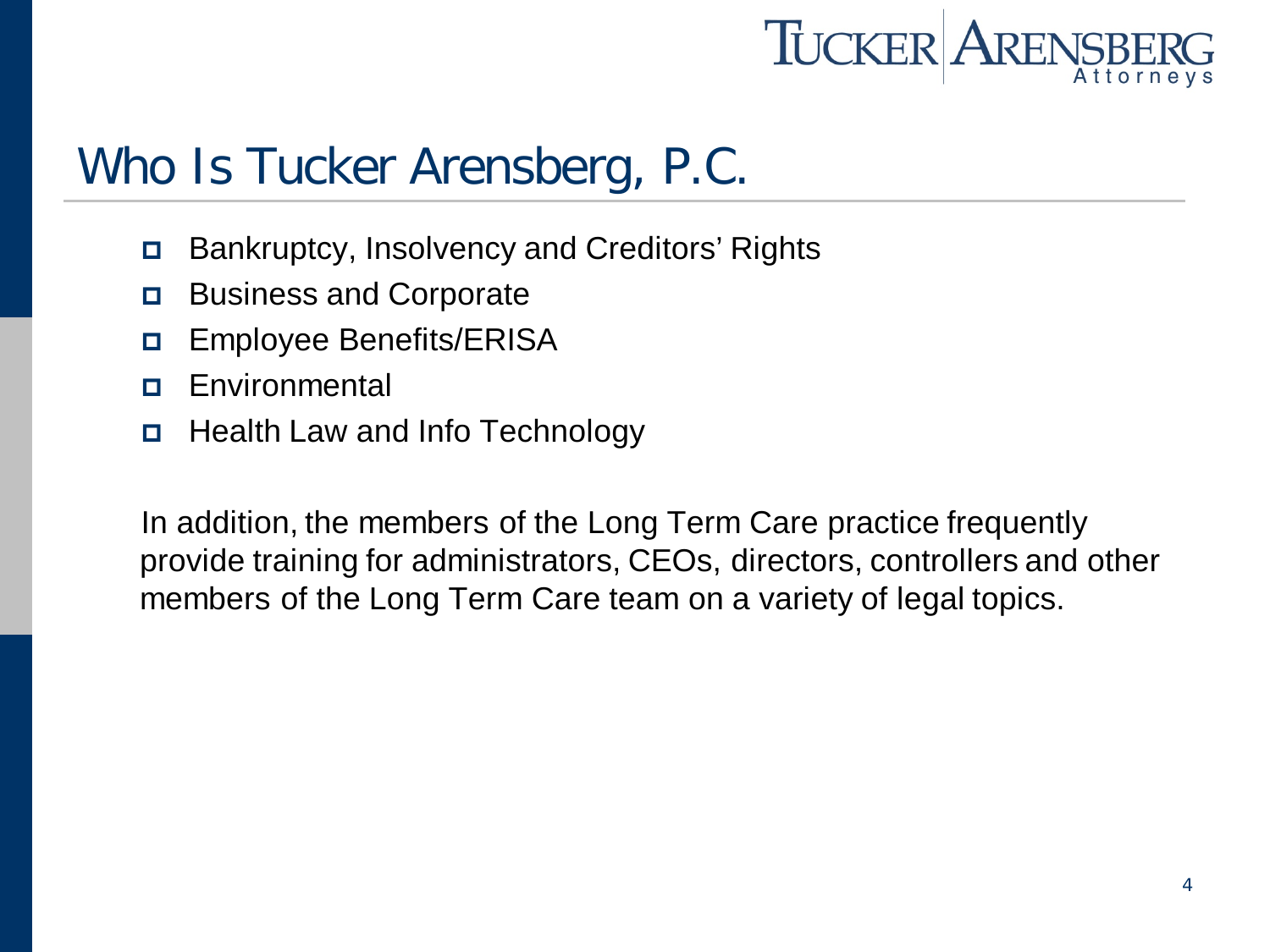

#### Your Presenters

**Nora Gieg Chatha** is a shareholder who, prior to joining the firm, served as Counsel for the Pennsylvania Department of Human Services (then Public Welfare) where she advised the Commonwealth on all aspects of Medicaid (Medical Assistance) eligibility, reimbursement and compliance. She now applies that concentrated knowledge of the Medicaid program in the private sector to represent providers, fiduciaries and individuals in varied legal matters including compliance, reimbursement, payor disputes, and both administrative and Orphans' Court litigation. Nora assists long term care providers to establish processes and conduct training to secure census while streamlining admissions, payment and resident relations. Nora has handled numerous administrative and appellate actions in array of Medicaid, Medicare, reimbursement, licensing and bed transfer matters. Nora also serves as Co-Chair of the firm's Estates & Trust and Fiduciary Services Practice Groups. Nora can be reached at (412) 594-3940 or *[nchatha@tuckerlaw.com](mailto:nchatha@tuckerlaw.com).*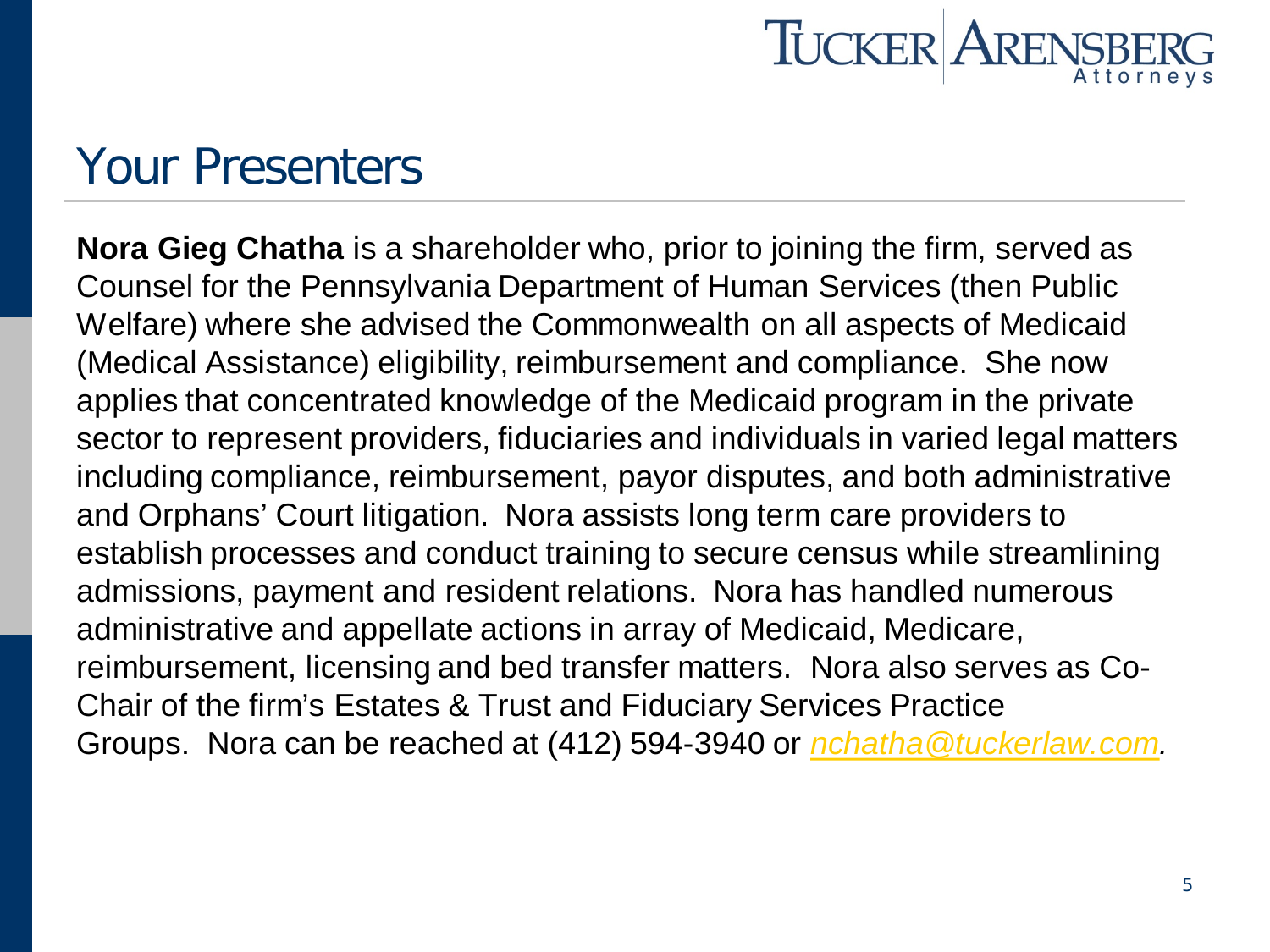

#### Your Presenters

**Danielle Dietrich** provides full service legal assistance to SNF/AL/PC business offices. She works with facilities to qualify residents for public benefits (Medicare/Medicaid), including assisting staff with filing applications for public benefits on a resident's behalf, obtaining the necessary asset verifications, and appealing the denial of benefits or institution of penalty periods to both the Bureau of Hearings and Appeals and the Commonwealth Court. If a resident becomes incapacitated without a power of attorney in place, Danielle guides facilities through the guardianship process, including drafting and filing of guardianship petitions, and obtaining court approval. She also assists facilities with challenging resident discharge situations.

Danielle pursues collections actions against uncooperative or abusive family members under the Pennsylvania Filial Support laws. She will also pursue such actions against uncooperative residents or former residents who fail to pay the private amounts due to the facility. Danielle can be reached at (412) 594-5605 or *[ddietrich@tuckerlaw.com](mailto:ddietrich@tuckerlaw.com).*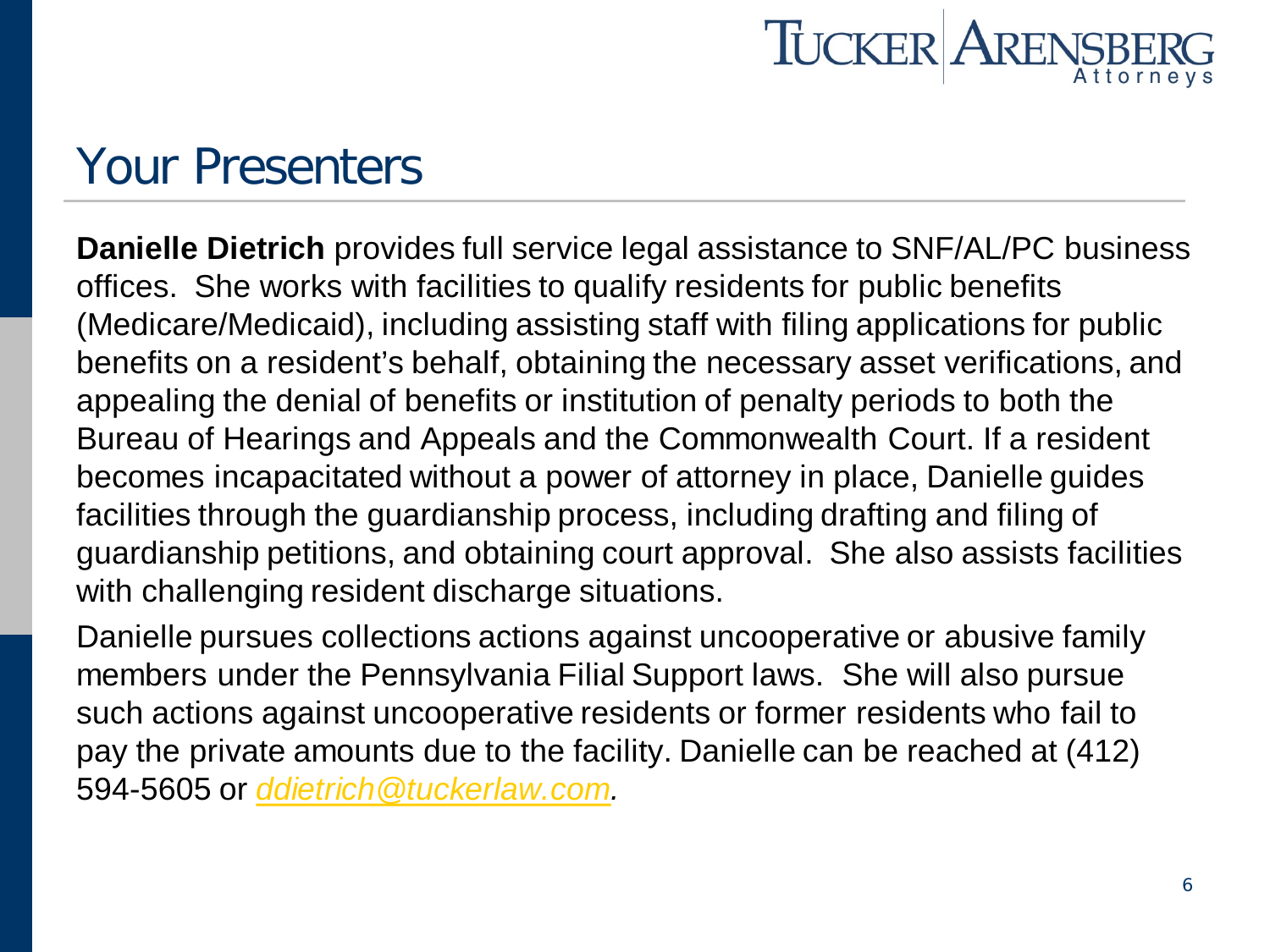

#### Today's Topics

#### Legal Representatives in Pennsylvania

- Agents, Guardians and Statutory Healthcare Reps
- Admissions Issues
	- **D** Agreements
	- **n** Arbitration
- **Property Ownership In Pennsylvania** 
	- Personal Property
	- Real Estate
	- Financial Accounts
- Collections
- **Discharge**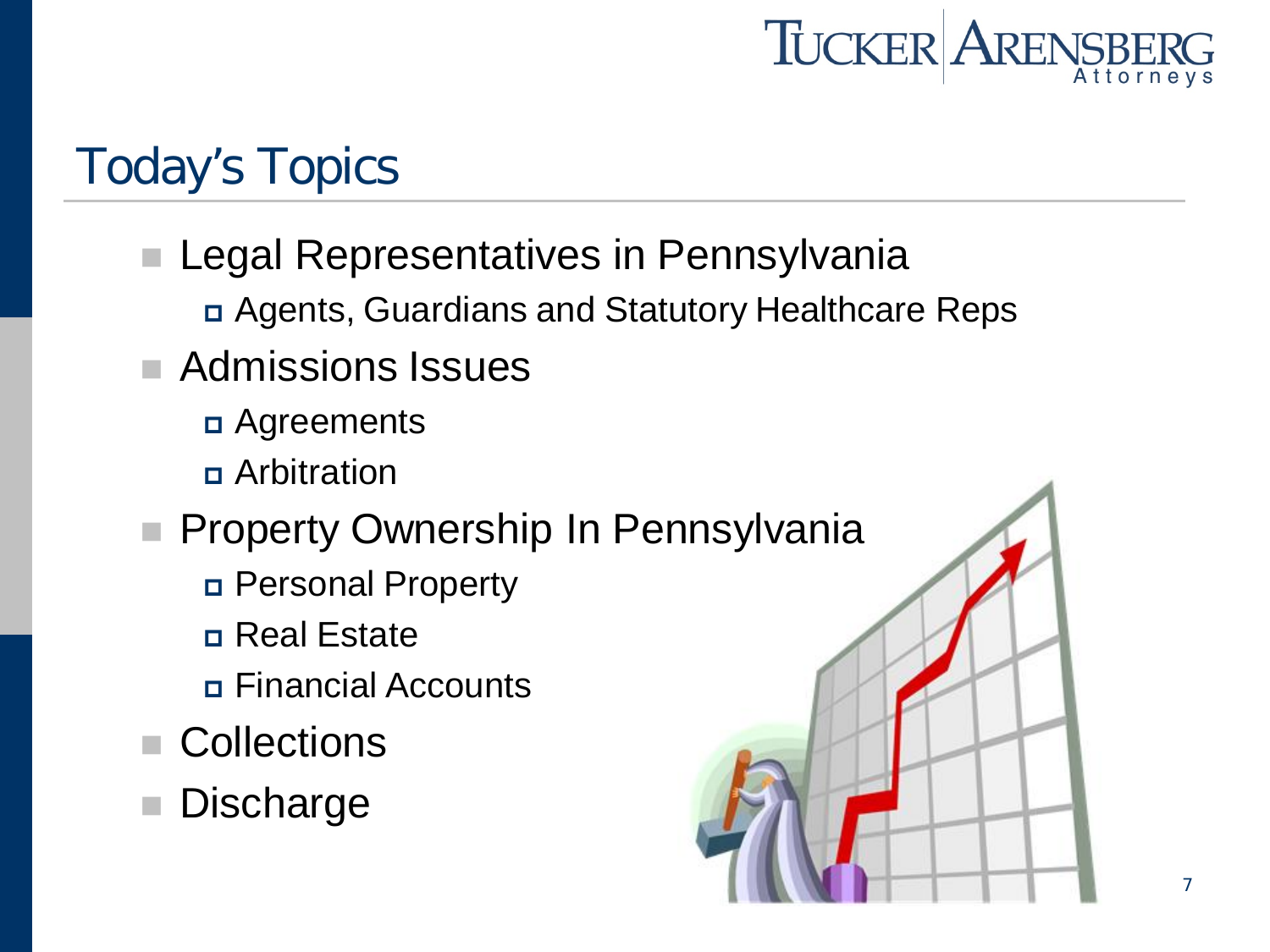

### Who's On First?

# Legal Representatives In **Pennsylvania**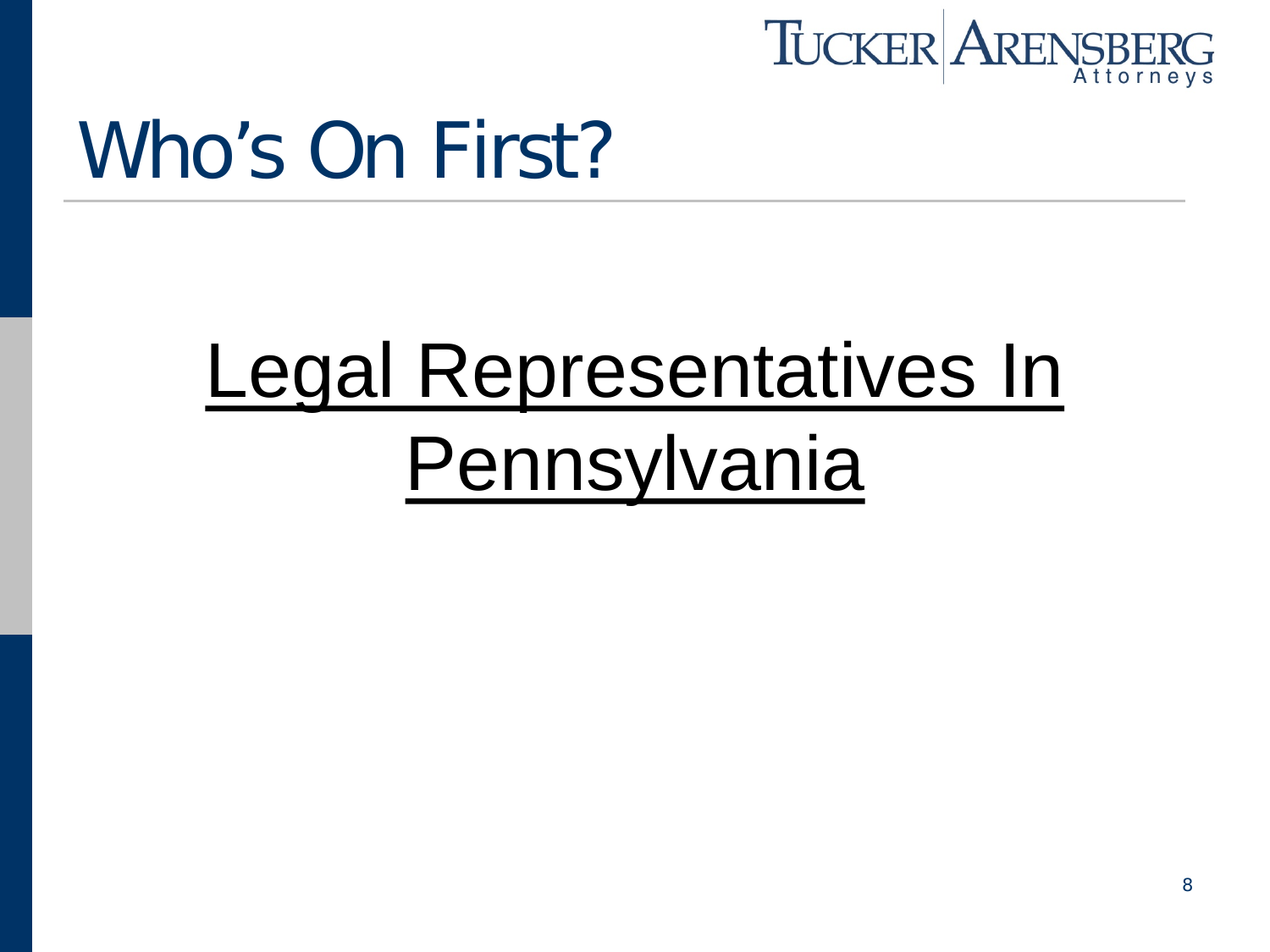

#### Types of Legal Reps in Pennsylvania

- Statutory Health Care Representative
- Agent under Health Care Power of Attorney
- Agent under Financial Power of Attorney
- □ Court-Appointed Guardian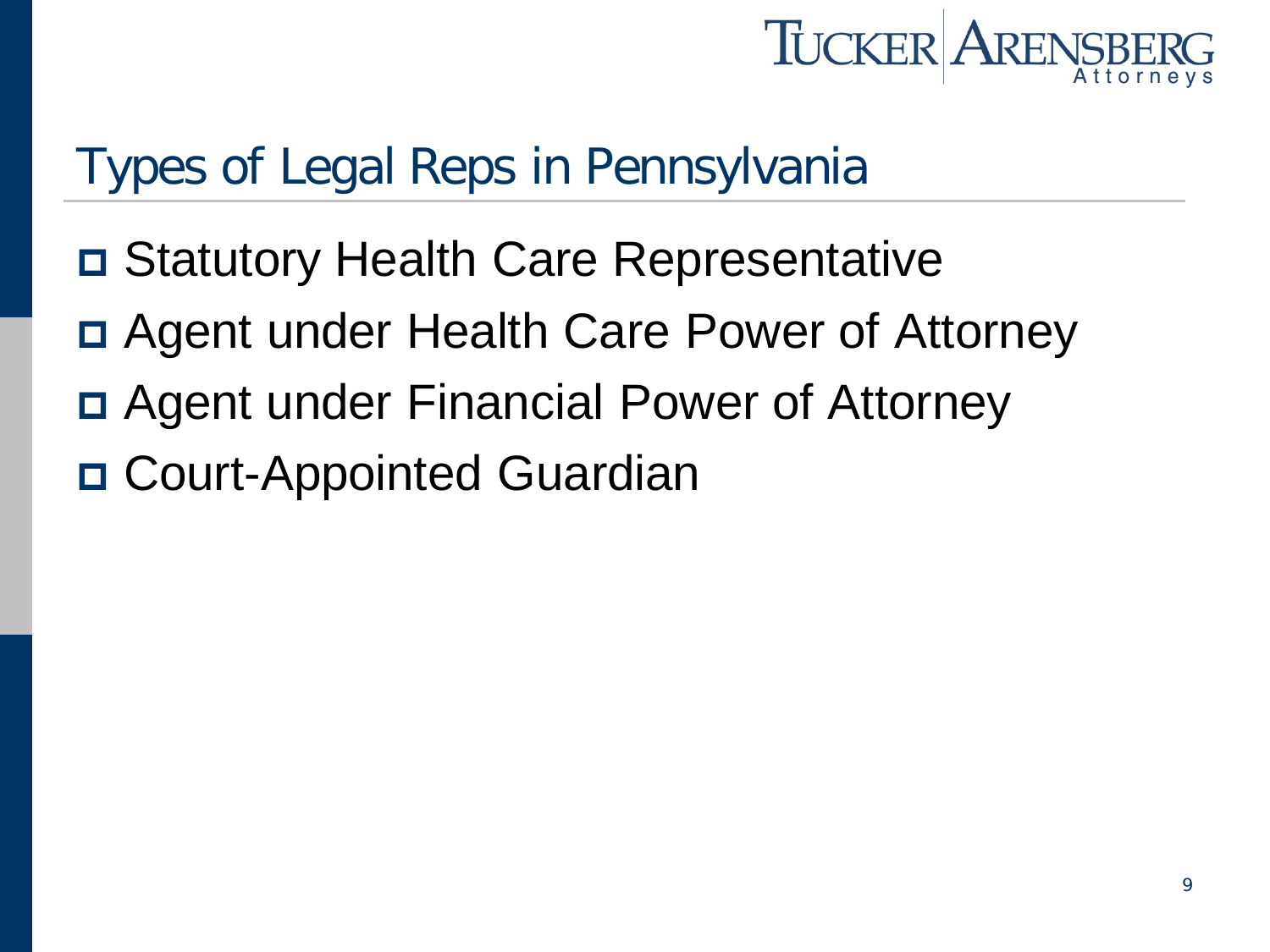

# **Healthcare Representatives**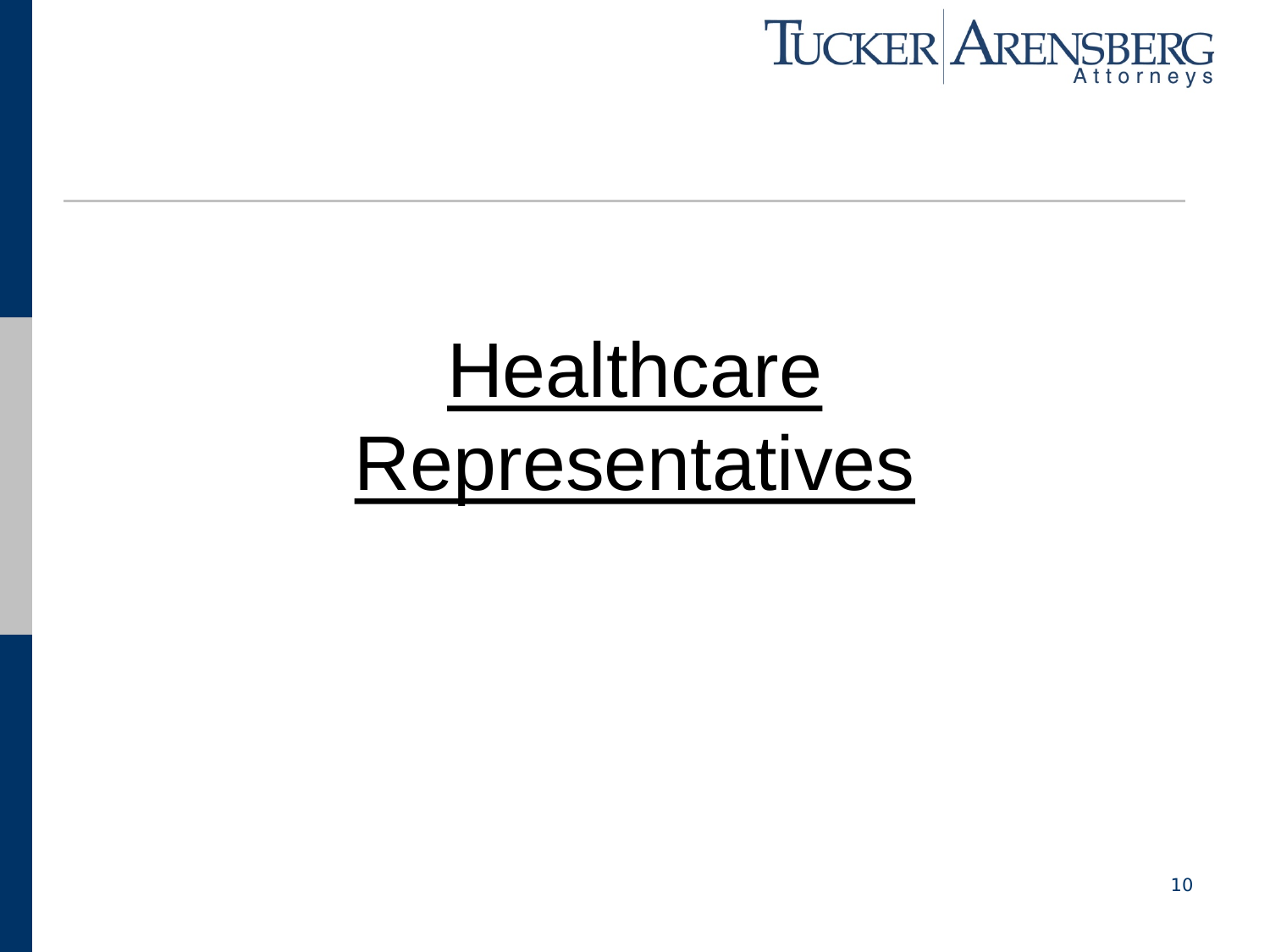

#### Healthcare Representatives

- Chapter 54 of PEF Code provides for statutory means for competent adults to control their health care through instructions written in advance or by designated health care agents under a Power of Attorney or stating health care representatives and requested orders.
- □ Chapter 54 governs requirements for Living Wills, Advanced Directives & Healthcare Powers of Attorney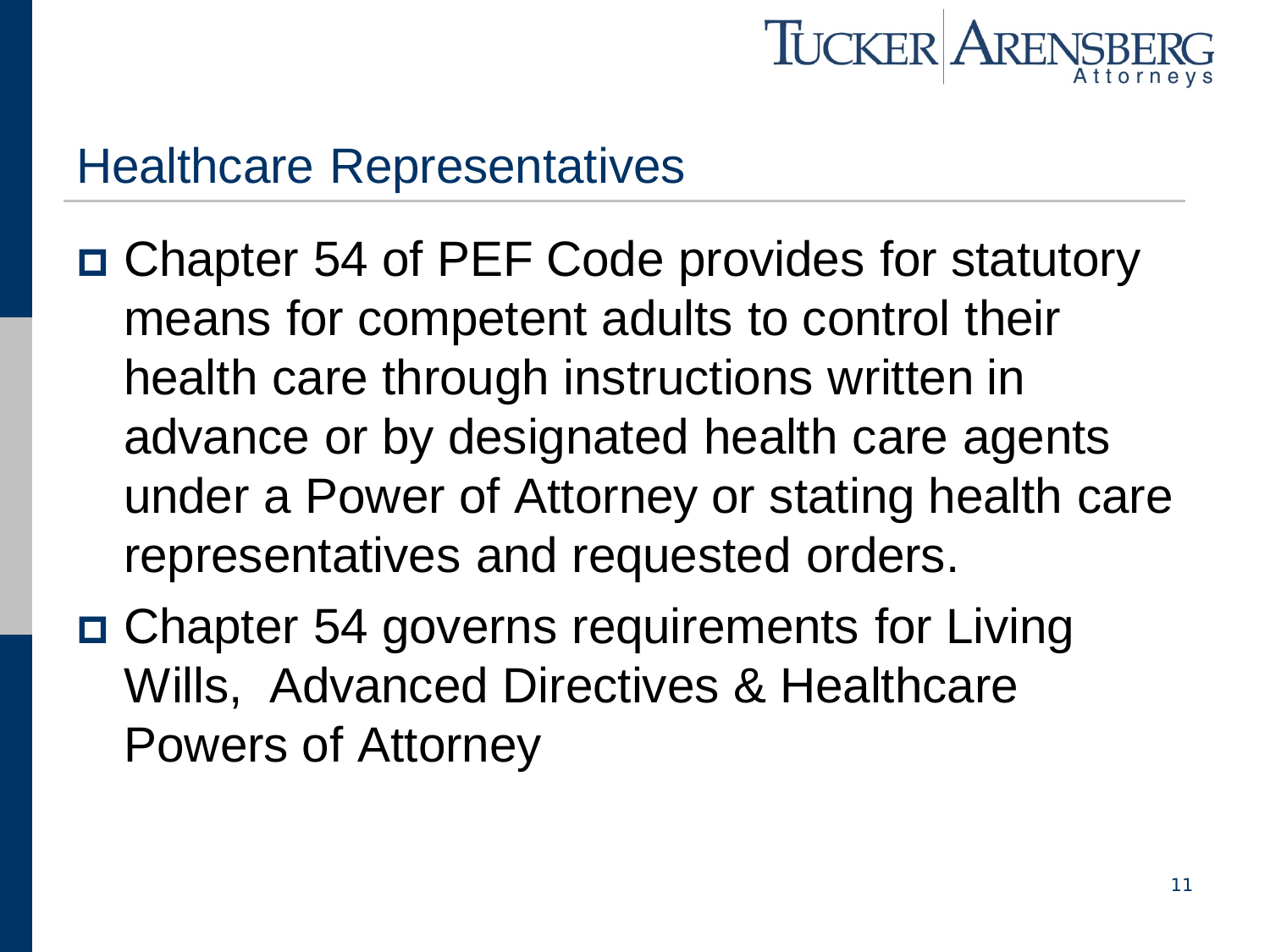

#### Healthcare POA Execution Reqt's

- **Who may make?** An individual of sound mind may make a health care power of attorney if the individual: (1) is 18 years of age or older; (2) has graduated from high school; (3) has married; or (4) is an emancipated minor. 20 Pa. C.S. 5452(a).
- **Requirements?** A health care power of attorney must be:
	- (1) dated and signed by the principal by signature or mark or by another individual on behalf of and at the direction of the principal; and
	- $(2)$  witnessed by two individuals, each of whom is 18 years of age or older.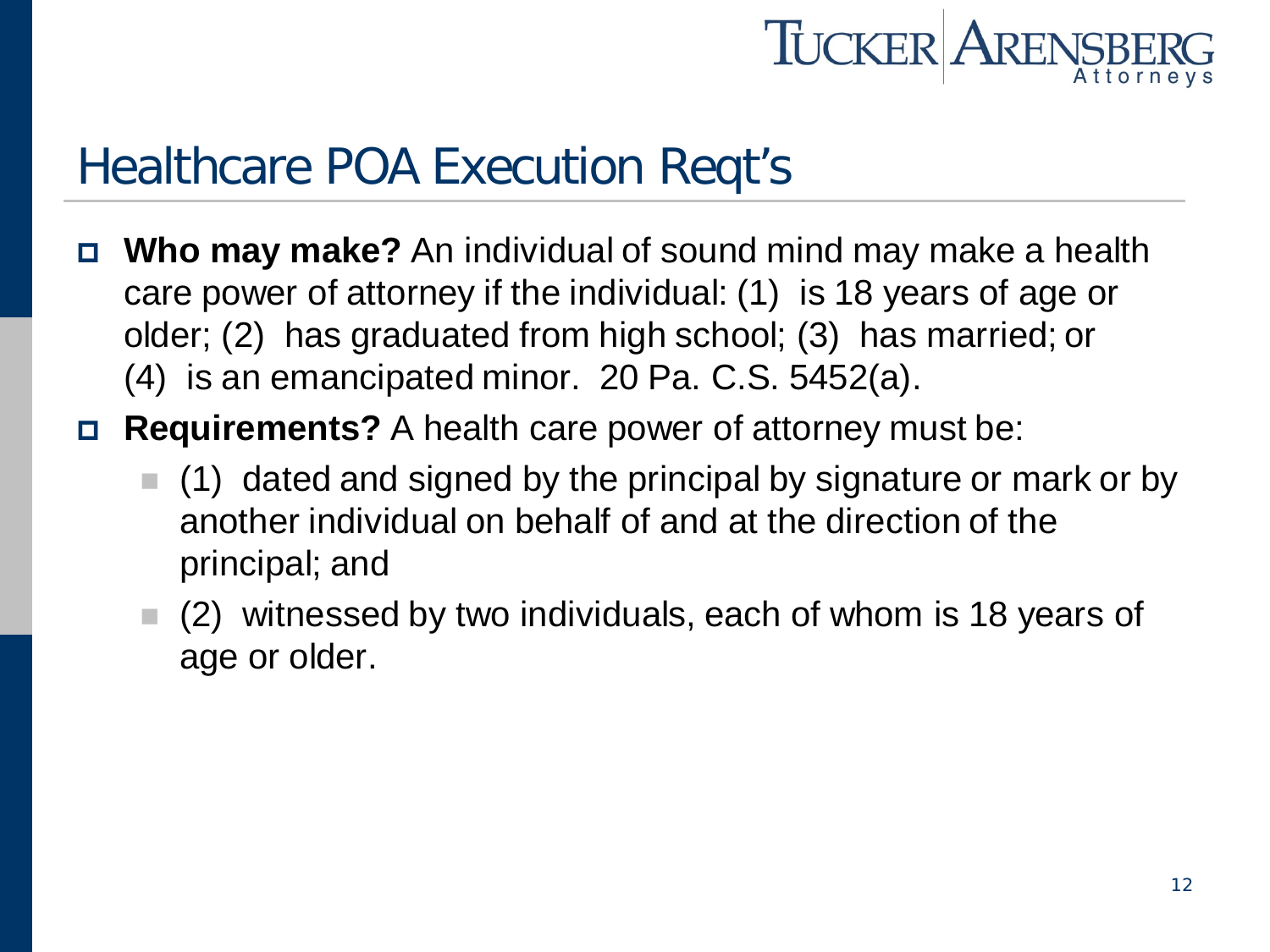

#### What May Healthcare Agents Do?

- Health Care Agent has the authority to make any health care decision and to exercise any right and power regarding the principal's care, custody and health care treatment that the principal could have made and exercised, including *the power to authorize admission to a medical, nursing, residential or similar facility*, or *to enter into agreements for the principal's care*. The health care agent's authority may extend beyond the principal's death to make anatomical gifts, dispose of the remains and consent to autopsies. 5456(a)
- Health Care Agent has the same rights and limitations as the principal to request, examine, copy and consent or refuse to consent to the disclosure of medical or other health care information. 5456(d)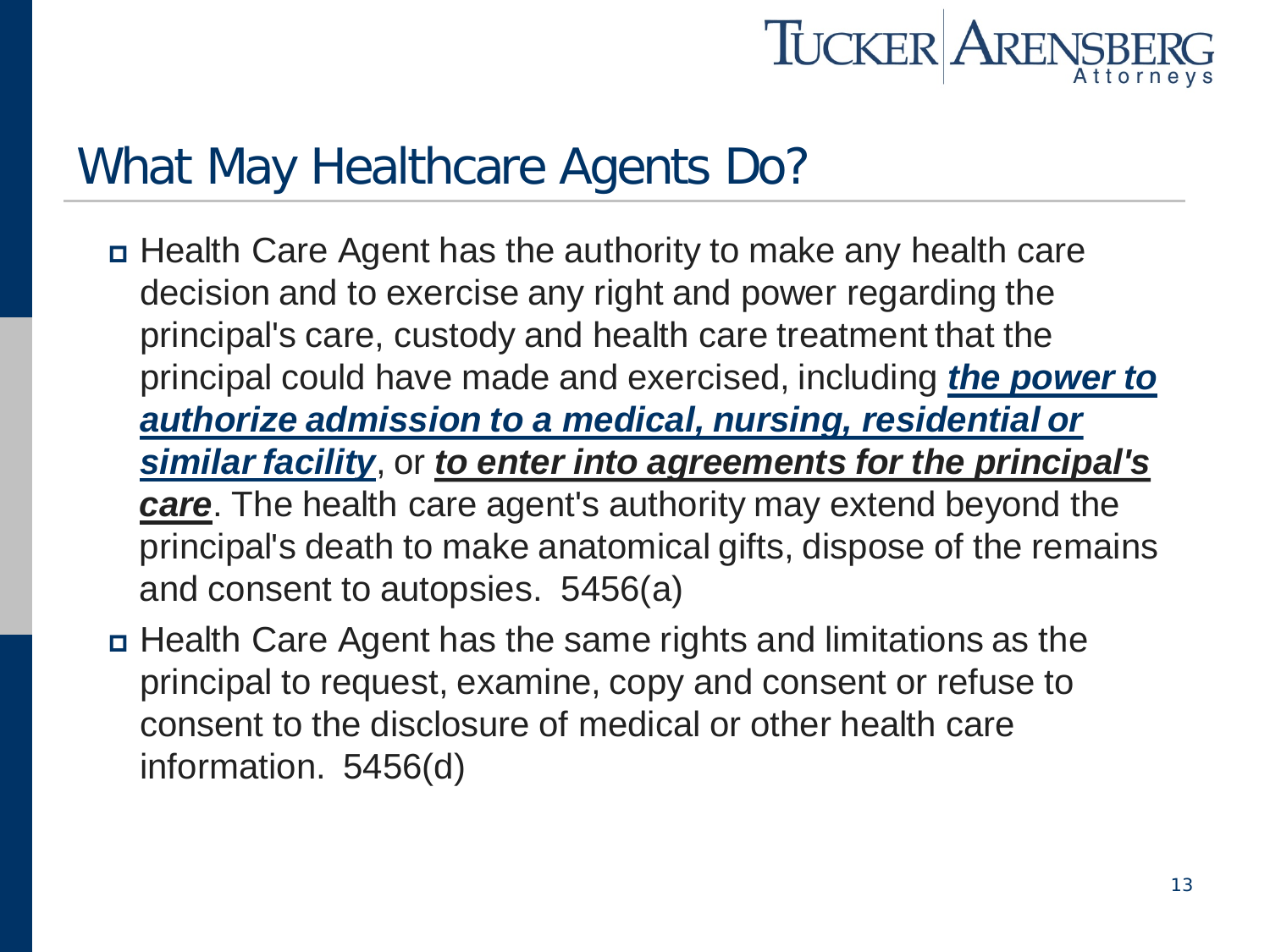### TUCKER ARENSBI

#### Section 5461 Statutory Health Care Representatives

- **(a) General rule.--**A health care representative may make a health care decision for an individual *whose attending physician has determined that the individual is incompetent* if:
	- (1) the individual is at least 18 years of age, has graduated from high school, has married or is an emancipated minor;
	- $(2)$  (i) the individual does not have a health care power of attorney; or
	- $\blacksquare$  (ii) the individual's health care agent is not reasonably available or has indicated an unwillingness to act and no alternate health care agent is reasonably available; and
	- $(3)$  a guardian of the person to make health care decisions has not been appointed for the individual.
- **(b) Application.--**This section applies to decisions regarding treatment, care, goods or services that a caretaker is obligated to provide to a care-dependent person who has an *end-stage medical condition or is permanently unconscious* as permitted under 18 Pa.C.S. § 2713(e)(5) (relating to neglect of care-dependent person).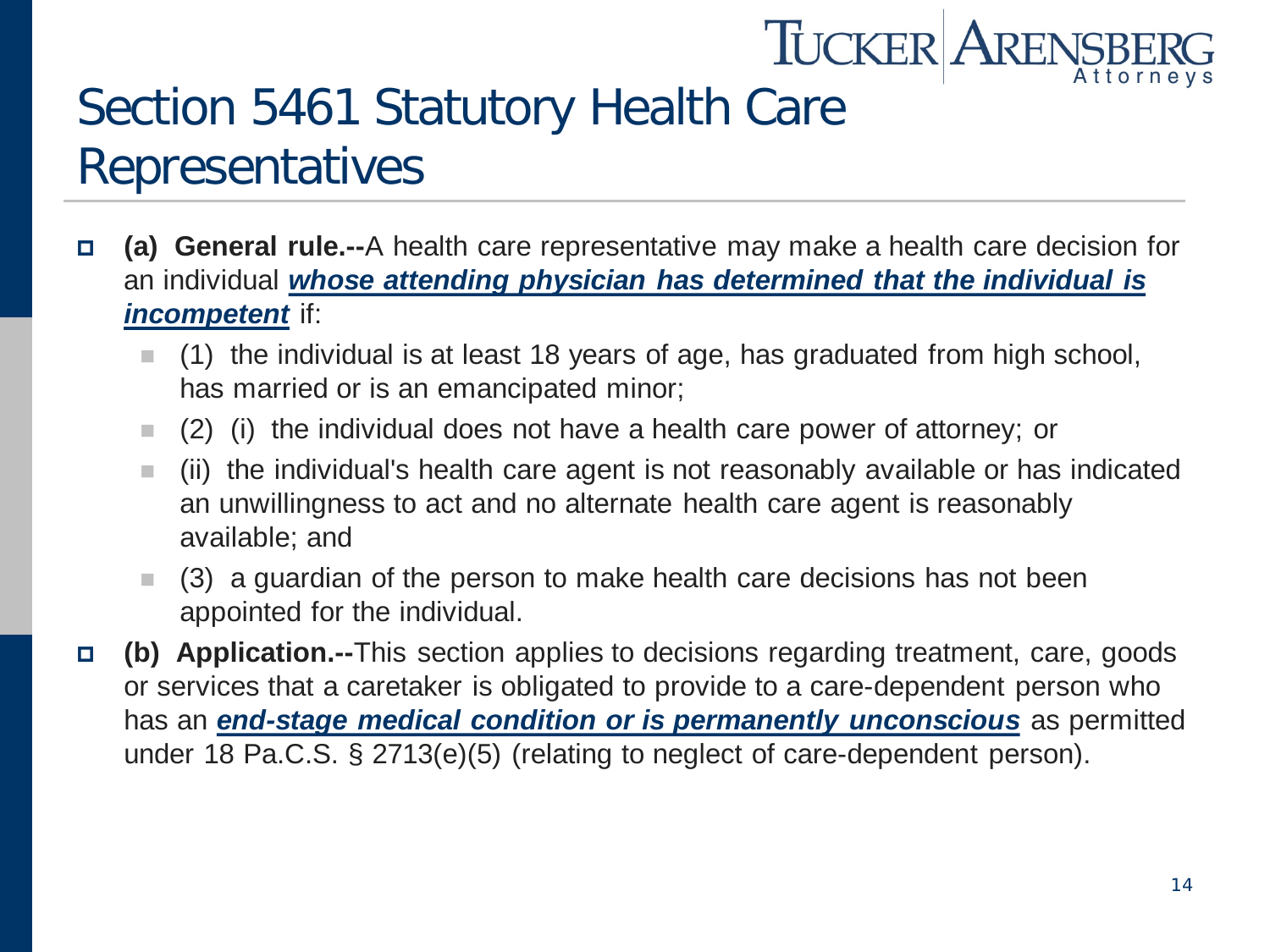

#### Relevant Definitions Under Section 5422

**"Competent."** A condition in which an individual, when provided appropriate medical information, communication supports and technical assistance, is documented by a health care provider to do all of the following:

- Understand the potential material benefits, risks and alternatives involved in a specific proposed health care decision.
- $\blacksquare$  Make that health care decision on his own behalf.
- Communicate that health care decision to any other person.
- This term is intended to permit individuals to be found competent to make some *health care decisions, but incompetent to make others*.

**"End-stage medical condition."** *An incurable and irreversible medical condition in an advanced state* caused by injury, disease or physical illness that will, in the opinion of the attending physician to a reasonable degree of medical certainty, *result in death*, despite the introduction or continuation of medical treatment. Except as specifically set forth in an advance health care directive, the term is not intended to preclude treatment of a disease, illness or physical, mental, cognitive or intellectual condition, even if incurable and irreversible and regardless of severity, if both of the following apply:

- $\blacksquare$  The patient would benefit from the medical treatment, including palliative care.
- Such treatment would not merely prolong the process of dying.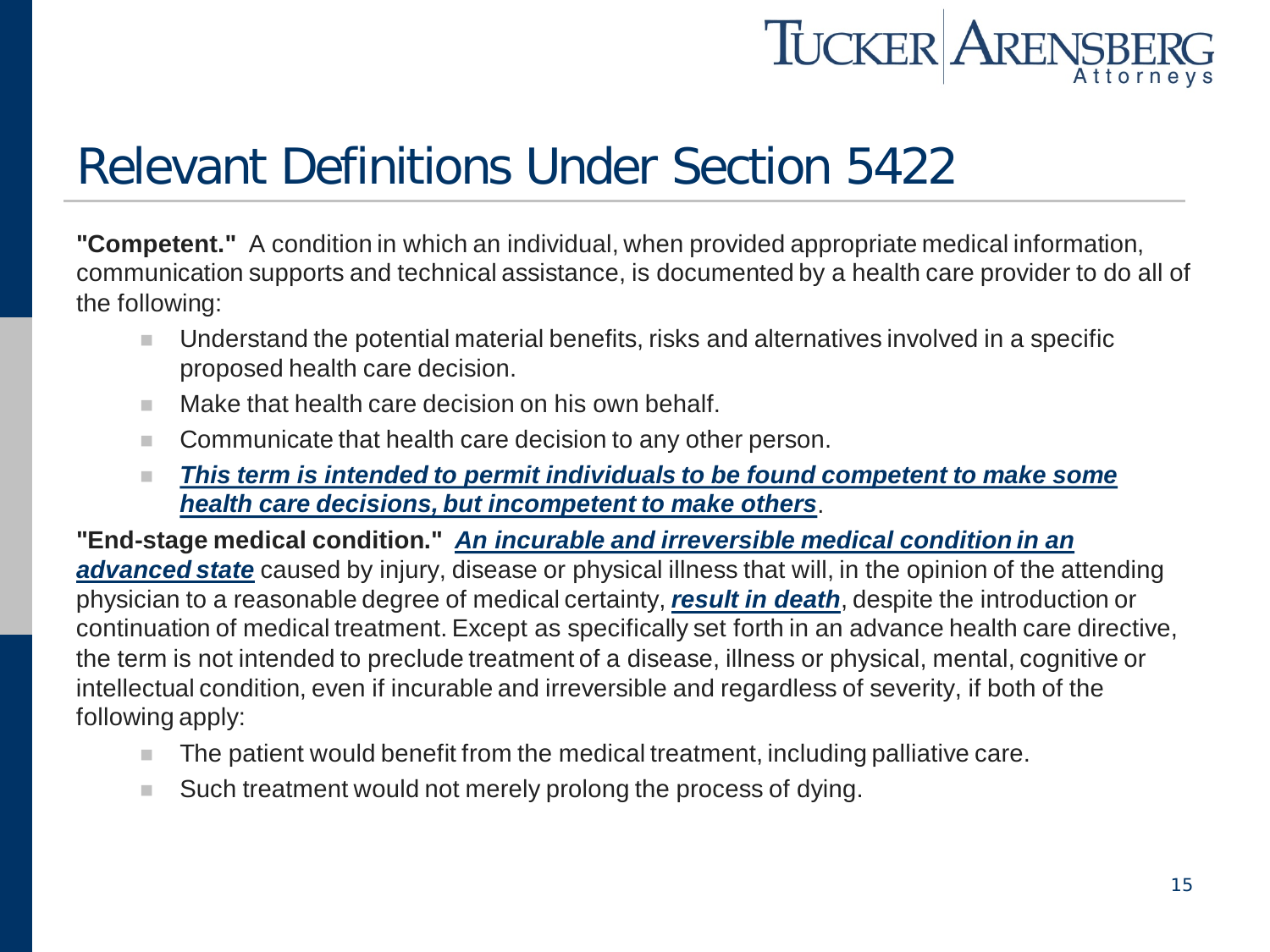## TUCKER ARENSB

#### Default Statutory Healthcare Representatives

**Who may act as health care representative?** In the absence of designation or if no designee is reasonably available, any member of the following classes, in descending order of priority, who is reasonably available may act as health care representative:

- $\blacksquare$  (i) The spouse, unless an action for divorce is pending, and the adult children of the principal who are not the children of the spouse.
- $\blacksquare$  (ii) An adult child.
- $\blacksquare$  (iii) A parent.
- $\blacksquare$  (iv) An adult brother or sister.
- $\bullet$  (v) An adult grandchild.
- (vi) An adult who has knowledge of the principal's preferences and values, including, but not limited to, religious and moral beliefs, to assess how the principal would make health care decisions.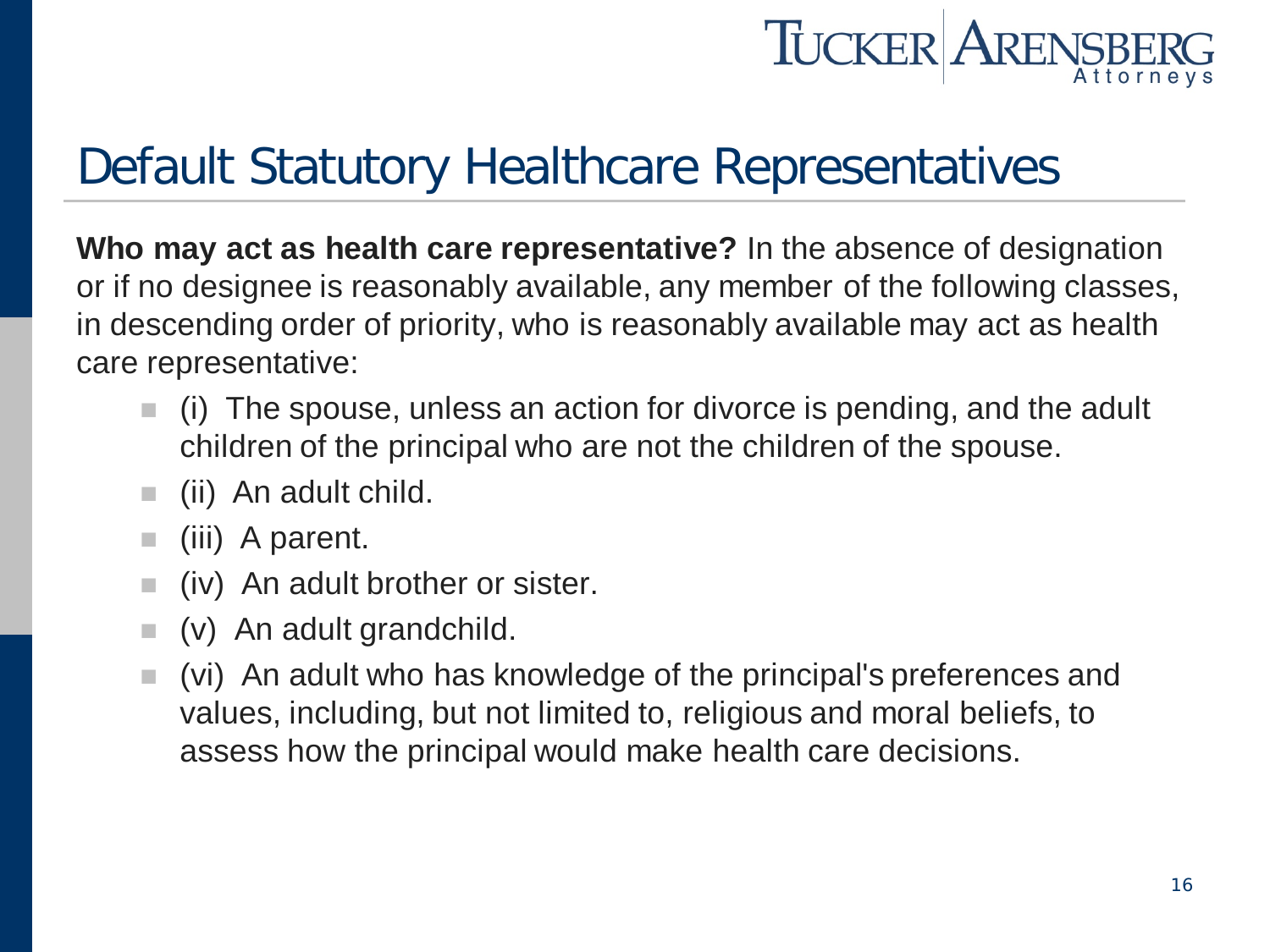### **TUCKER ARENSB** Limitations on Who May Serve as Statutory Health Care Representative

- An individual may by signed writing, including a health care power of attorney, provide for a different order of priority or disqualify individuals from serving as health care representative
- An individual with a higher priority who is willing to act as a health care representative may assume the authority to act notwithstanding the fact that another individual has previously assumed that authority.
- Unless related by blood, marriage or adoption, a health care representative may not be the principal's attending physician or other health care provider nor an owner, operator or employee of a health care provider in which the principal receives care.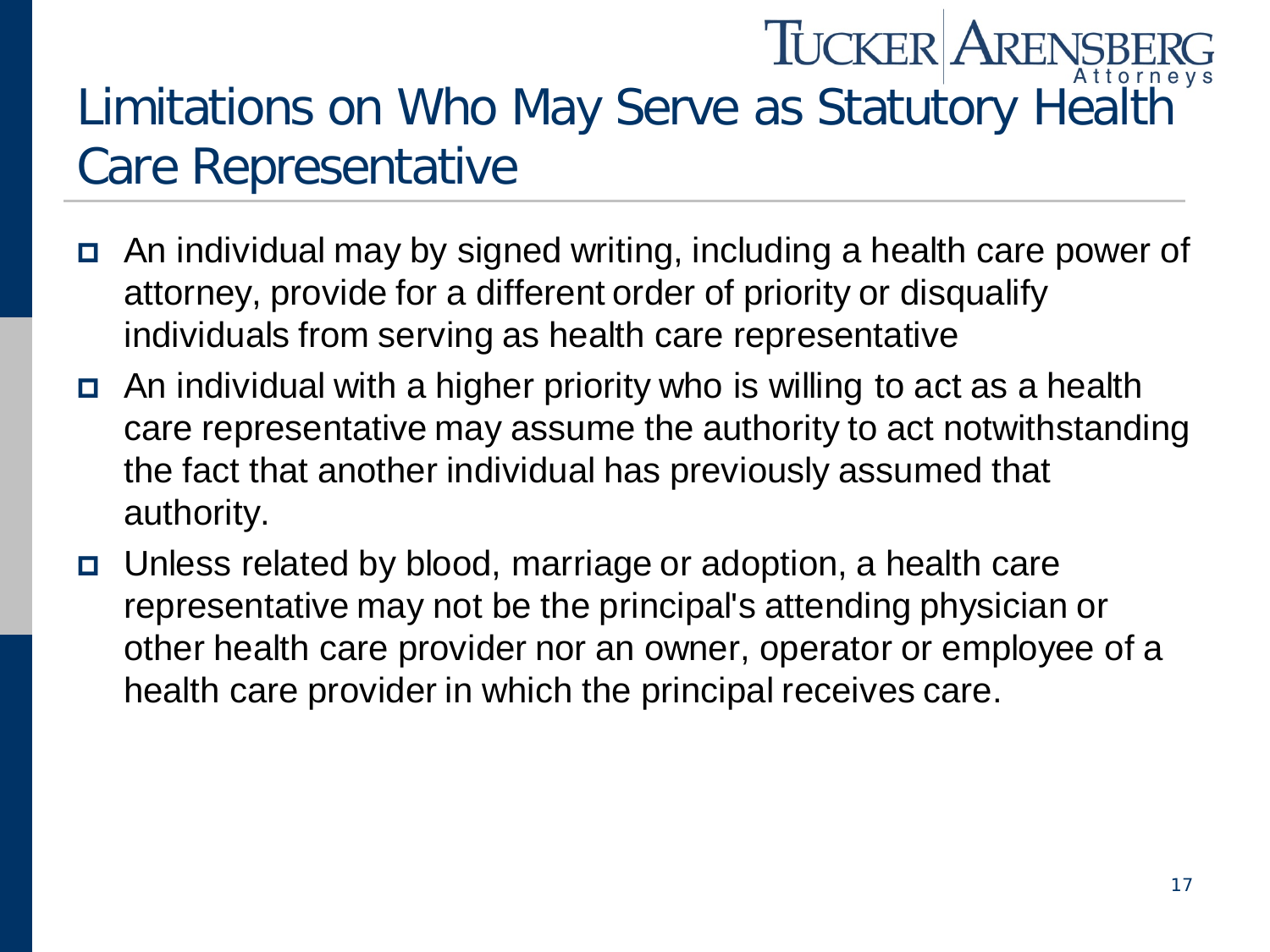

#### Actions Healthcare Reps May Take

Statutory healthcare representatives have the same authority and decision-making process as provided for a health care agent in section 5456 (relating to authority of health care agent) and 5460(c) (relating to relation of health care agent to court-appointed guardian and other agents). 20 Pa. C.S. 5461(c).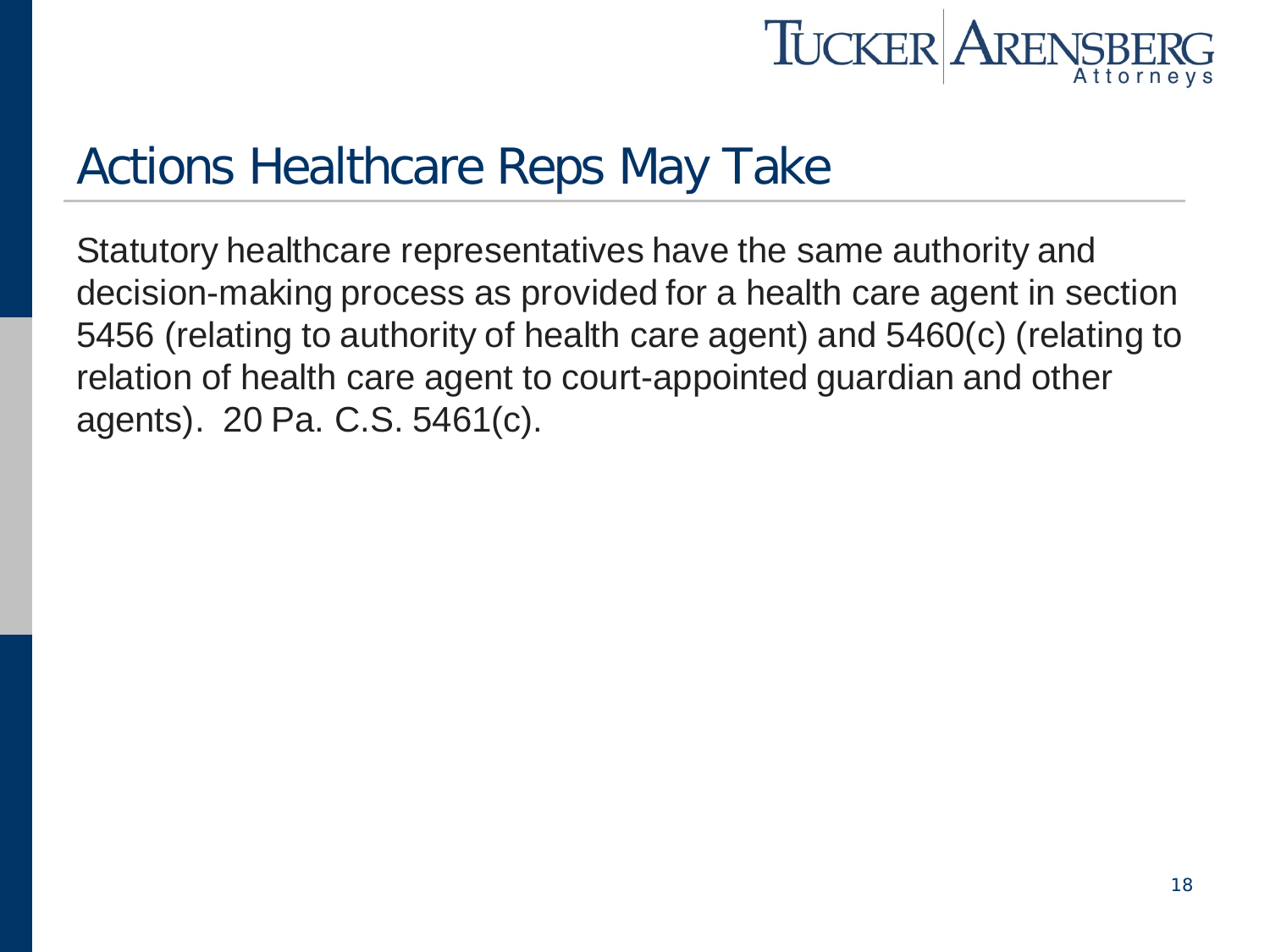

# **Agents Under** Financial Powers of **Attorney**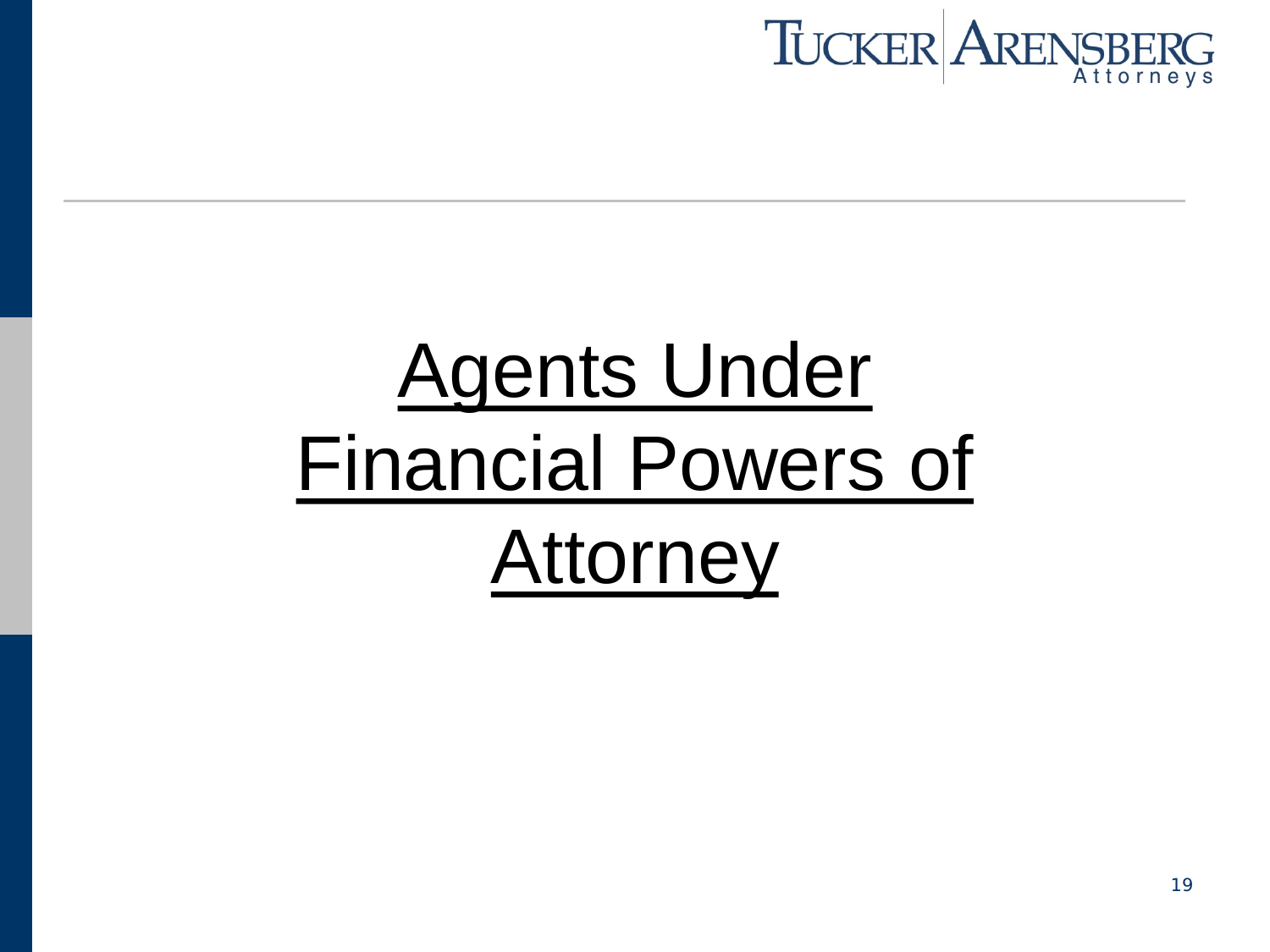

#### Financial POA Execution Reqt's

(1) A power of attorney shall be dated, and it shall be signed by the principal by signature or mark, or by another individual on behalf of and at the direction of the principal if the principal is unable to sign but specifically directs another individual to sign the power of attorney.

(2) If the power of attorney is executed by mark or by another individual, then it shall be witnessed by two individuals, each of whom is 18 years of age or older. A witness shall not be the individual who signed the power of attorney on behalf of and at the direction of the principal.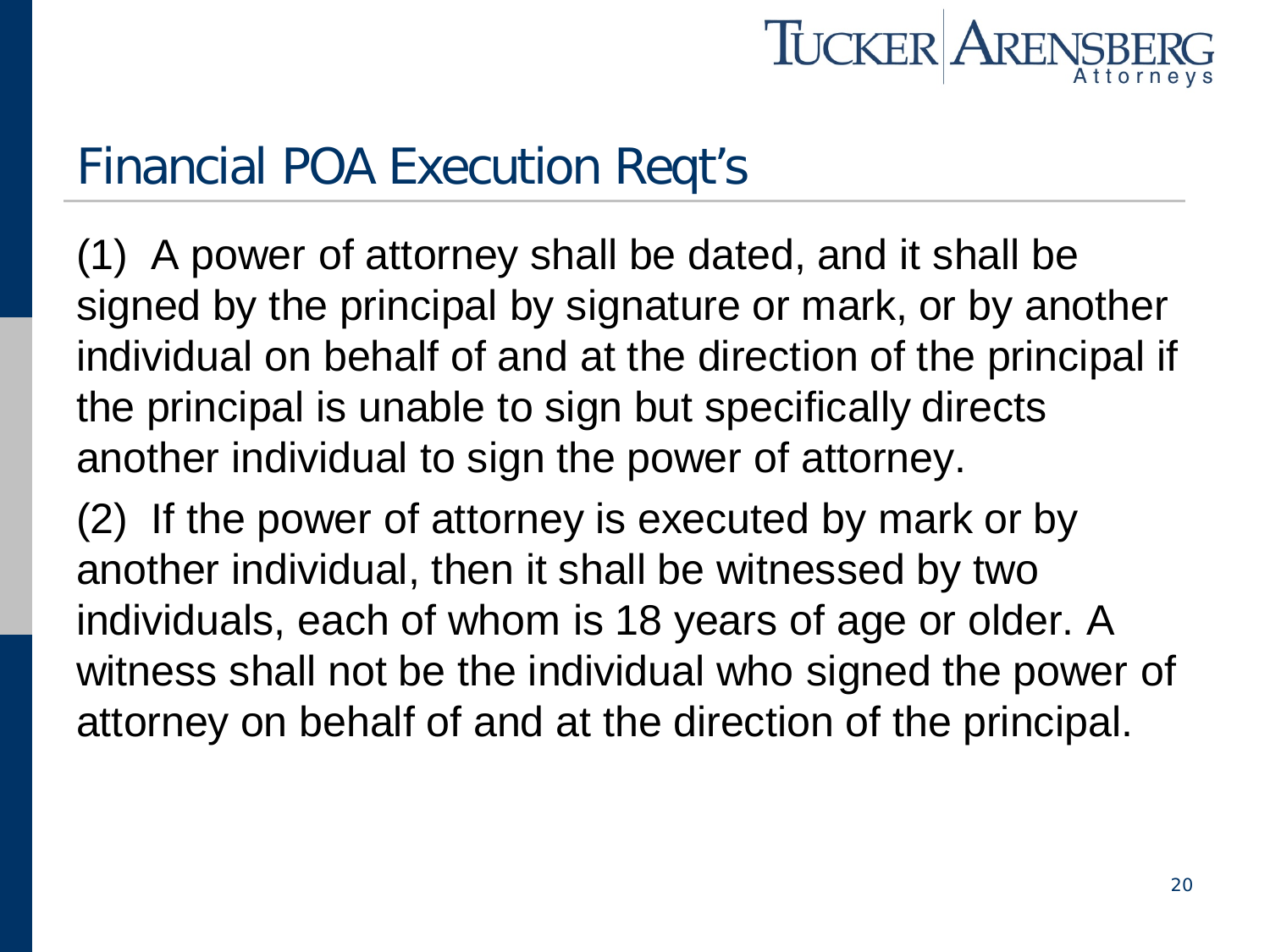

#### Reqt's Cont'd

(3) For a power of attorney executed on or after January 1, 2015, the signature or mark of the principal, or the signature of another individual signing a power of attorney on behalf of and at the direction of the principal, shall be:

- (i) *Acknowledged before a notary public or other individual authorized by law to take acknowledgments*. The notary public or other individual authorized by law to take acknowledgments shall not be the agent designated in the power of attorney.
- (ii) Witnessed by two individuals, each of whom is 18 years of age or older. A witness shall not be the individual who signed the power of attorney on behalf of and at the direction of the principal, *the agent designated in the power of attorney or the notary public or other person authorized by law to take acknowledgments before whom the power of attorney is acknowledged*.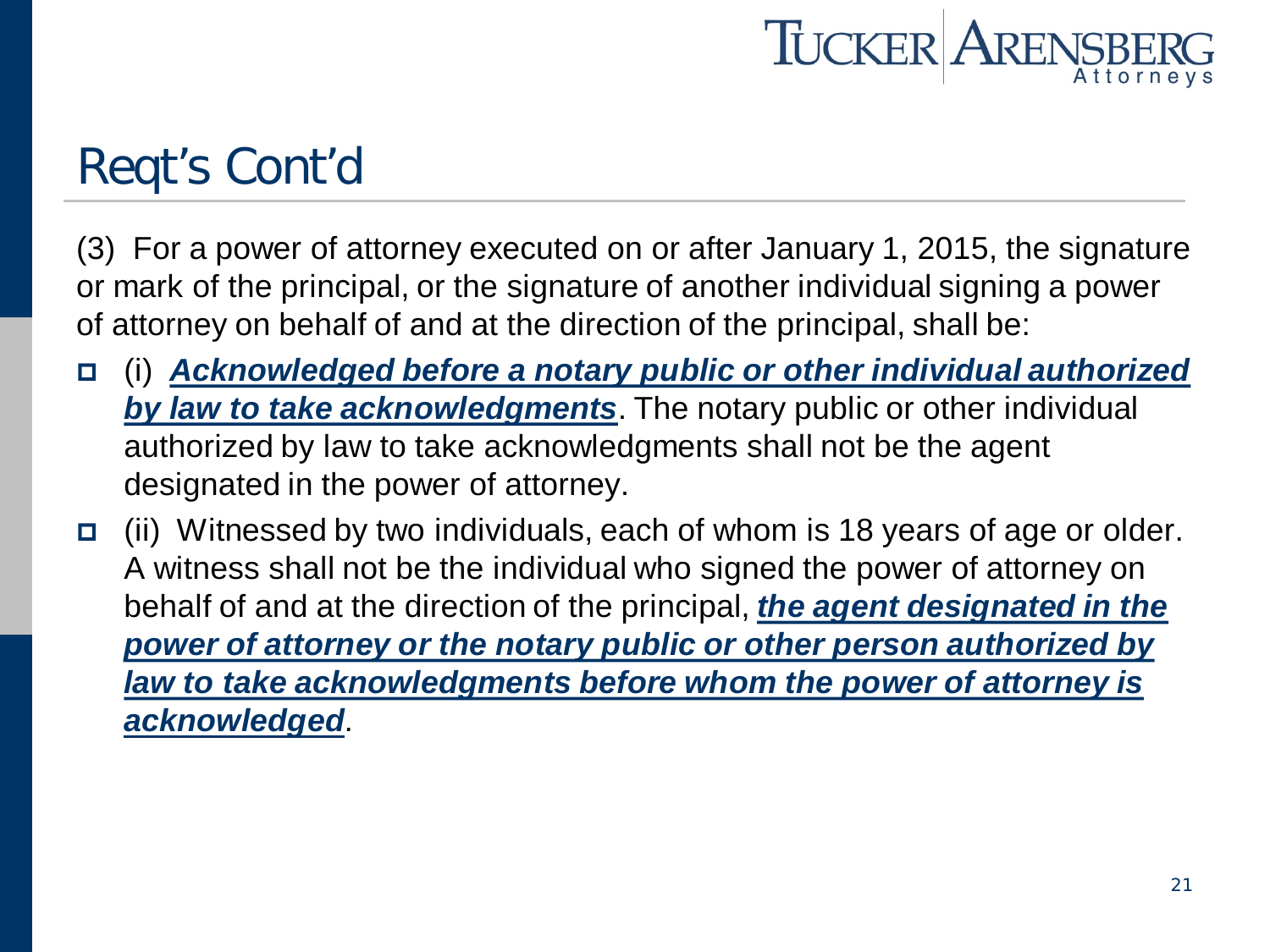

#### Notice & Acknowledgement

- **Section 5601(c) Statutory Notice.** All powers of attorney shall include a statutory notice in capital letters at the beginning of the power of attorney. The notice shall be signed by the principal. In the absence of a signed notice, upon a challenge to the authority of an agent to exercise a power under the power of attorney, the agent shall have the burden of demonstrating that the exercise of this authority is proper.
- **Section 5601(d) Agent Acknowledgment.** An agent shall have no authority to act as agent under the power of attorney unless the agent has first executed and affixed to the power of attorney an agent acknowledgment page.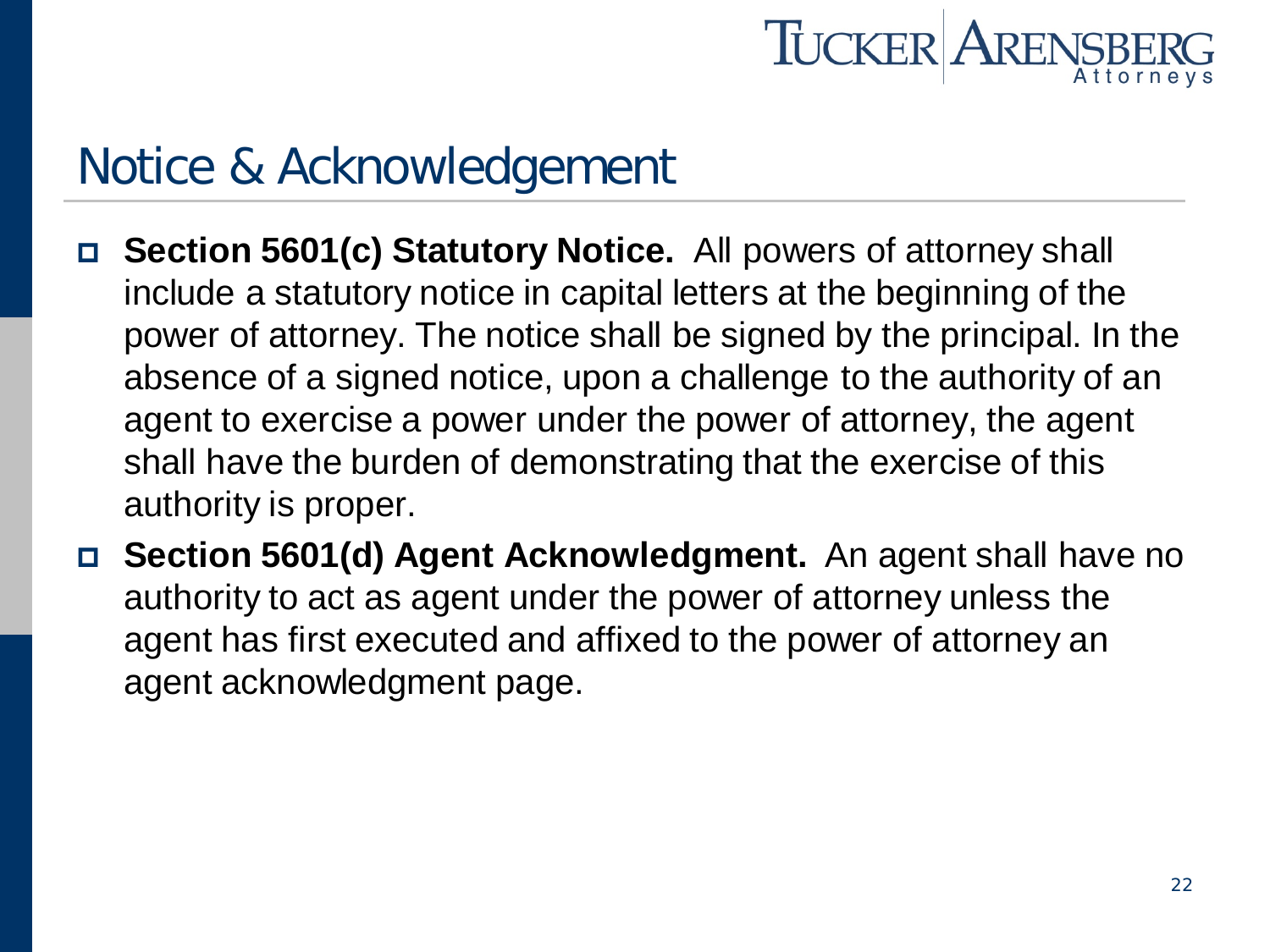## **TUCKER ARENSI**

#### Agent Powers that Must be Expressly Included

(1) Create, amend, revoke or terminate an inter vivos trust other than as permitted under section 5602(a)(2), (3) and (7) (relating to form of power of attorney).

(2) Make a gift.

- (3) Create or change rights of survivorship.
- (4) Create or change a beneficiary designation.
- (5) Delegate authority granted under the power of attorney.
- (6) Waive the principal's right to be a beneficiary of a joint and survivor annuity, including a survivor benefit under a retirement plan.

(7) Exercise fiduciary powers that the principal has authority to delegate.

(8) Disclaim property, including a power of appointment.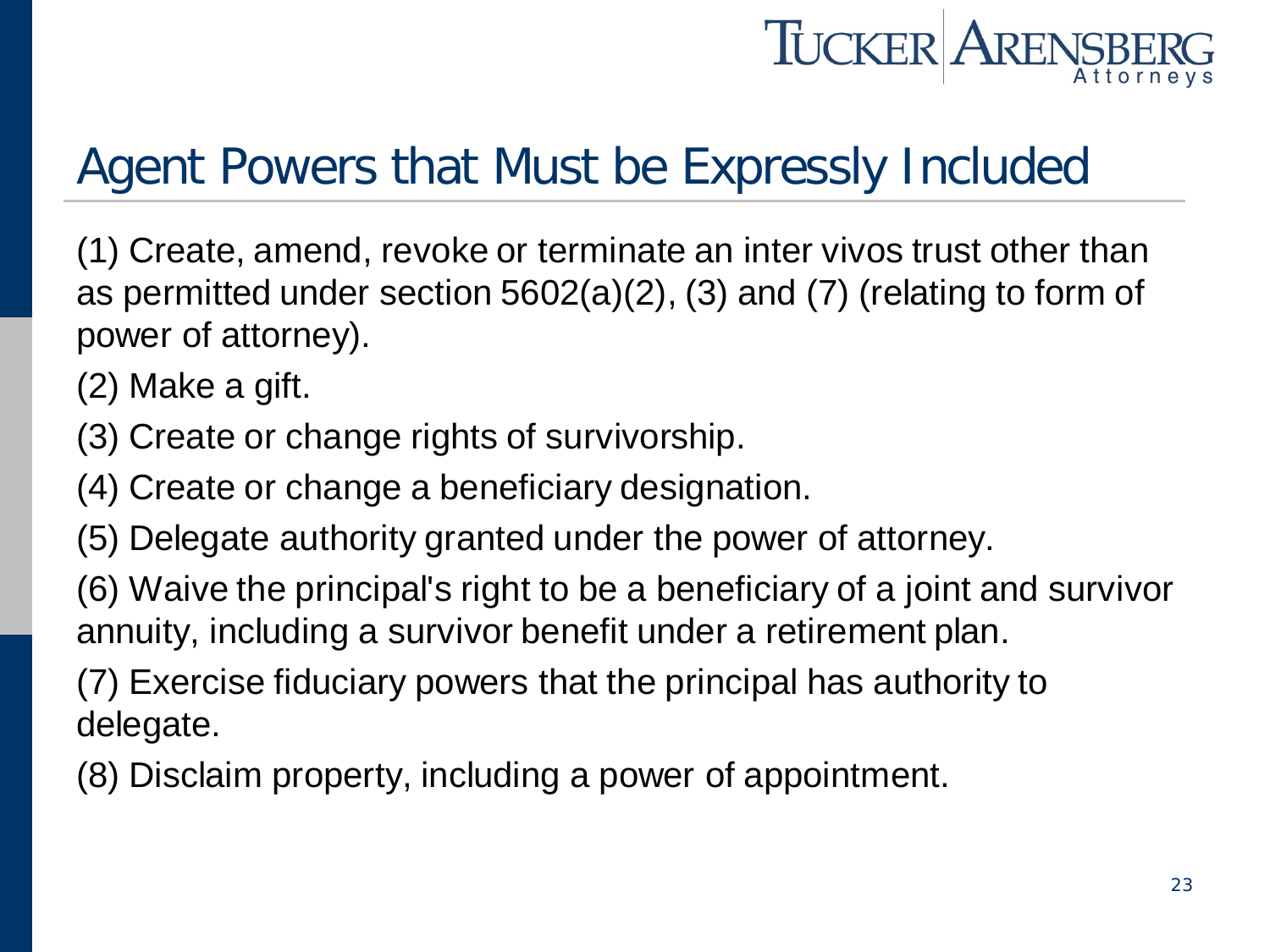

#### Bottom Line in Reviewing Financial POAs

- Properly executed
- Two independent witnesses (i.e., not agent or notary)
- Notarized or Attorney Acknowledgment
- Statutory Form Notice at Beginning of Instrument
- Statutory Form Agent Acknowledgment
- Necessary Powers are Included
- Agent's authority is triggered
- Agent's authority is broad enough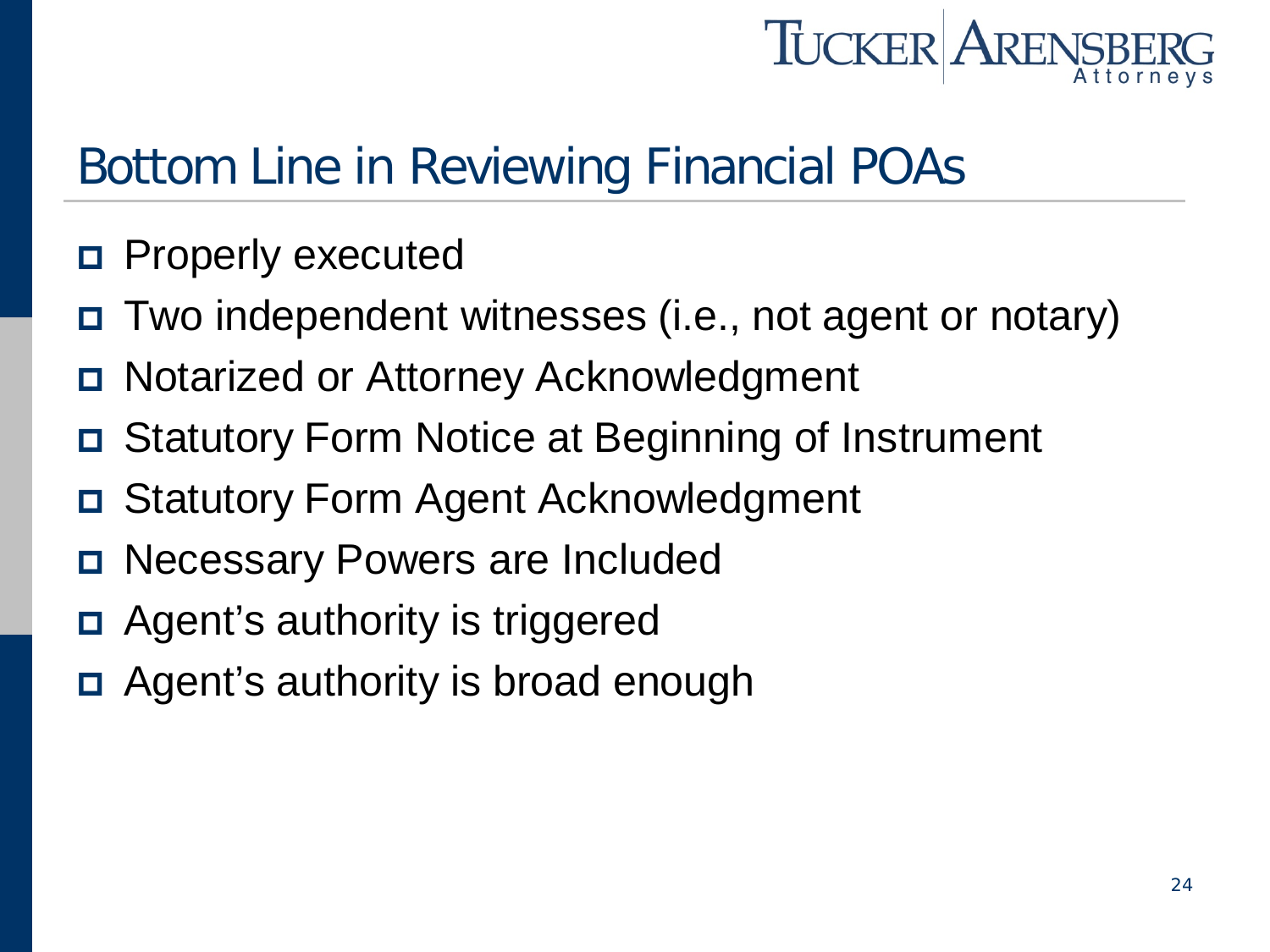

#### Court Appointed Guardians

- No Health Care or Financial Agent under Power of Attorney
- Statutory Health Care Representative not indicated
- Dispute over validity of existing Power of Attorney or Agent's Authority
	- Battle of POAs
	- Questions of Capacity
	- Questions of Validity
	- Existing Power of Attorney not broad enough Failed to include necessary powers (e.g. gifting, etc.)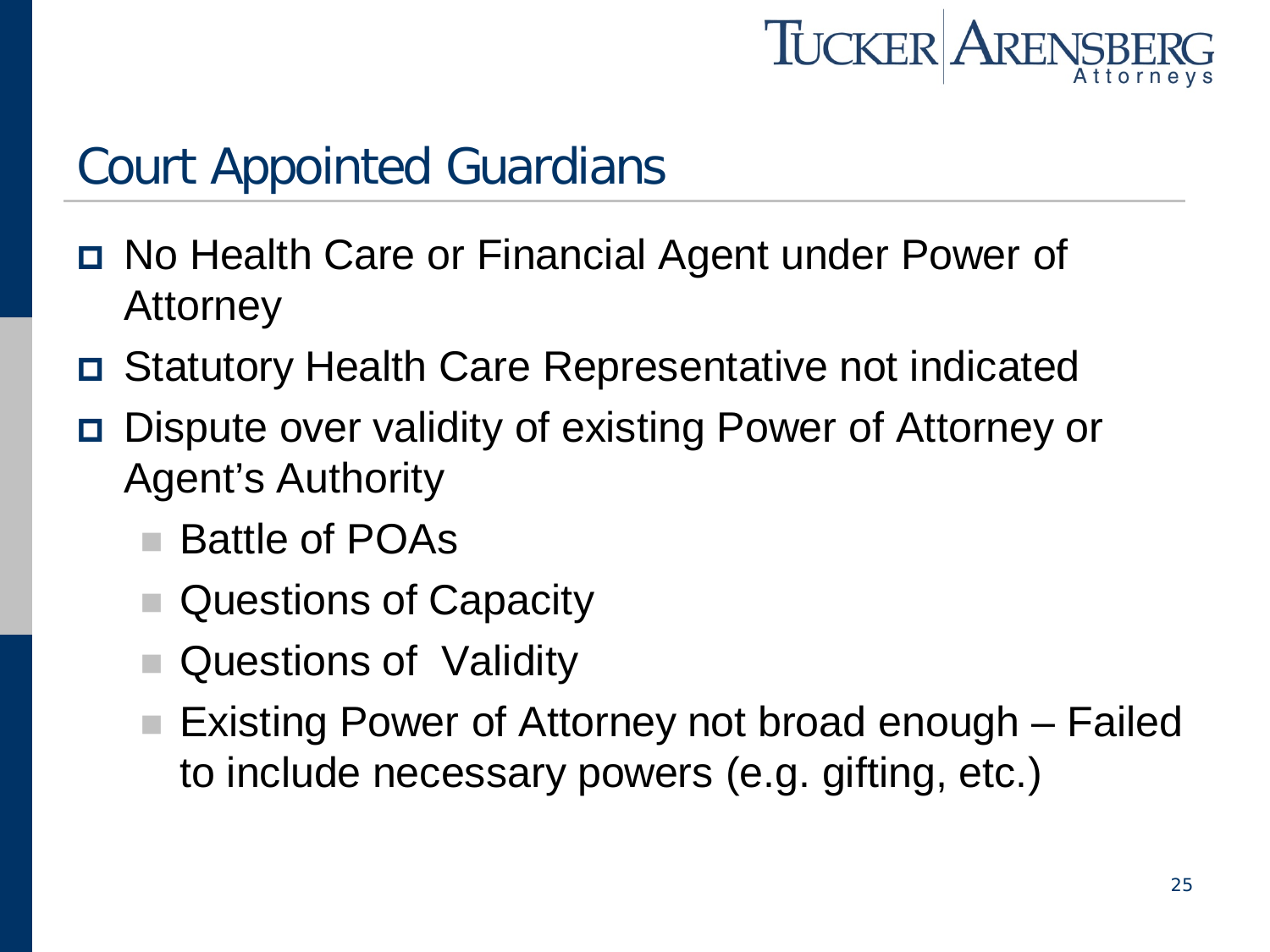

#### PA Standard for Incapacity

- □ Chapter 55 of PEF Code.
- "Incapacitated person" means an adult whose ability to receive and evaluate information effectively and communicate decisions in any way is impaired to such a significant extent that he is partially or totally unable to manage his financial resources or to meet essential requirements for his physical health and safety. 20 Pa.C.S. 5501.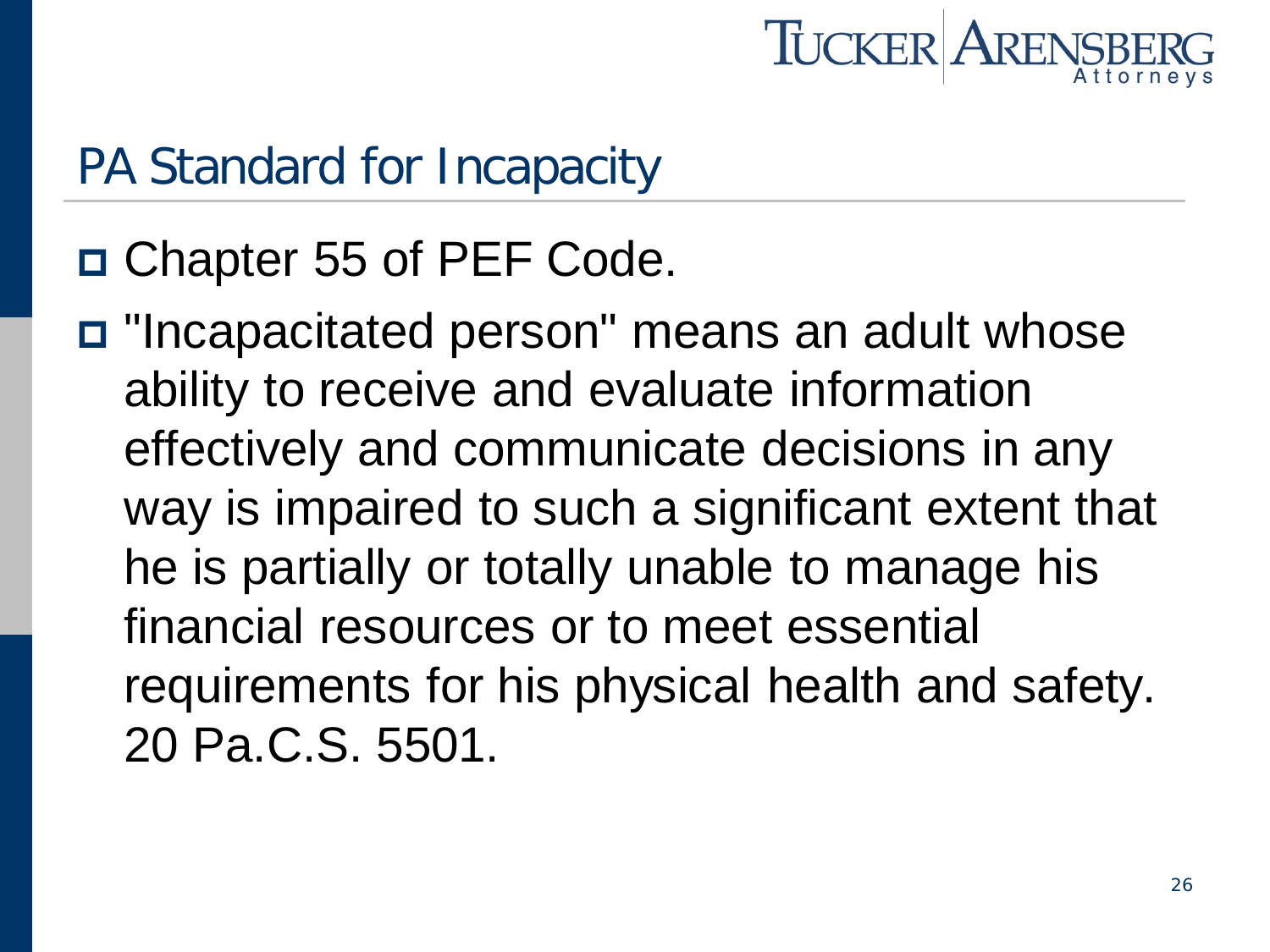

#### Purpose of Ch. 55 Guardianships

 Recognizing that every individual has unique needs and differing abilities, it is the purpose of this chapter to promote the general welfare of all citizens by establishing a system which **permits incapacitated persons to participate as fully as possible in all decisions which affect them**, which assists these persons in meeting the essential requirements for their physical health and safety, protecting their rights, managing their financial resources and developing or regaining their abilities to the maximum extent possible and which accomplishes these objectives through **the use of the least restrictive alternative**; and recognizing further that when guardianship services are necessary, it is important to facilitate the finding of suitable individuals or entities willing to serve as guardians. 20 Pa.C.S. 5502.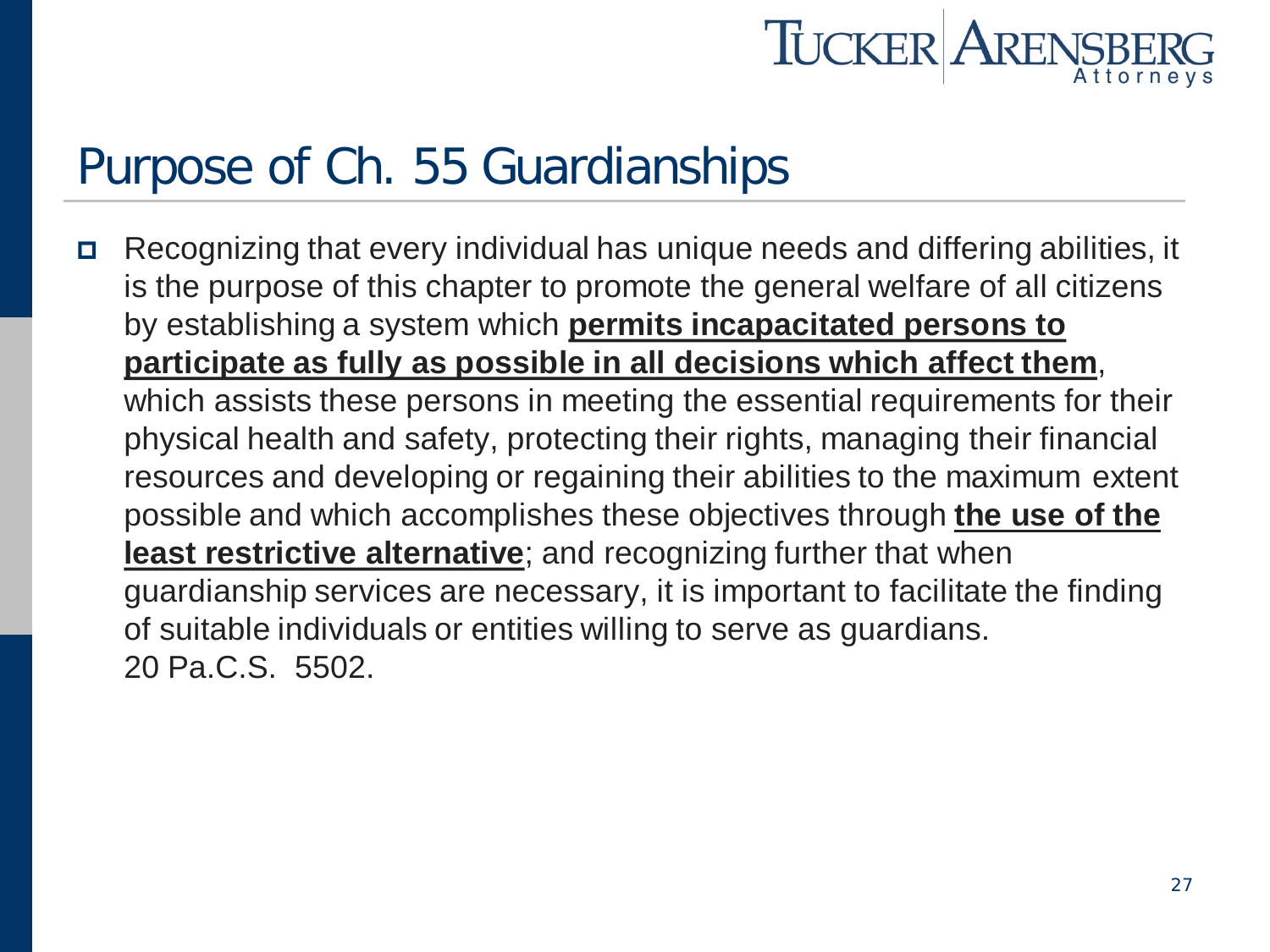

#### Who may be Appointed?

 The court may appoint as guardian any qualified individual, a corporate fiduciary, a nonprofit corporation, a guardianship support agency under Subchapter F (relating to guardianship support) or a county agency. In the case of residents of State facilities, the court may also appoint, only as guardian of the estate, the guardian office at the appropriate State facility. The court shall not appoint a person or entity providing residential services for a fee to the incapacitated person or any other person whose interests conflict with those of the incapacitated person except where it is clearly demonstrated that no guardianship support agency or other alternative exists. Any family relationship to such individual shall not, by itself, be considered as an interest adverse to the alleged incapacitated person. If appropriate, the court shall give preference to a nominee of the incapacitated person. 20 Pa.C.S. 5511(f).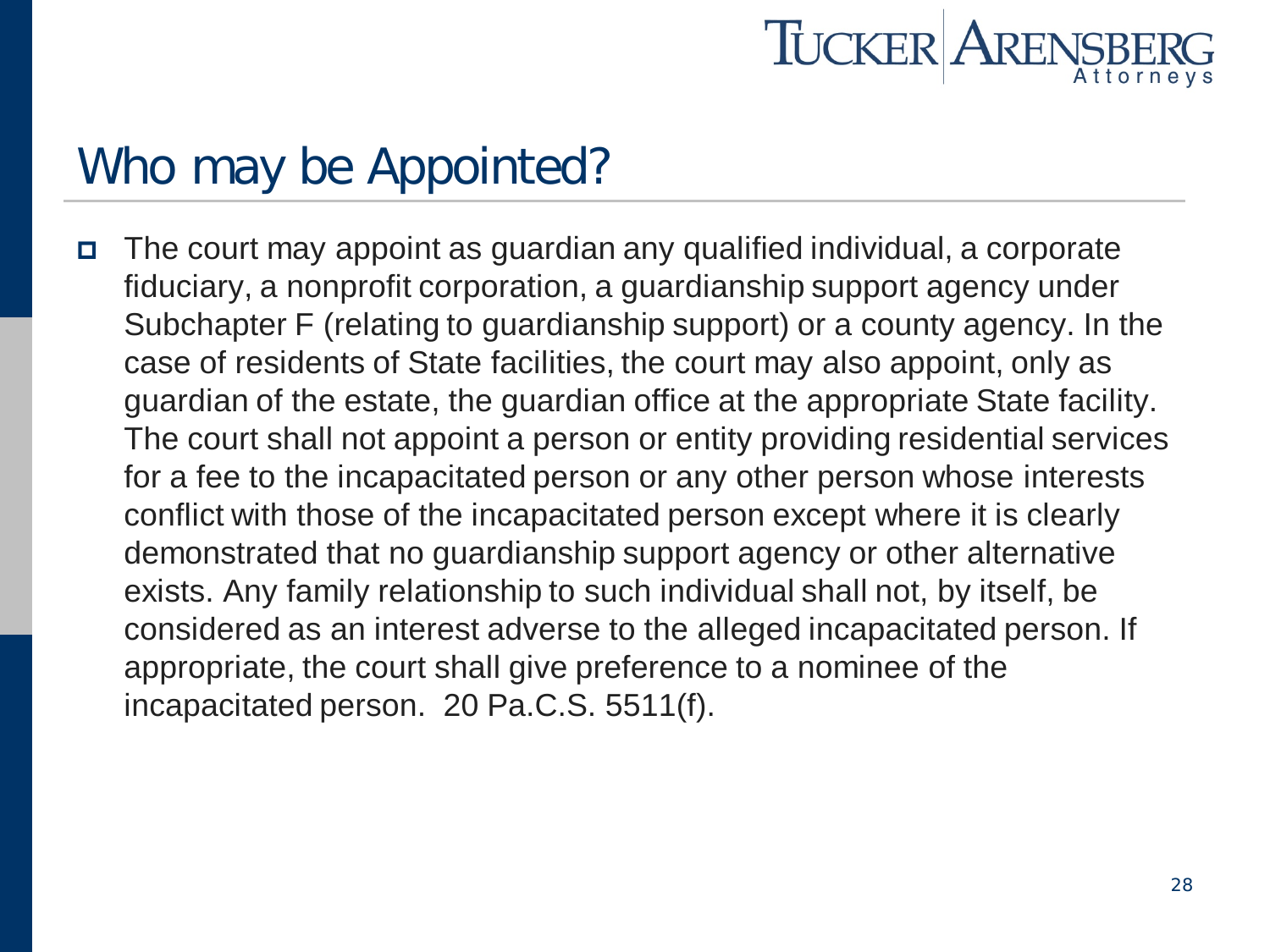

#### Necessary Court Findings?

- **5512.1. Determination of incapacity and appointment of guardian.**
- **(a) Determination of incapacity.--**In all cases, the court shall consider and make specific findings of fact concerning:
- (1) The nature of any condition or disability which impairs the individual's capacity to make and communicate decisions.
- $\Box$  (2) The extent of the individual's capacity to make and communicate decisions.
- (3) The need for guardianship services, if any, in light of such factors as the availability of family, friends and other supports to assist the individual in making decisions and in light of the existence, if any, of advance directives such as durable powers of attorney or trusts.
- (4) The type of guardian, limited or plenary, of the person or estate needed based on the nature of any condition or disability and the capacity to make and communicate decisions.
- $\Box$  (5) The duration of the guardianship.
- $\Box$  (6) The court shall prefer limited guardianship.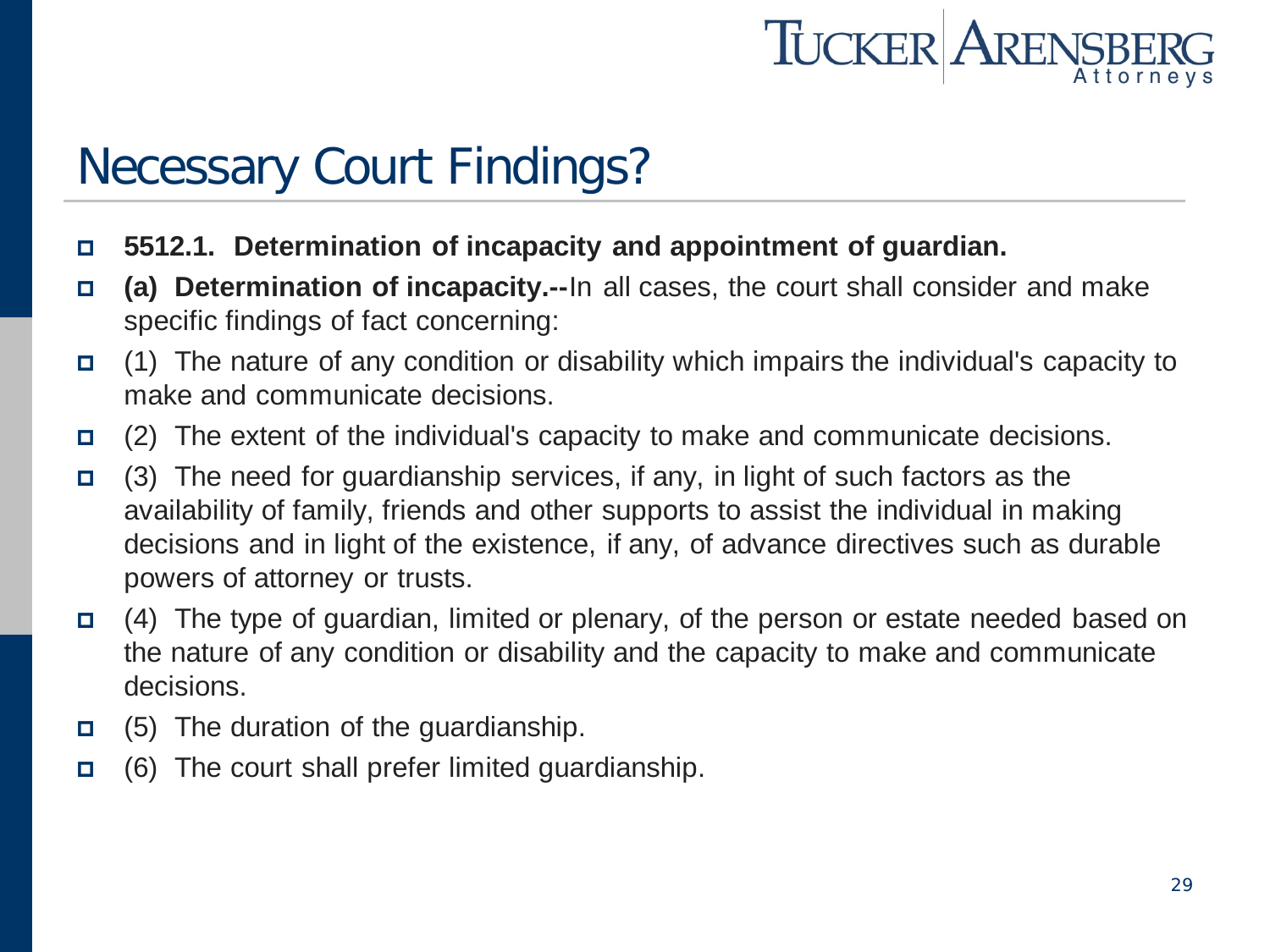

#### Types of Guardians

- 1. Limited v. Plenary
- 2. Temporary v. Permanent
- 3. Person v. Estate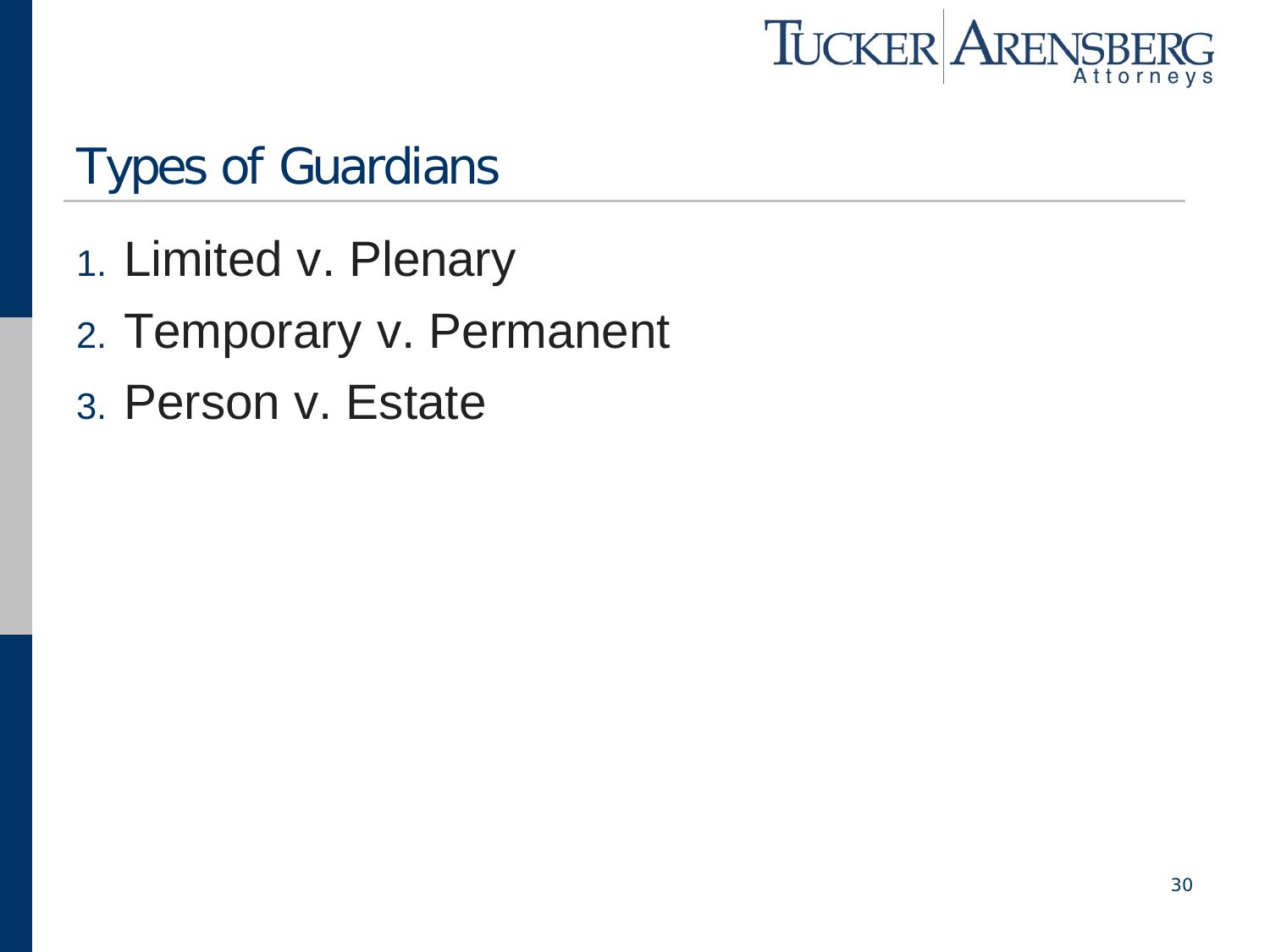

#### Roles of Guardians

Guardian of Person

- 1. General care, maintenance and custody of the incapacitated person.
- 2. Designating the place for the incapacitated person to live.
- 3. Assuring that the incapacitated person receives such training, education, medical and psychological services and social and vocational opportunities, as appropriate, as well as assisting the incapacitated person in the development of maximum self-reliance and independence.
- 4. Providing required consents or approvals on behalf of the incapacitated person.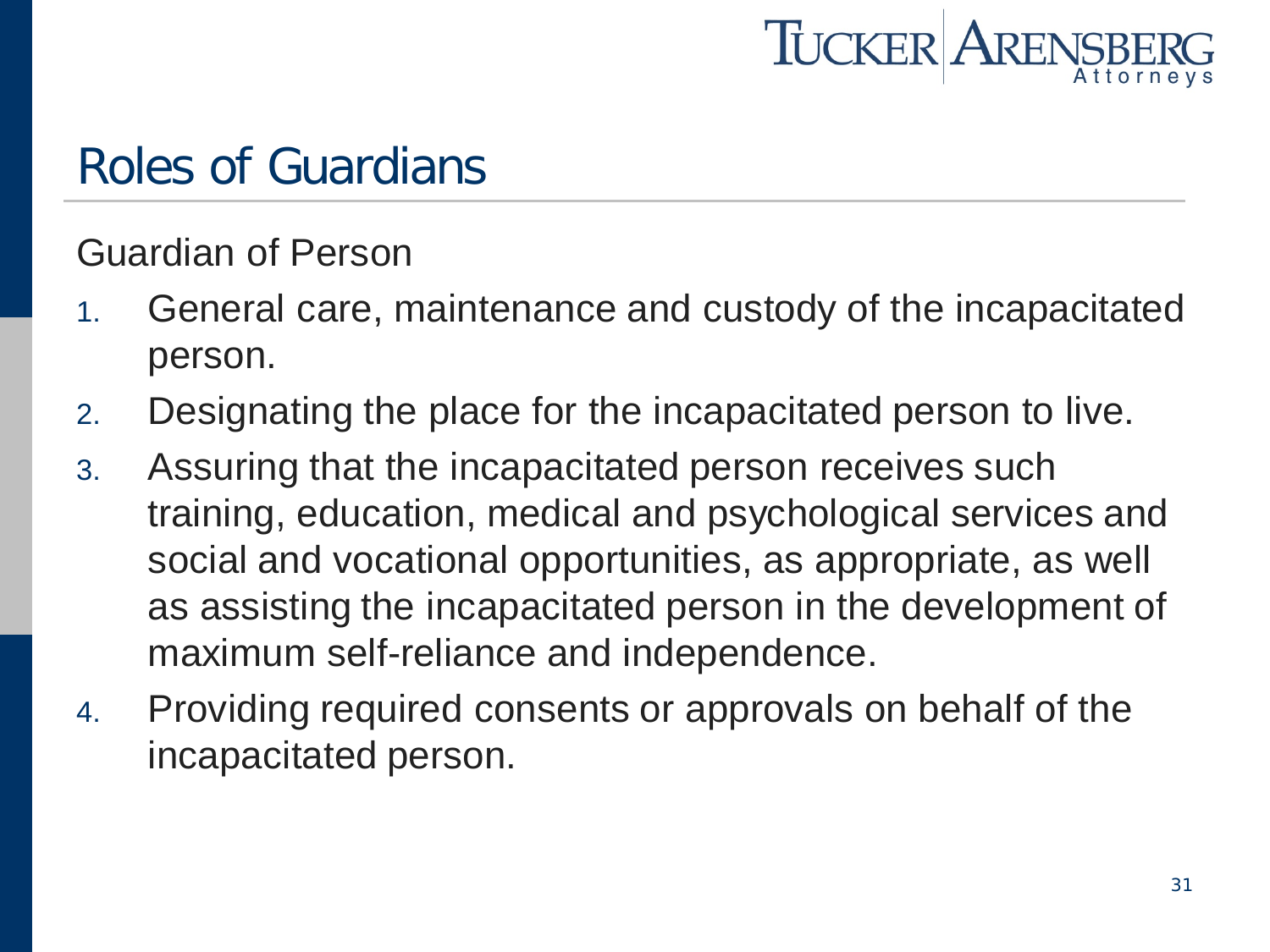

#### Guardian of Estate

#### Financial Matters

- 1. Liability Insurance
- 2. Business Matters
- 3. Judgements/Claims/Litigation
- 4. Contracts
- 5. Manage Finances
- 6. Marshall Assets
- 7. Pay bills
- 8. Taxes
- 9. Sale/Investment of Property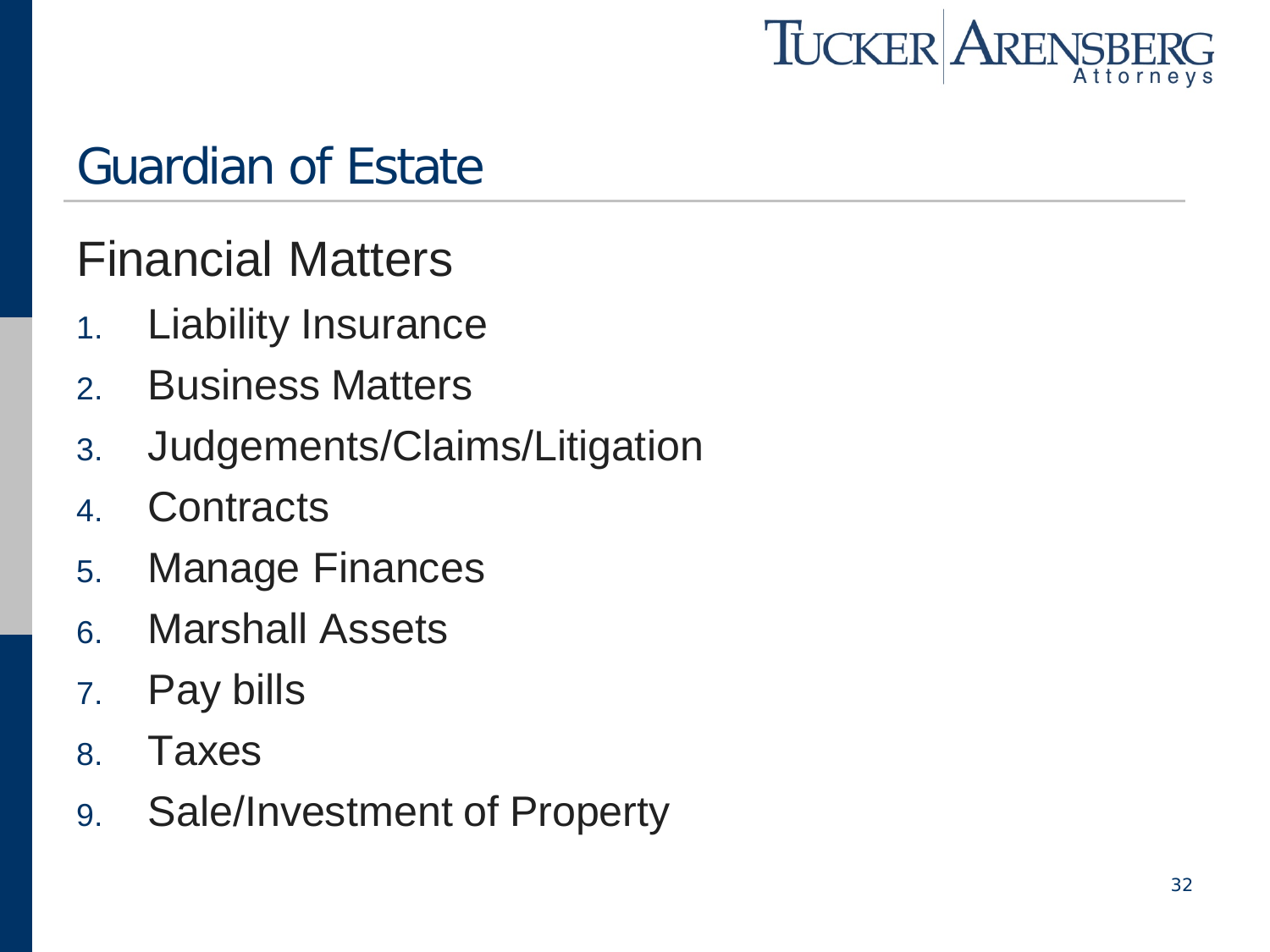## **TUCKER ARENSE**

#### Section 5524 Effect of Incapacity Adjudication

A partially incapacitated person shall be incapable of making any contract or gift or any instrument in writing in those specific areas in which the person has been found to be incapacitated. *A totally incapacitated person shall be incapable of making any contract or gift or any instrument in writing*. This section shall not impair the interest in real estate acquired by a bona fide grantee of, or a bona fide holder of a lien on, real estate in a county other than that in which the decree establishing the incapacity is entered, unless the decree or a duplicate original or certified copy thereof is recorded in the office of the recorder of deeds in the county in which the real estate lies before the recording or entering of the instrument or lien under which the grantee or lienholder claims.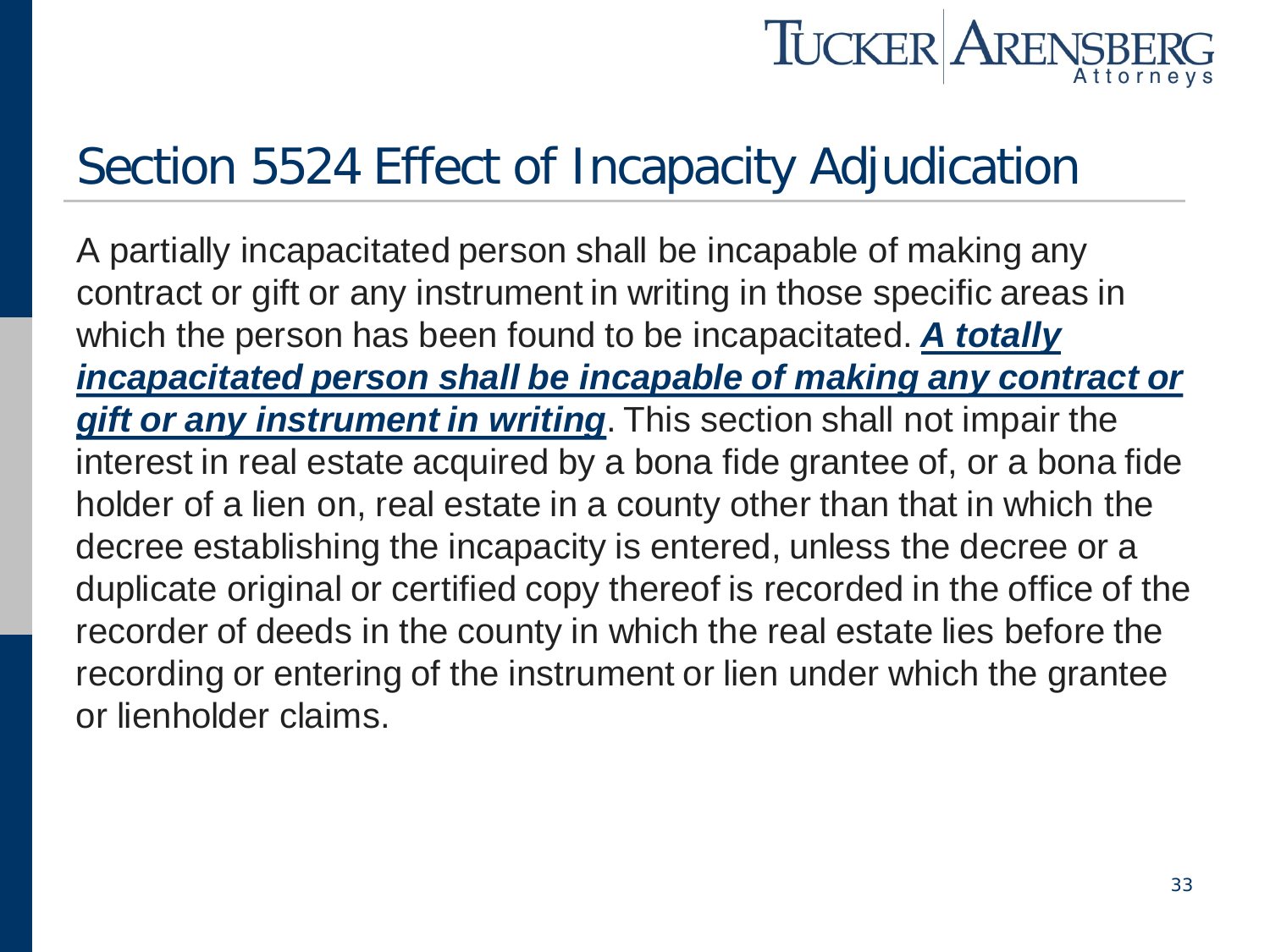

#### Use of Guardianship Funds

#### **5536. Distributions of income and principal during incapacity.**

**(a) In general.--**All income received by a guardian of the estate of an incapacitated person…in the exercise of a reasonable discretion, may be expended in the care and maintenance of the incapacitated person, without the necessity of court approval. The court, for cause shown and with only such notice as it considers appropriate in the circumstances, may authorize or direct the payment or application of any or all of the income or principal of the estate of an incapacitated person for the care, maintenance or education of the incapacitated person, his spouse, children or those for whom he was making such provision before his incapacity, or for the reasonable funeral expenses of the incapacitated person's spouse, child or indigent parent.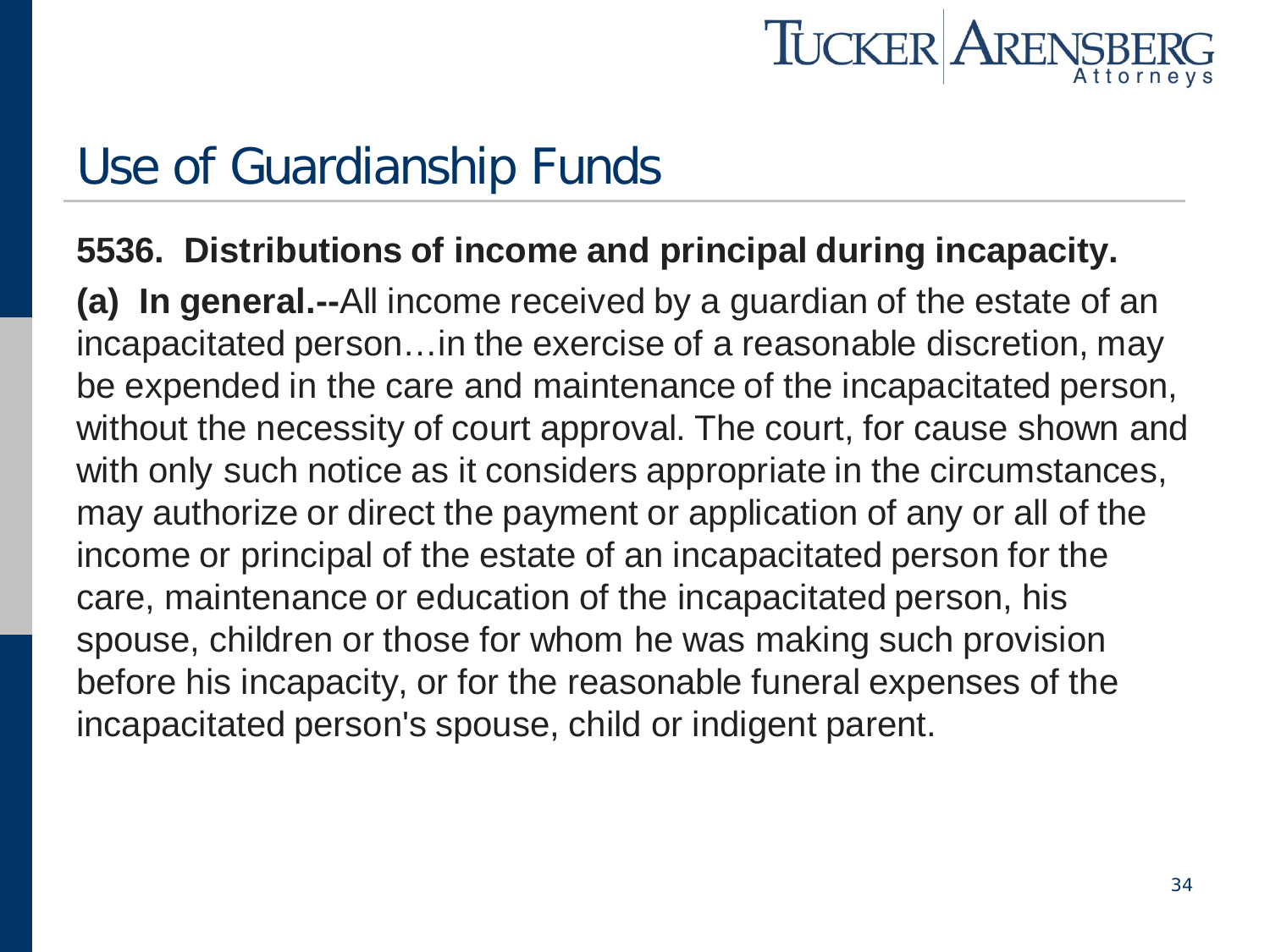

#### Use of Funds Cont'd

**(b) Estate plan.--**The court may allow the following:

(1) Make gifts, outright or in trust.

(2) Convey, release or disclaim his contingent and expectant interests in property, including marital property rights and any right of survivorship incident to joint tenancy or tenancy by the entirety.

(3) Release or disclaim his powers as trustee, personal representative, custodian for minors, or guardian.

(4) Exercise, release or disclaim his powers as donee of a power of appointment.

(5) Enter into contracts.

(6) Create for the benefit of the incapacitated person or others, revocable or irrevocable trusts of his property which may extend beyond his disability or life.

(7) Exercise options of the incapacitated person to purchase or exchange securities or other property.

(8) Exercise all rights and privileges under life insurance policies, annuity contracts or other plans or contractual arrangements providing for payments to the incapacitated person or to others after his death.

(9) Exercise his right to claim or disclaim an elective share in the estate of his deceased spouse and renounce any interest by testate or intestate succession or by inter vivos transfer.

(10) Change the incapacitated person's residence or domicile.

(11) Modify by means of codicil or trust amendment, as the case may be, the terms of the incapacitated person's will or of any revocable trust created by the incapacitated person, as the court may deem advisable in light of changes in applicable tax laws.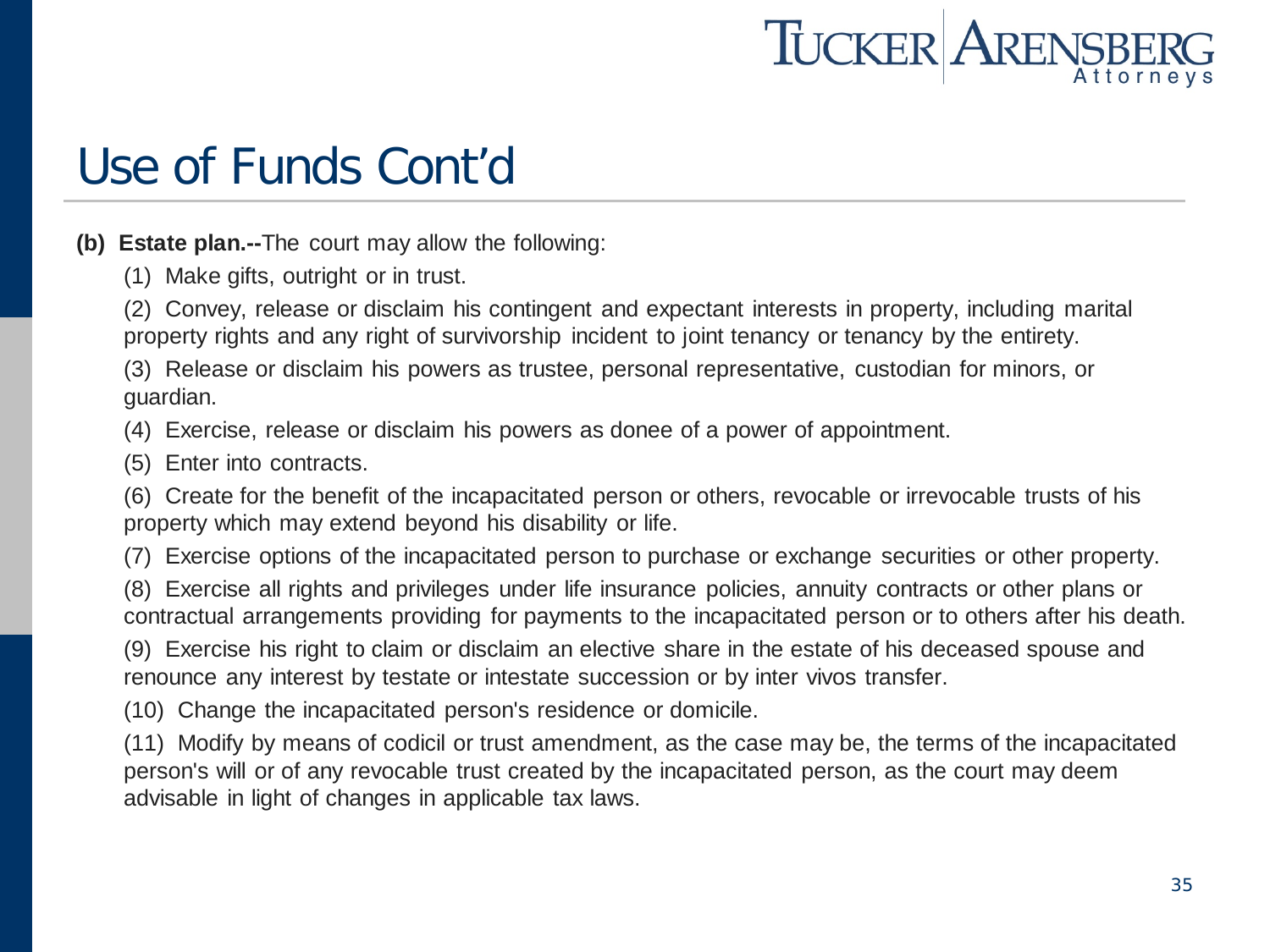

#### Essentials?

- Permissible Petitioners? Any person interested in the alleged incapacitated person's welfare may petition for guardian. Section 5511(a)
- Dismissal of Proceedings? The court may dismiss when proceeding has not been instituted to aid or benefit the alleged incapacitated person or that the petition is incomplete or fails to provide sufficient facts to proceed. Section 5511(a)
- Nonresidents? The court may appoint guardian for person not domiciled in PA who has property here. Section 5511(b)
- Emergency Guardians? If Irreparable harm under Section 5513.
- Reporting? Annual reports under 5512.3/5521(c), inventory within 3 months under 5521(b), final reporting.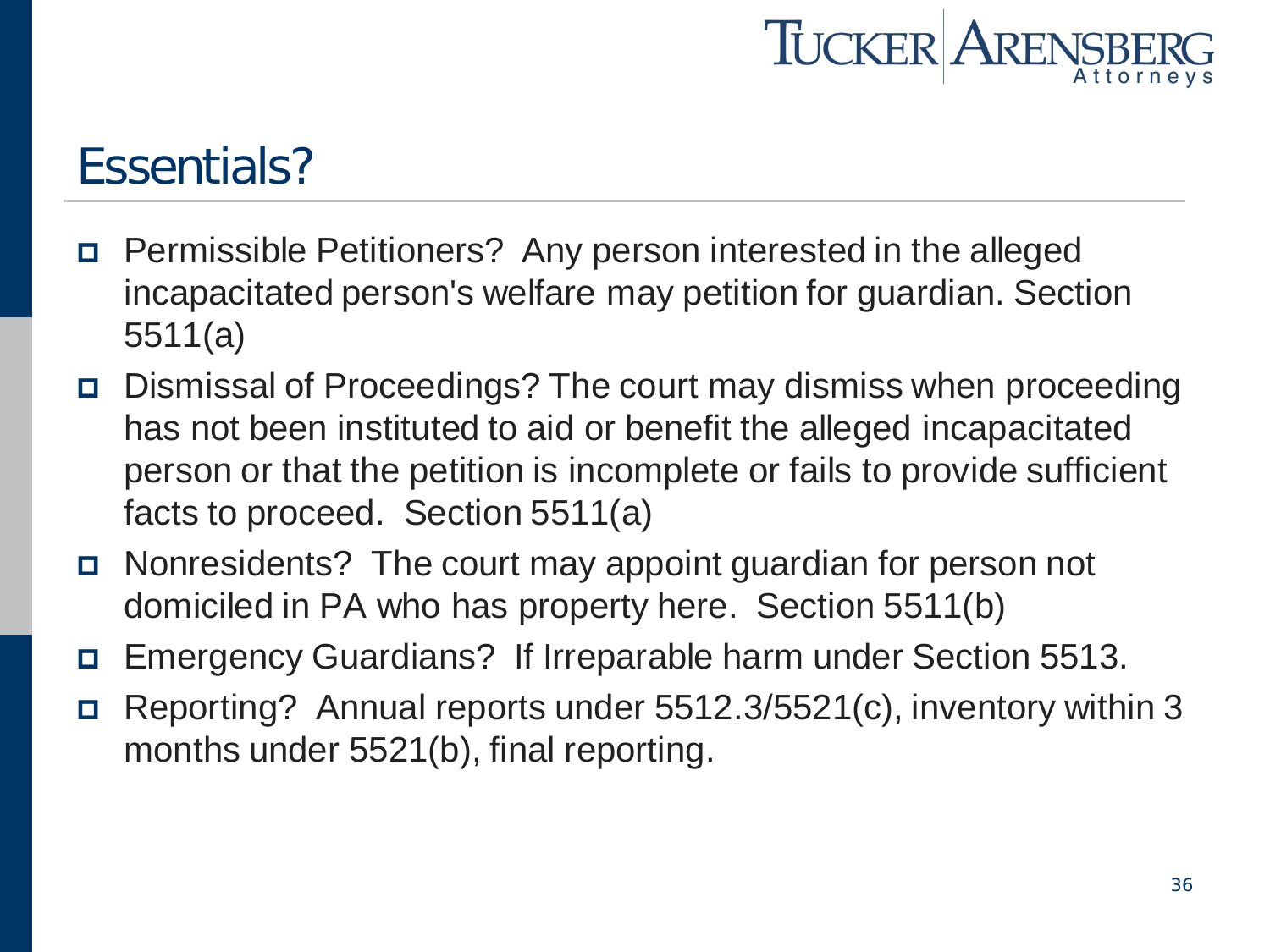

#### Bottom Line?

- **E**nsure no POA in place
- □ Make sure medical records support incapacity
- Understand Limit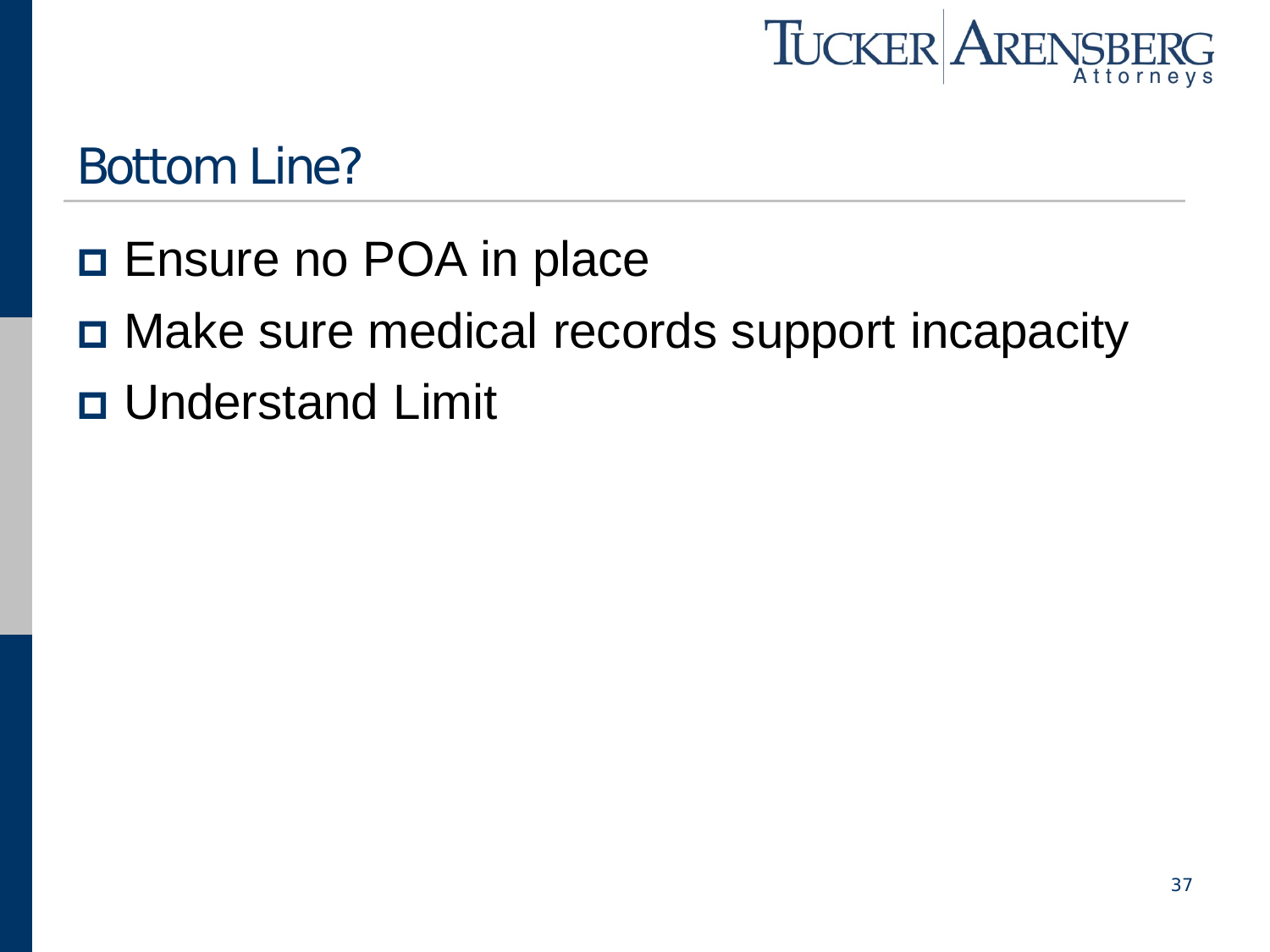

### To Admit or Not Admit?

## Admissions Issues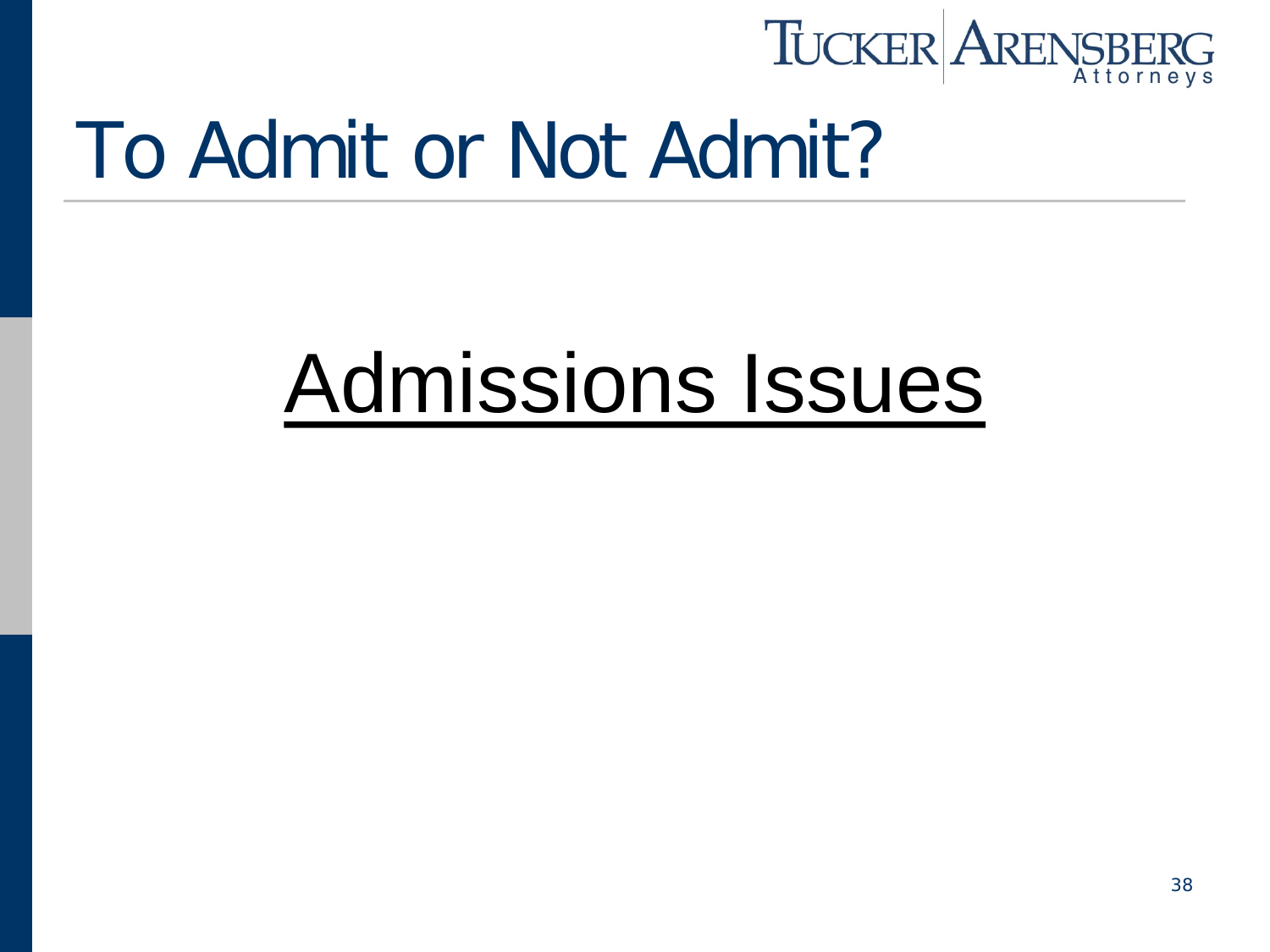

□ Entire legal relationship is governed by your admissions agreement (and law, of course) Have you read your admissions agreement? Do you understand it? Importance of communications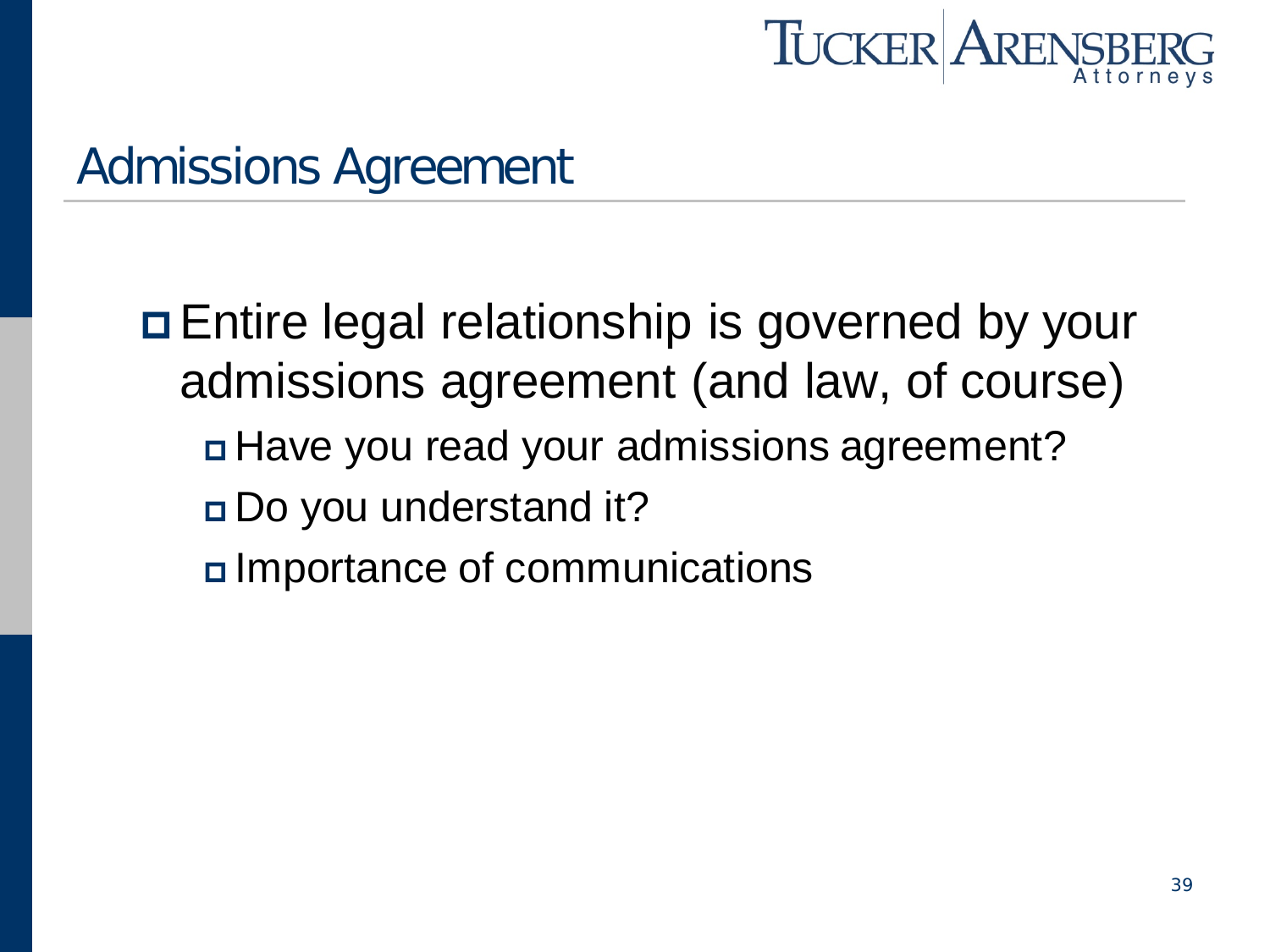

 Admissions Agreement is a contract **Elements of a contract:** □ Offer Acceptance Consideration Mutuality of Obligation Competency and capacity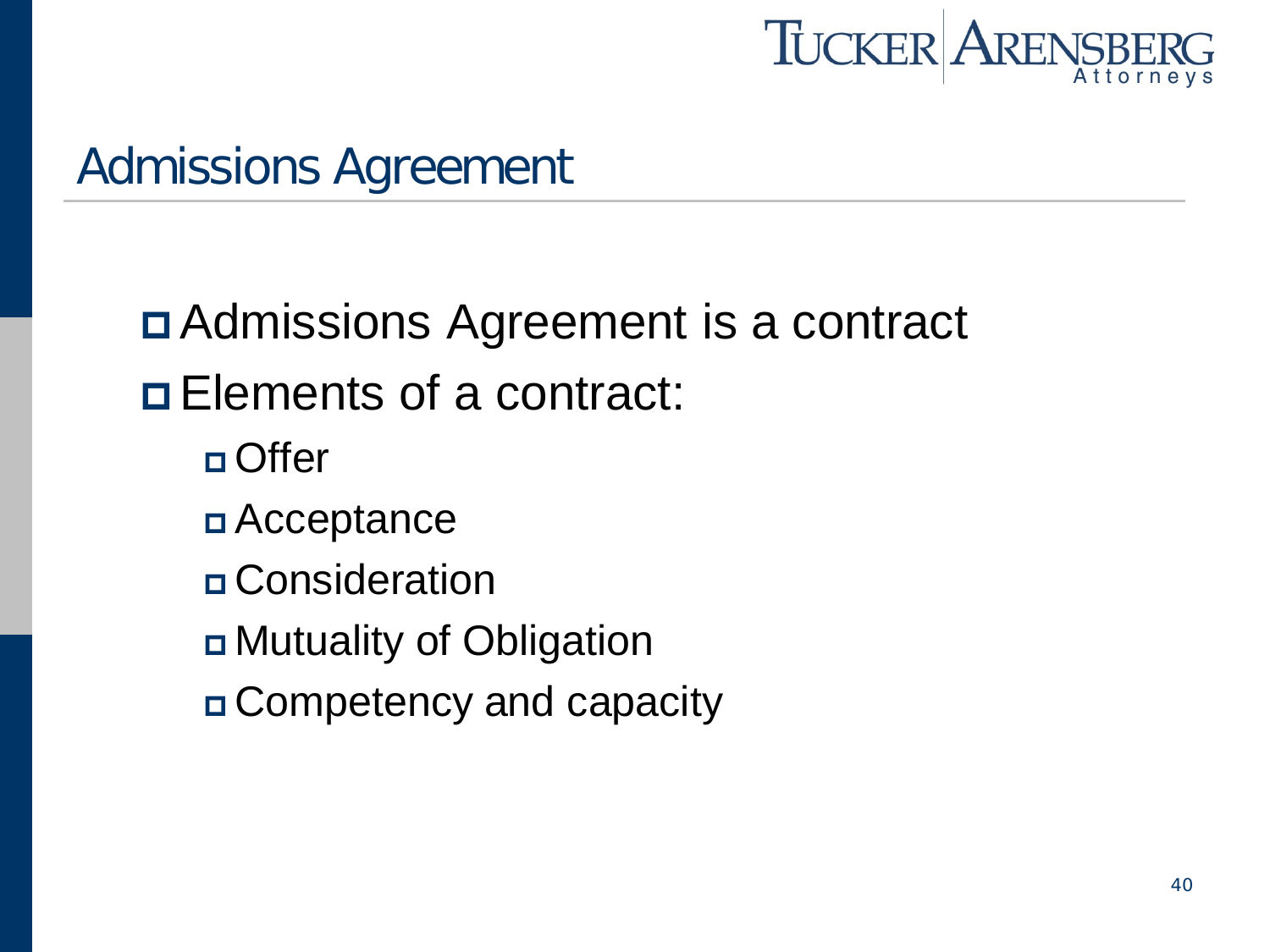

**□** Identify your audience Resident themselves ■Capacity? Agent under Power of Attorney **□**Guardian Family Verify legal capacity POA documents Guardianship order Competency and capacity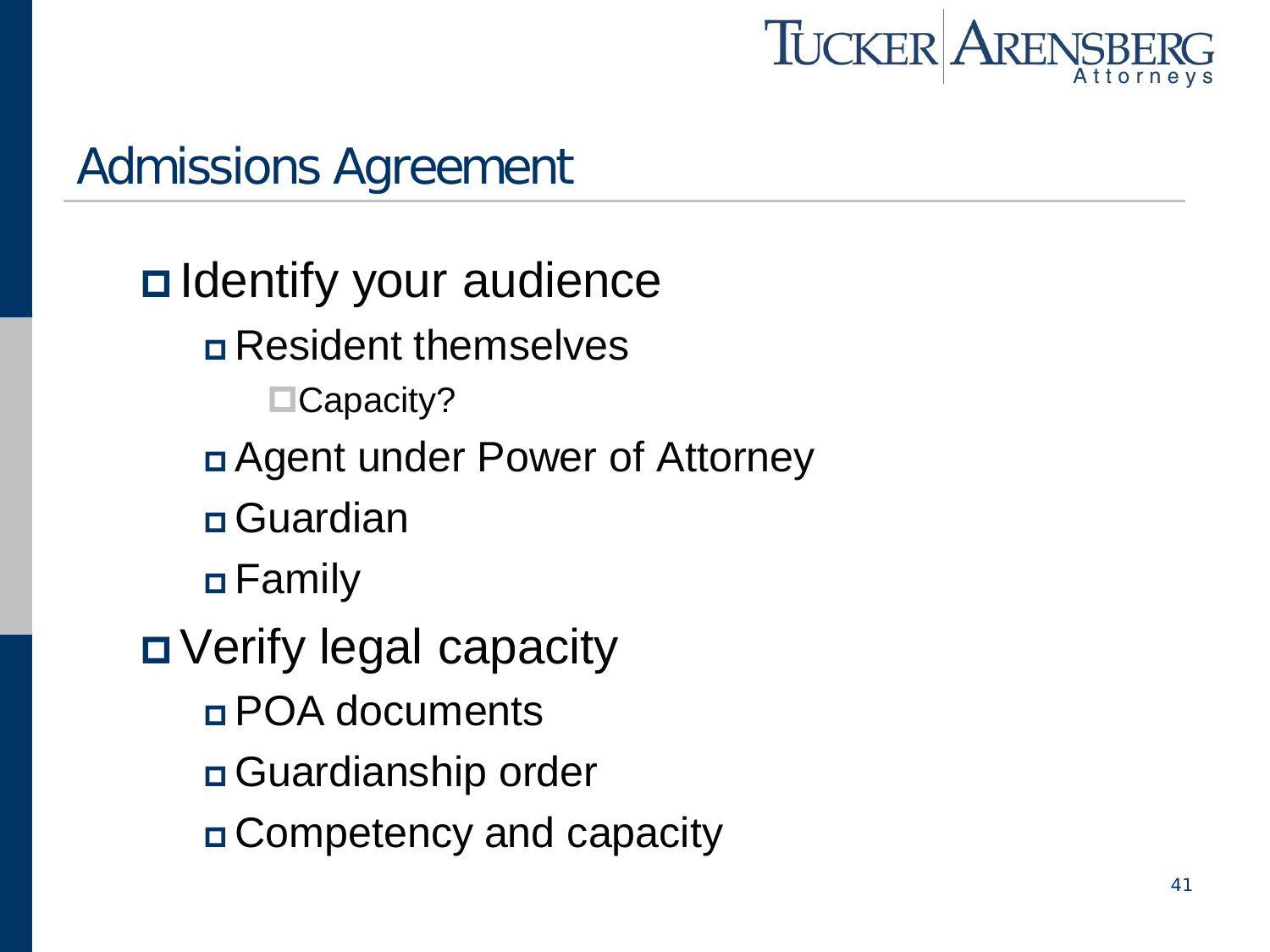

 Review documents giving authority Guardianship order Guardian over the person Guardian over the estate Power of Attorney Instrument Health care power of attorney Financial power of attorney Powers bestowed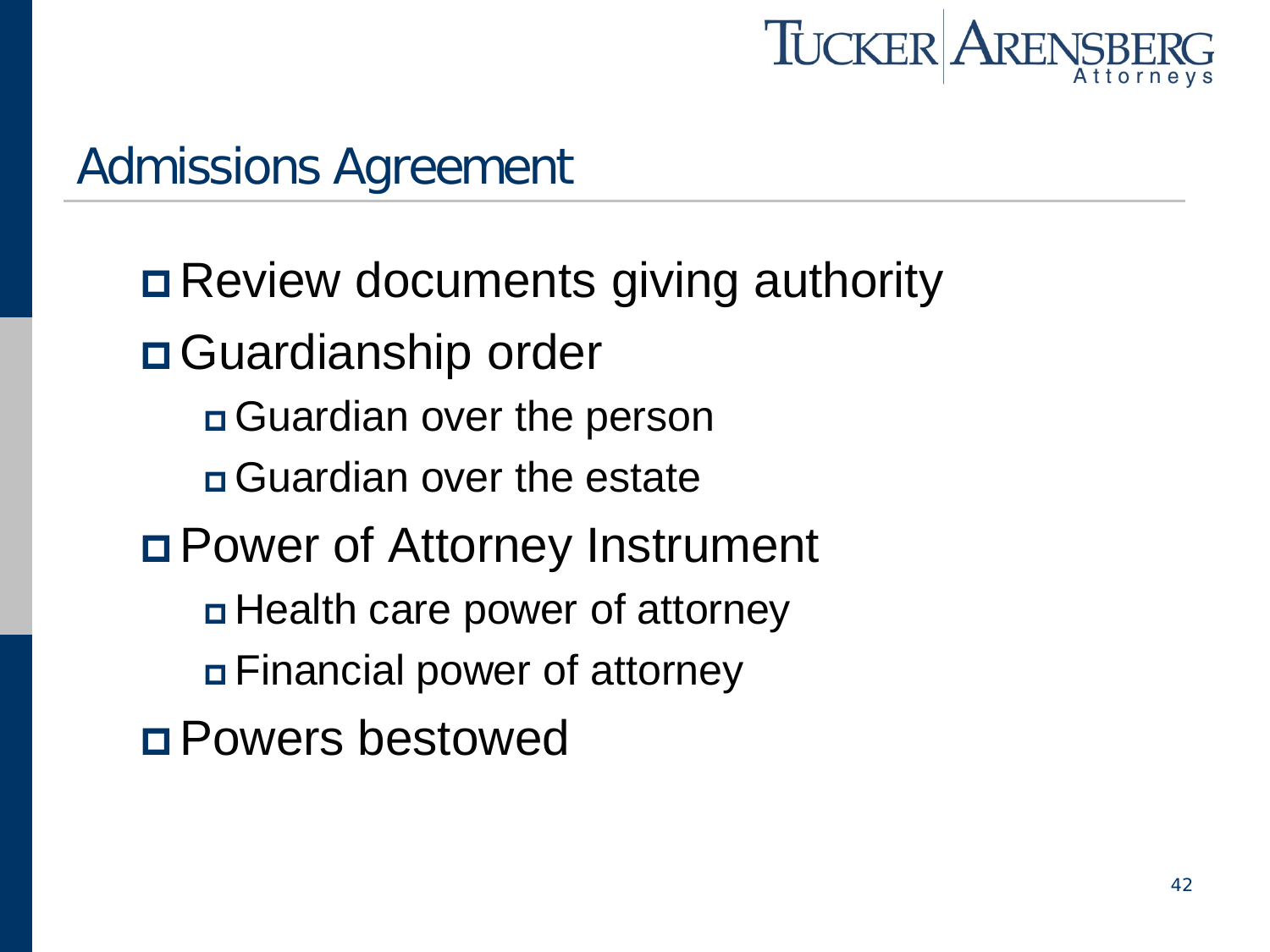

#### Petersen v. Kindred Healthcare, Inc.

- A party dealing with an agent, known to be "acting only under an express grant of authority (such as a power of attorney), has a duty to take notice of the nature and extent of the authority conferred."
- Failure to investigate is at your peril
- □ Successor agent had no authority to enter into arbitration agreement

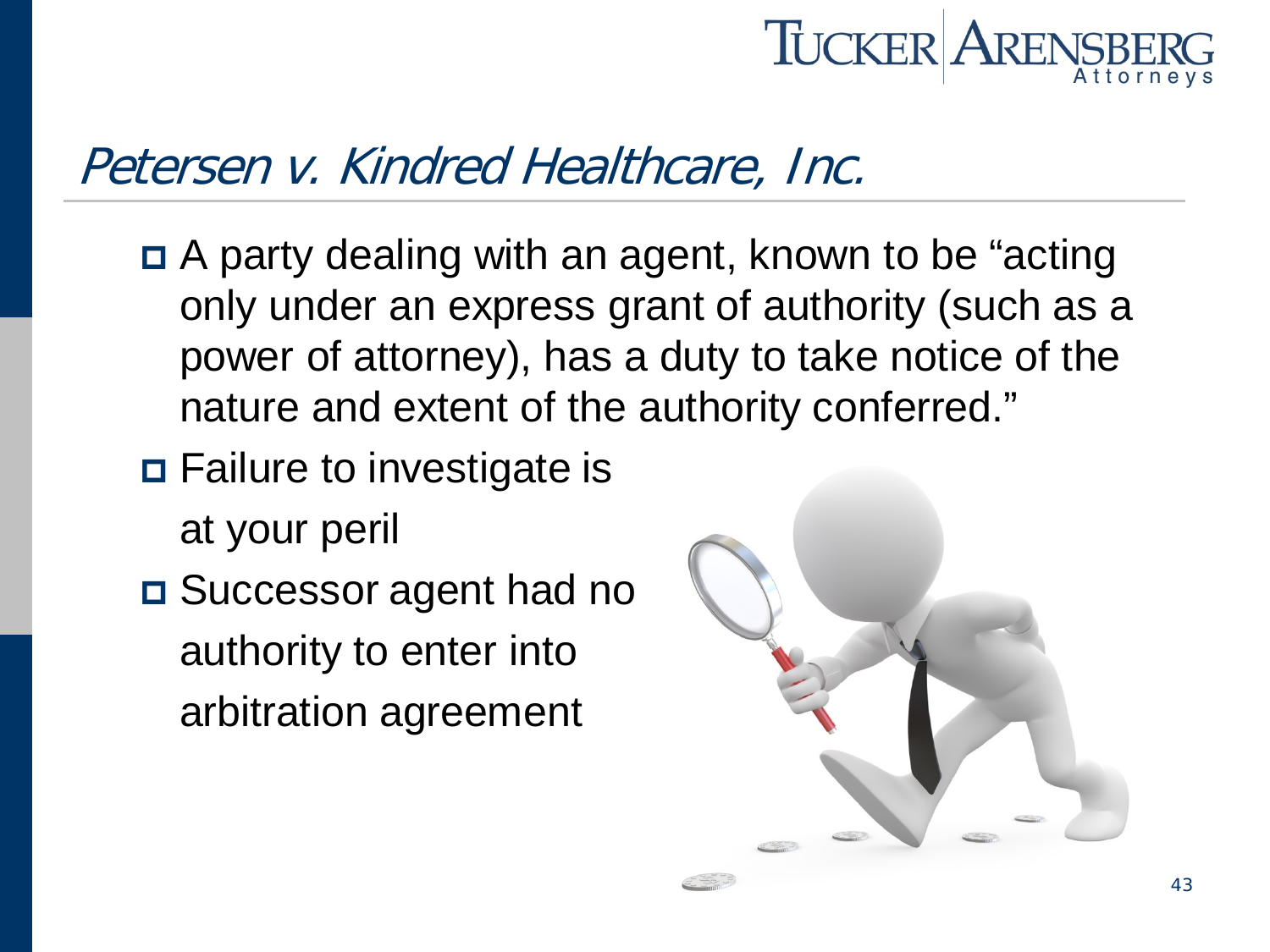

#### Petersen v. Kindred Healthcare, Inc.

What does this mean for you?

- READ the Power of Attorney Instrument
- Deemed to have notice of conditions
- Look at when successor agent may act
- Verify those conditions have happened
- Keep evidence in file

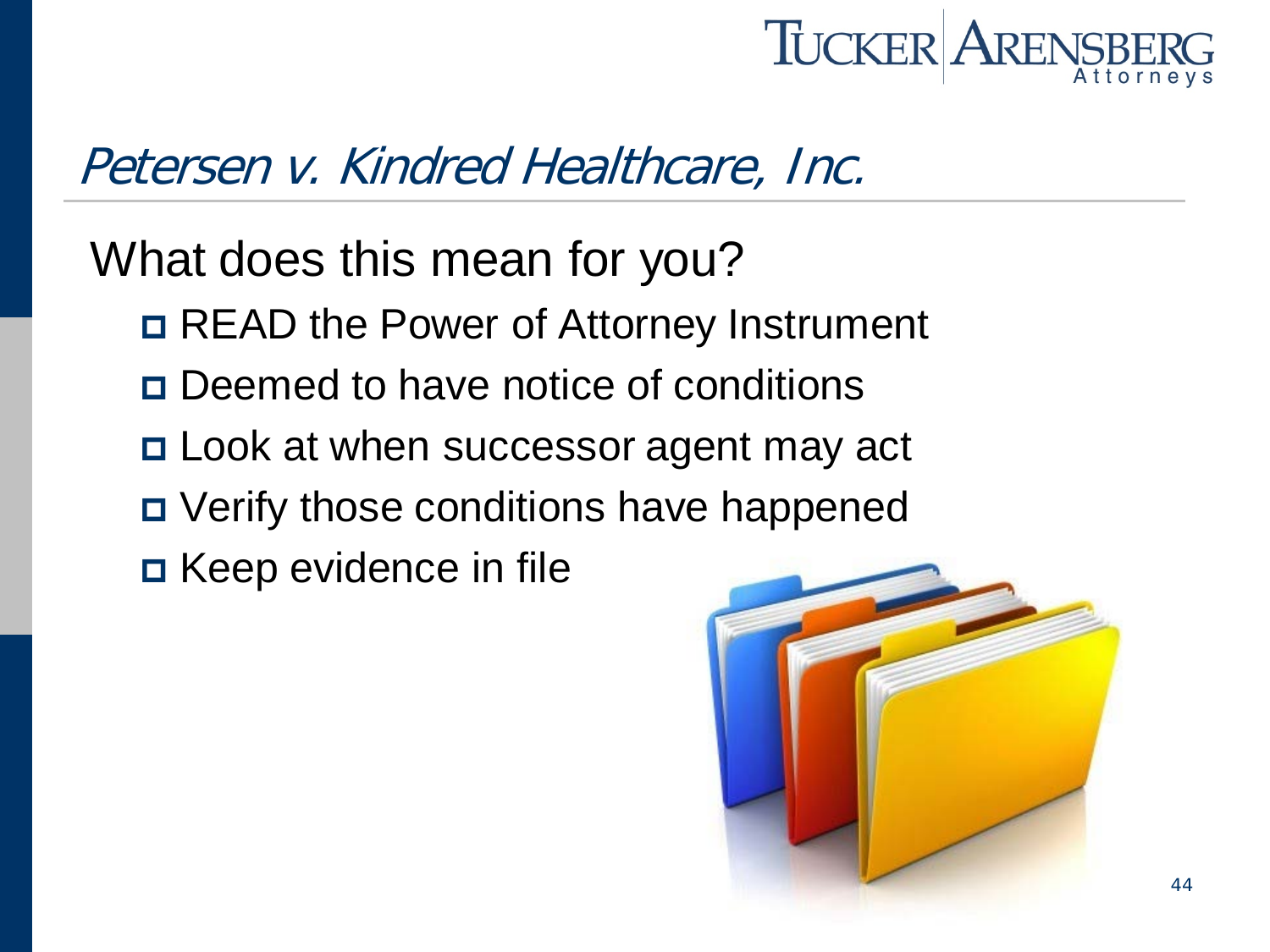

What should you include in your contract?

- All terms
- Clear and concise language
- Payment terms (amounts and deadlines)
- Penalties
- Cooperation and expectation re: MA-LTC
- Bed hold info
- Discharge info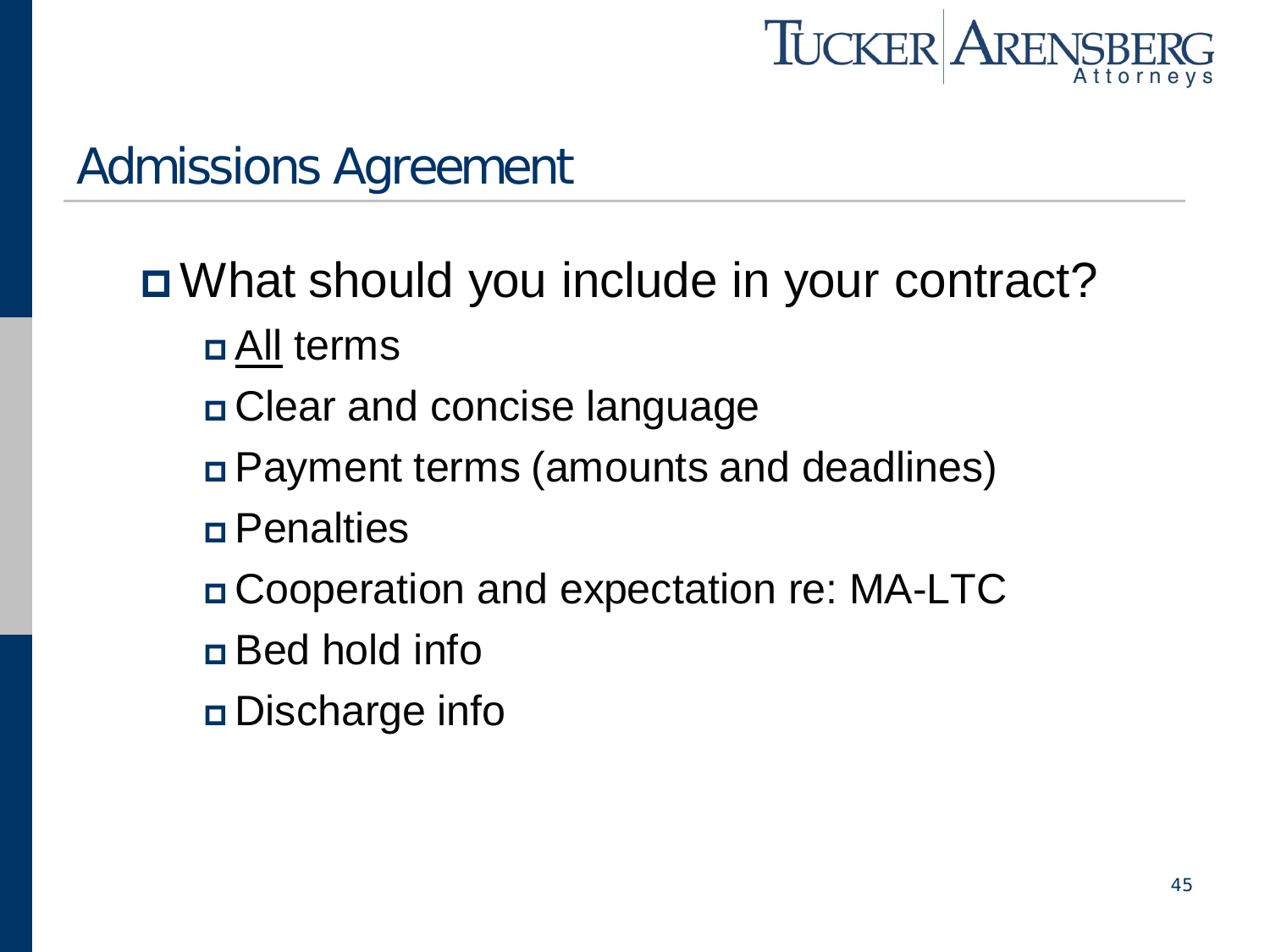

#### □ What should not be in your agreement?

- Legalese
- If not-for-profit, cannot require "voluntary" contributions
- Cannot require personal funds deposited with facility
- Third-party guarantor requirements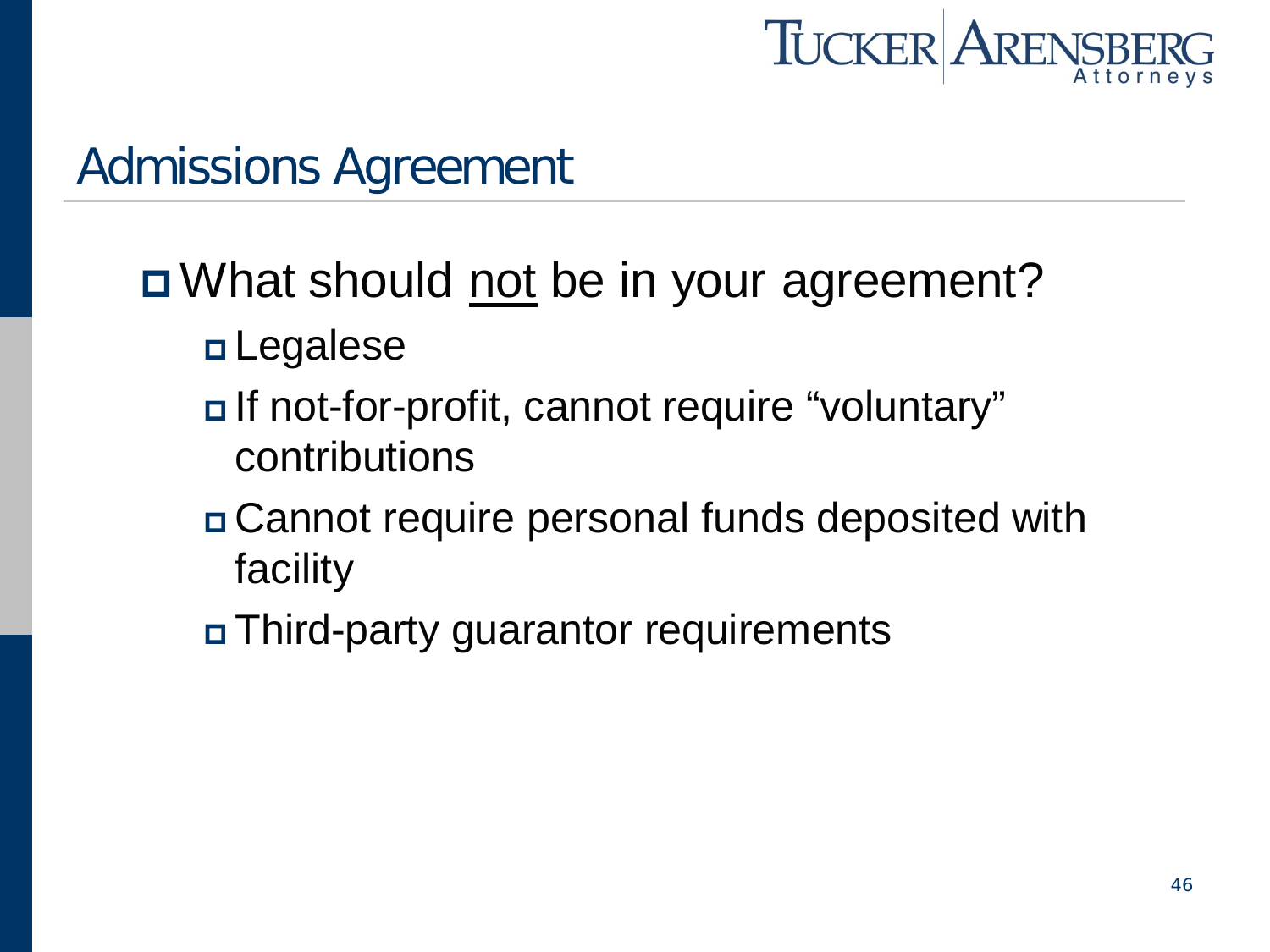

### Arbitration agreements

#### Arbitration agreements

- Guidelines still in flux
- Late 2016 LTC facilities could not use predispute arbitration agreements if they accepted Medicare or Medicaid
- Legal challenges
- Proposed Rule CMS 3342-P
- No final rule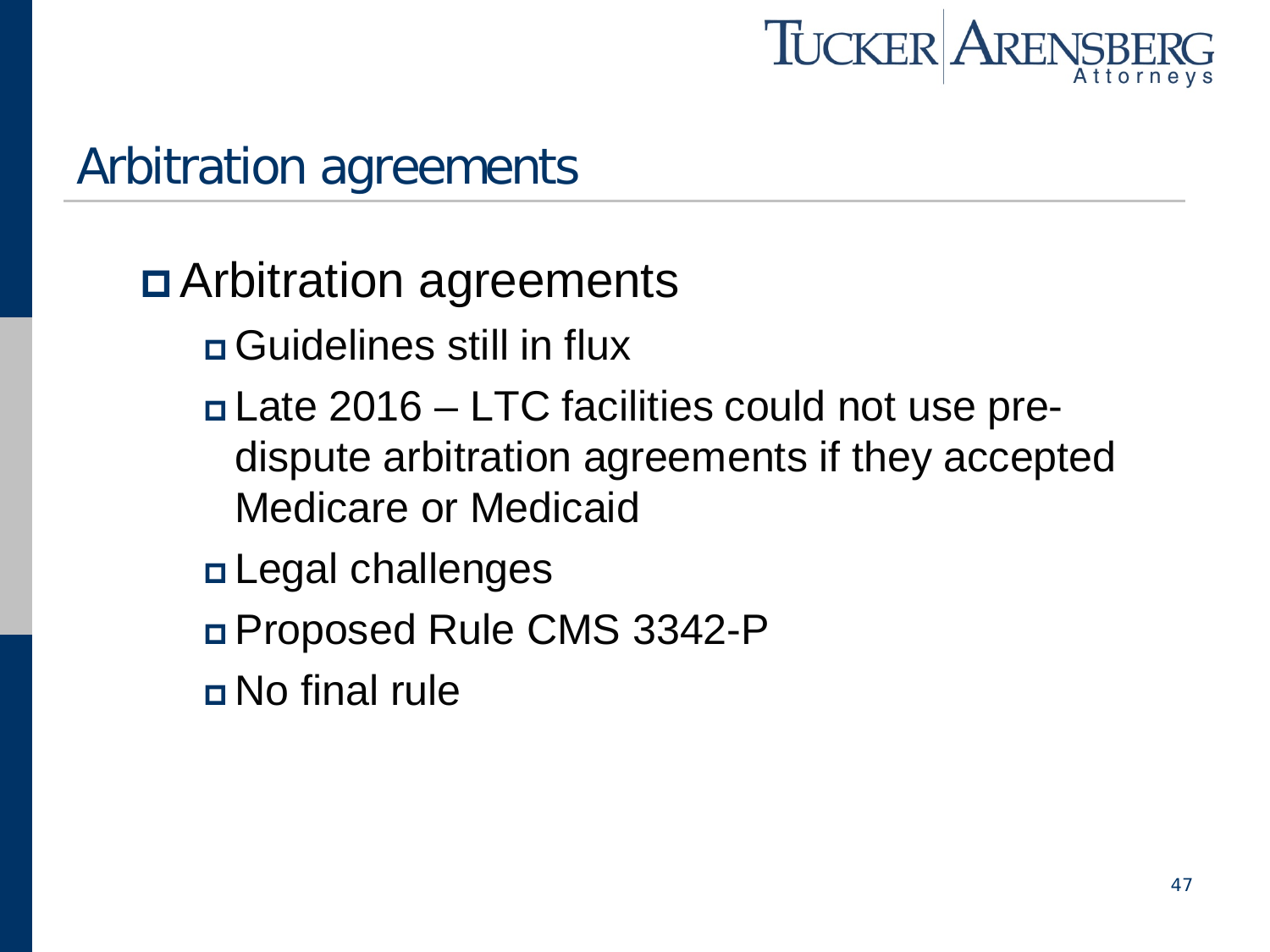

#### POA and Arbitration Agreements

- Earlier CMS Proposed Rule LTC facilities accepting Medicare or Medicaid cannot use pre-dispute arbitration agreements
- **Put on hold by federal court in Mississippi**
- Federal Arbitration Act
- Singling out an industry

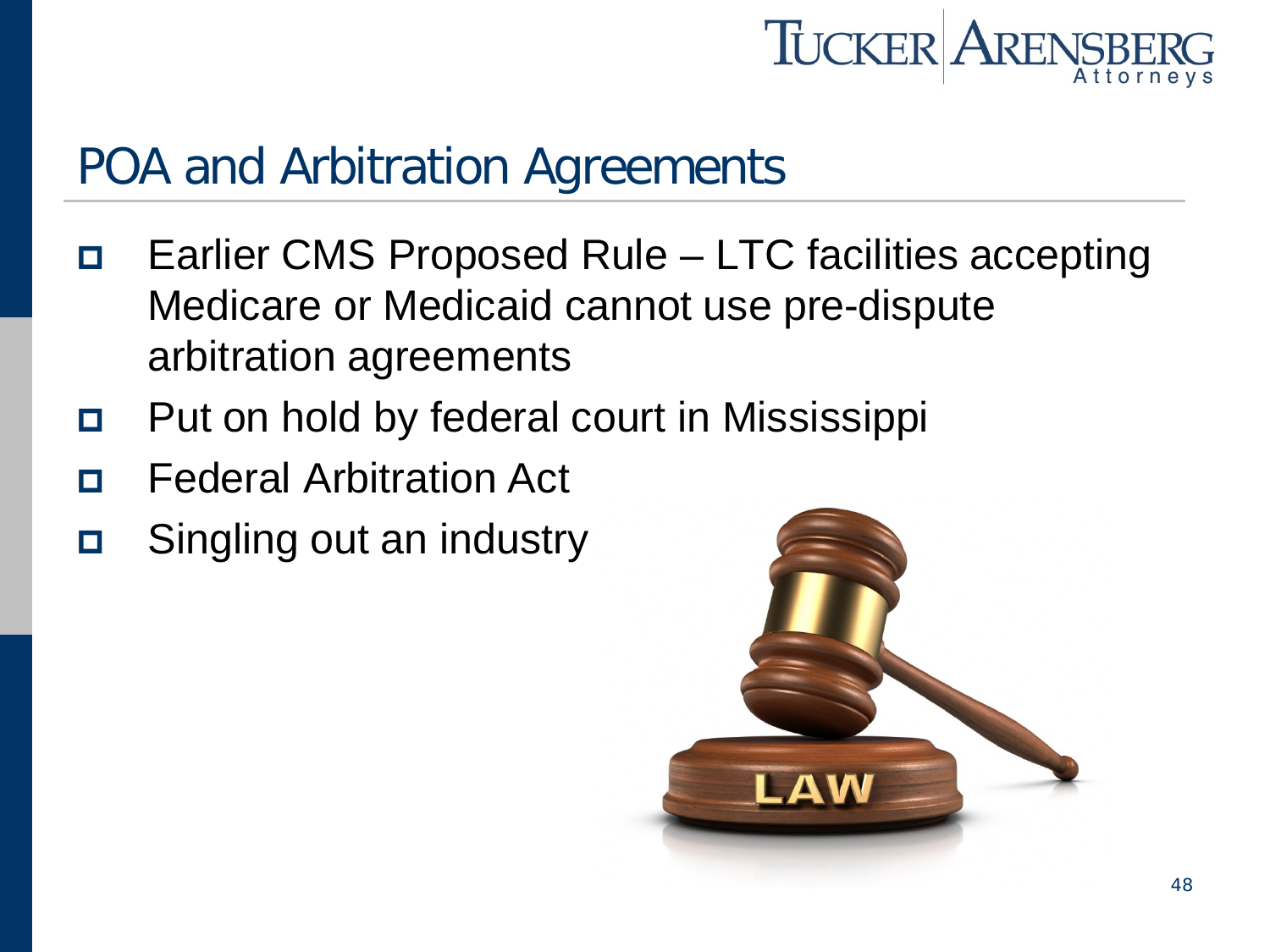

## Understanding Property Ownership in Pennsylvania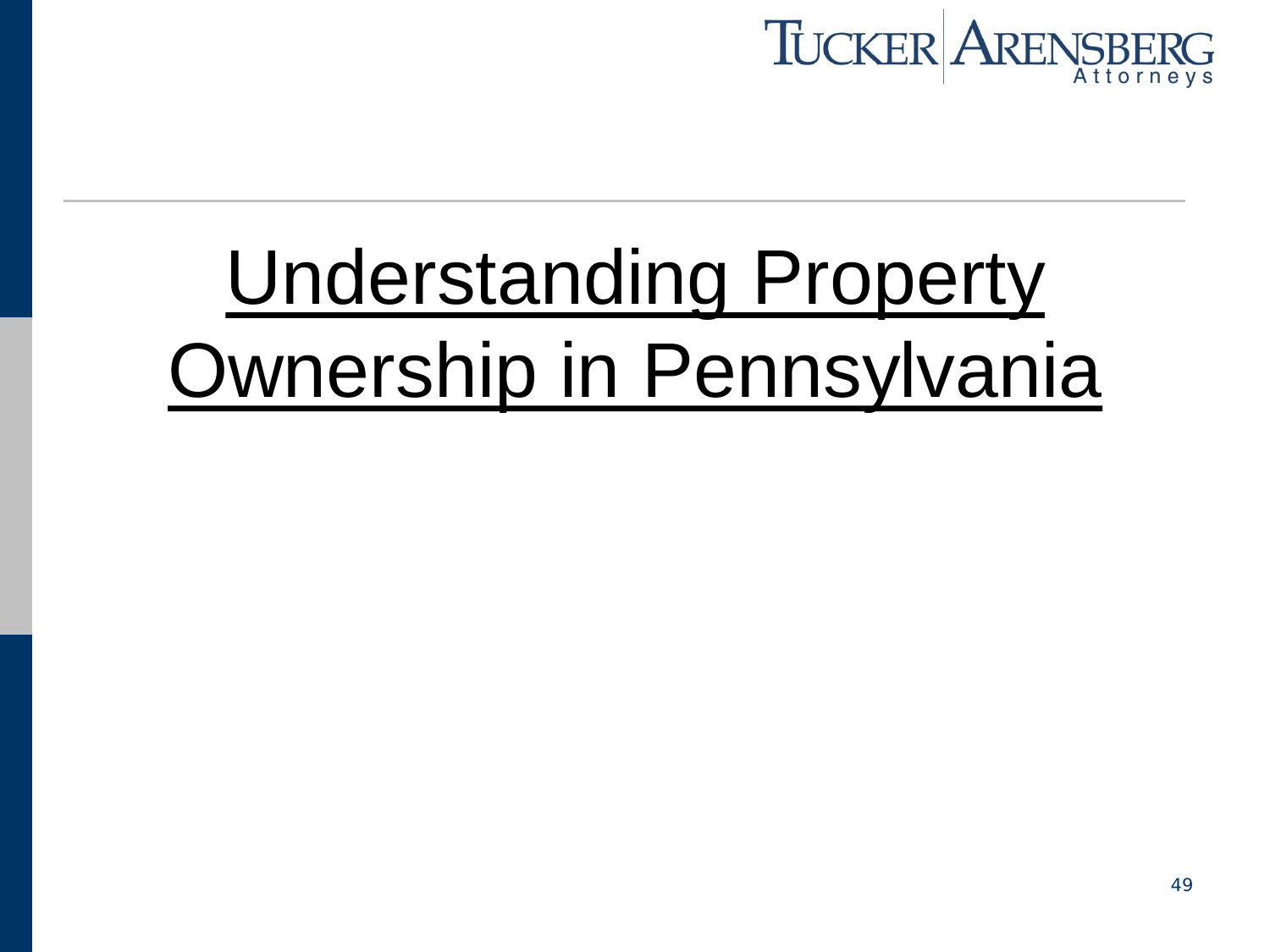

## Common Types of Property

- Tangible Personal Property
- Real Estate
- Financial Accounts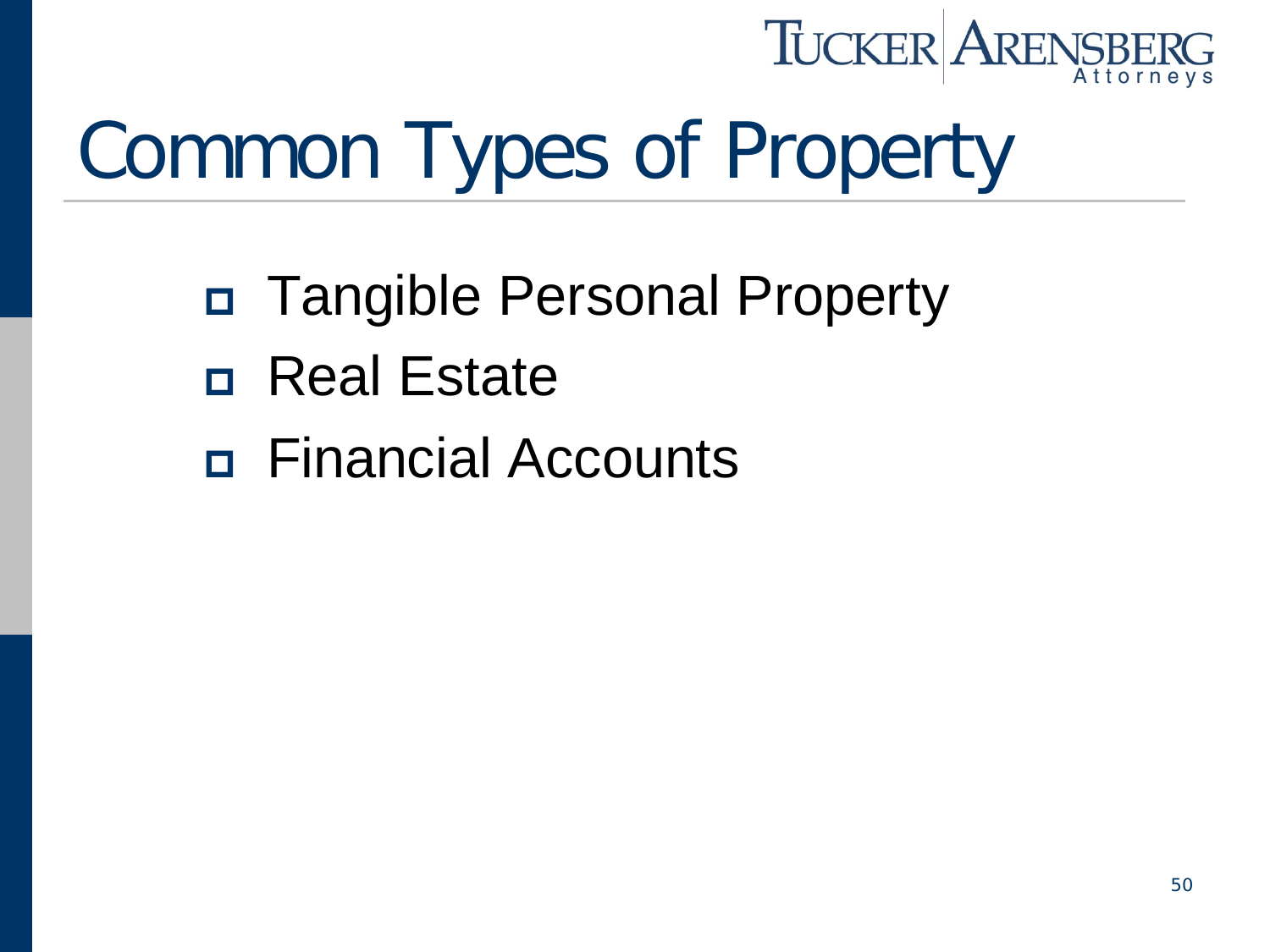

### Relevant Contexts?

- Private Payment/Patient Pay Liability
- MA-LTC
- D Collections
	- **During Lifetime**
	- After Death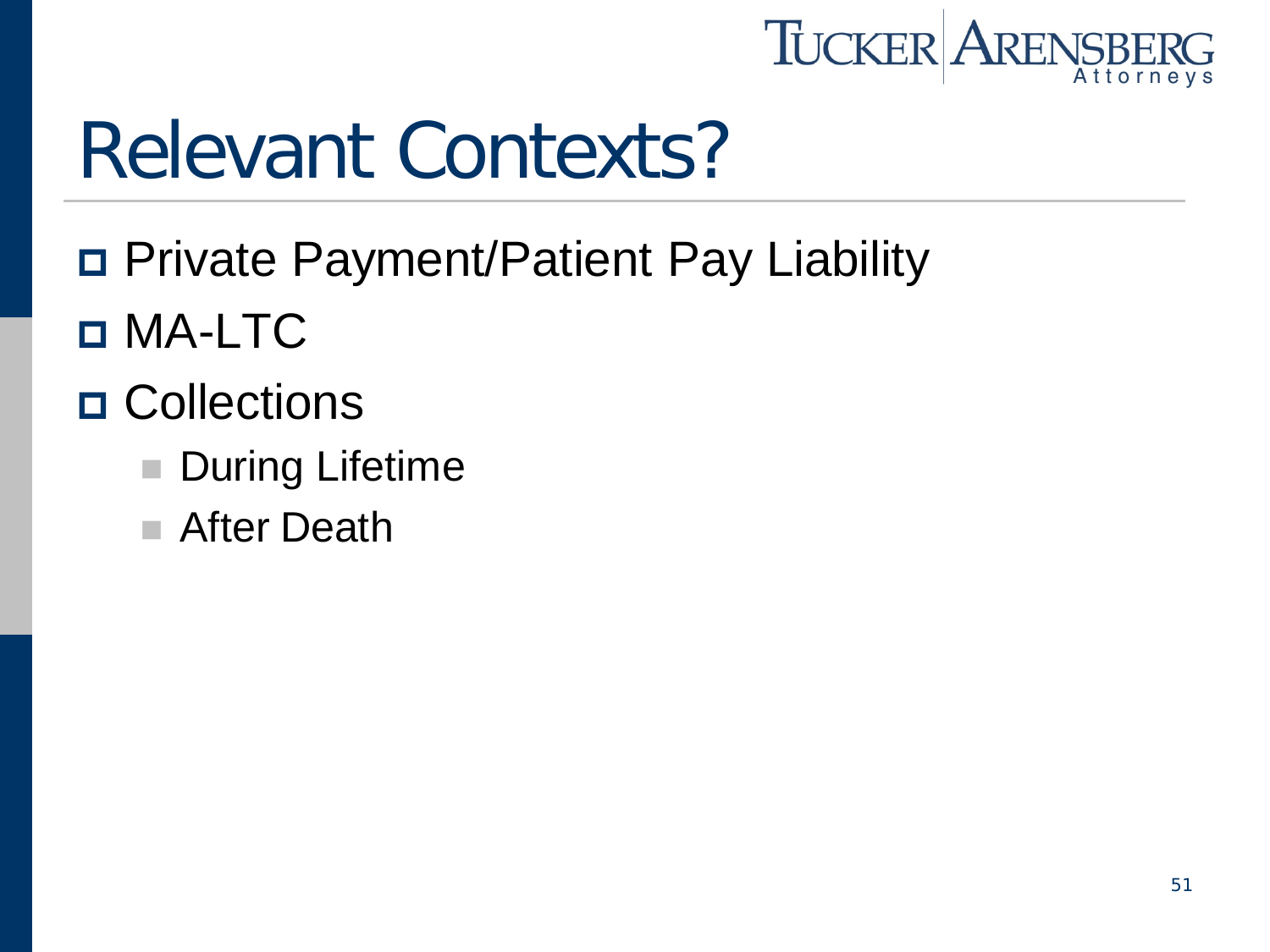### TUCKER ARENS! MA-LTC Treatment 55 Pa. Code Section 178.4(e)

- The following rebuttable presumptions apply in determining the availability of both real and personal property resources:
	- $(1)$  If an applicant/recipient is the sole owner, the resources is presumed available
	- $(2)$  If ownership is shared by persons who are applicants/recipients, the resource is presumed available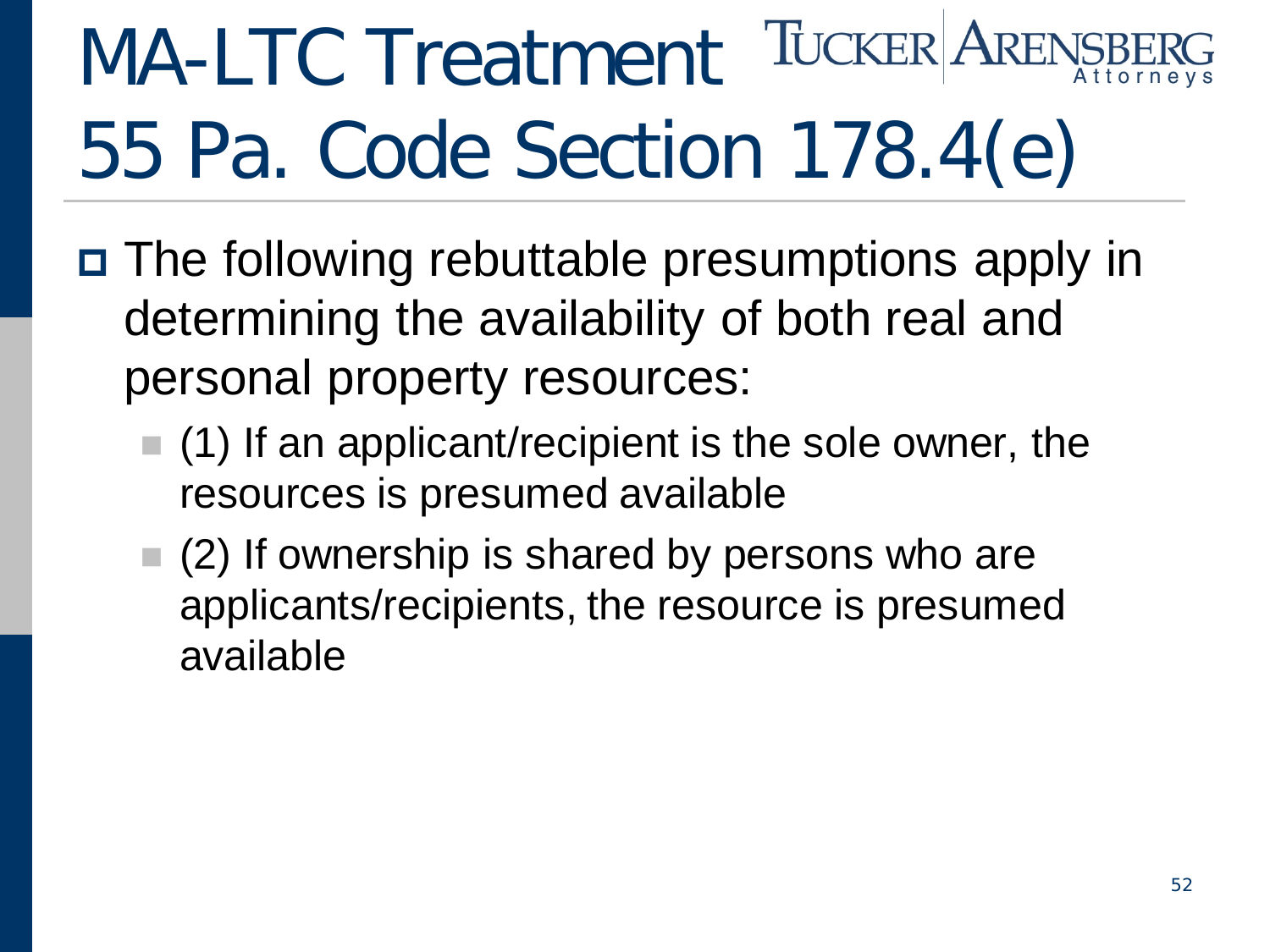## **TUCKER AREN**

## 55 Pa. Code 178.4(e) cont'd

- (3) If ownership is shared by applicants/recipients and a person who is not an applicant/recipient and if the applicants/recipients have a separate legal interest which can be disposed of without the consent of the other owners, the applicants'/recipients' share of the resources is presumed available
- $(4)$  If ownership is shared by applicants/recipients and a person is who is not an applicant/recipient and the applicants/recipients have a legal interest which can be disposed of only with the consent of the other owner and consent is not withheld, the applicants'/recipients' share of the resource is presumed available  $53$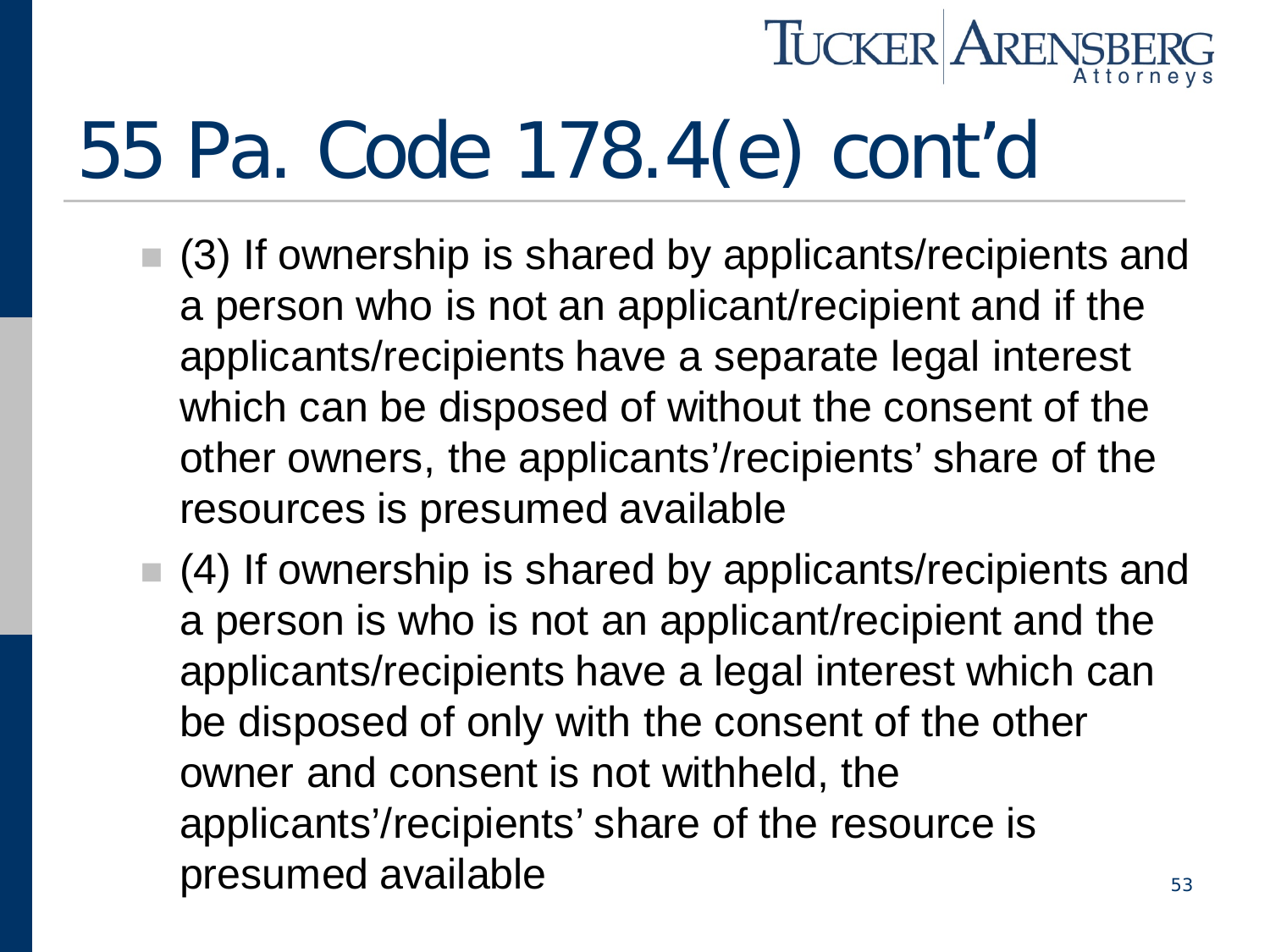### **TUCKER ARENS**

### 55 Pa. Code 178.4(e) cont'd

■ (5) If consent to dispose of resources is needed but withheld by a nonapplicant/nonrecipient, assume that the resource is not available. The shared ownership and the nonapplicant's/nonrecipient's refusal to dispose of the resource shall be verified. The unavailability of resources is verified at application and no less often than at each reapplication.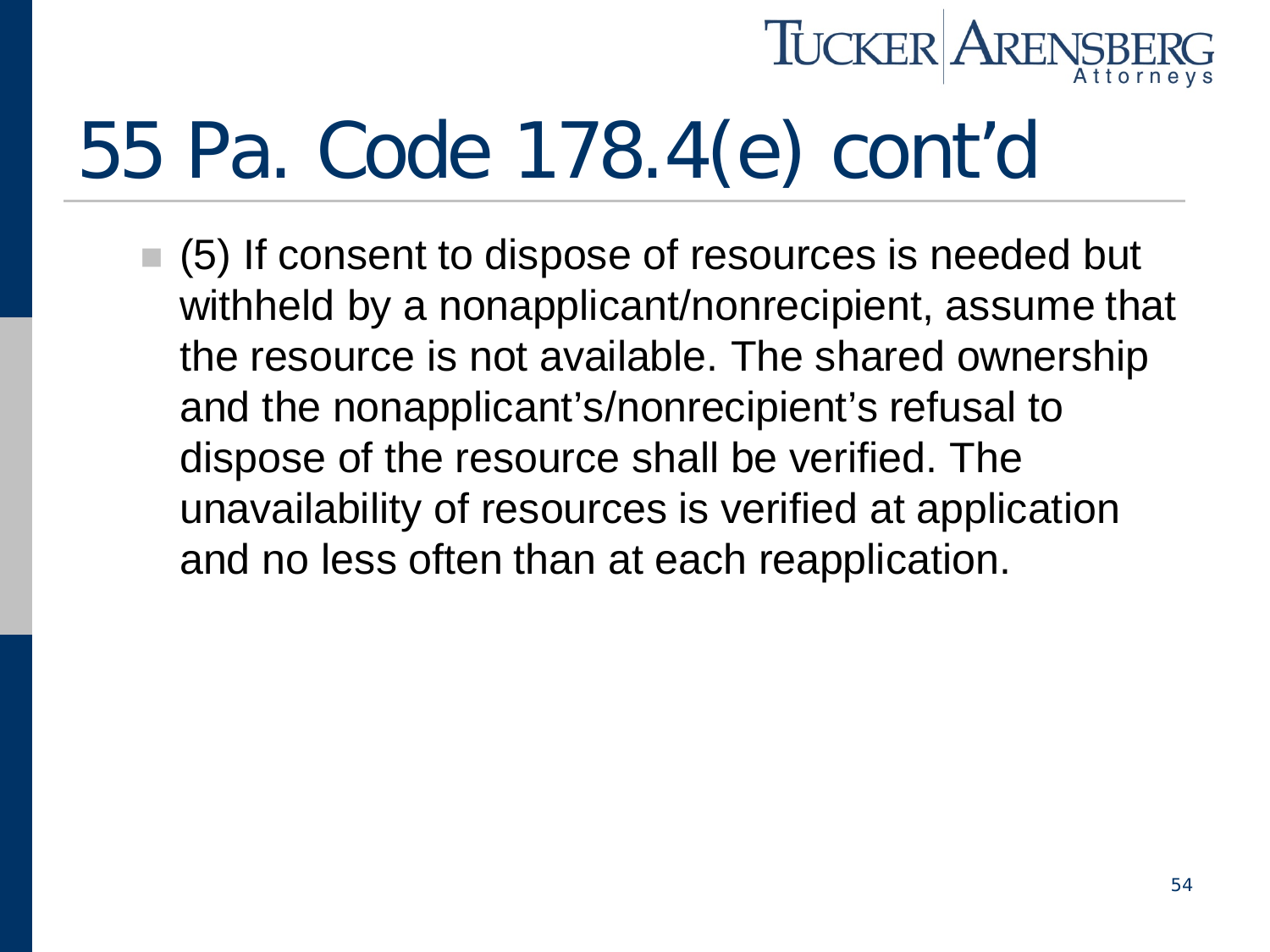### TUCKER ARENSBI

## Tangible Personal Property

### What is TPP?

- Cash
- **Bank Accounts**
- Household Effects
- Cars
- Stocks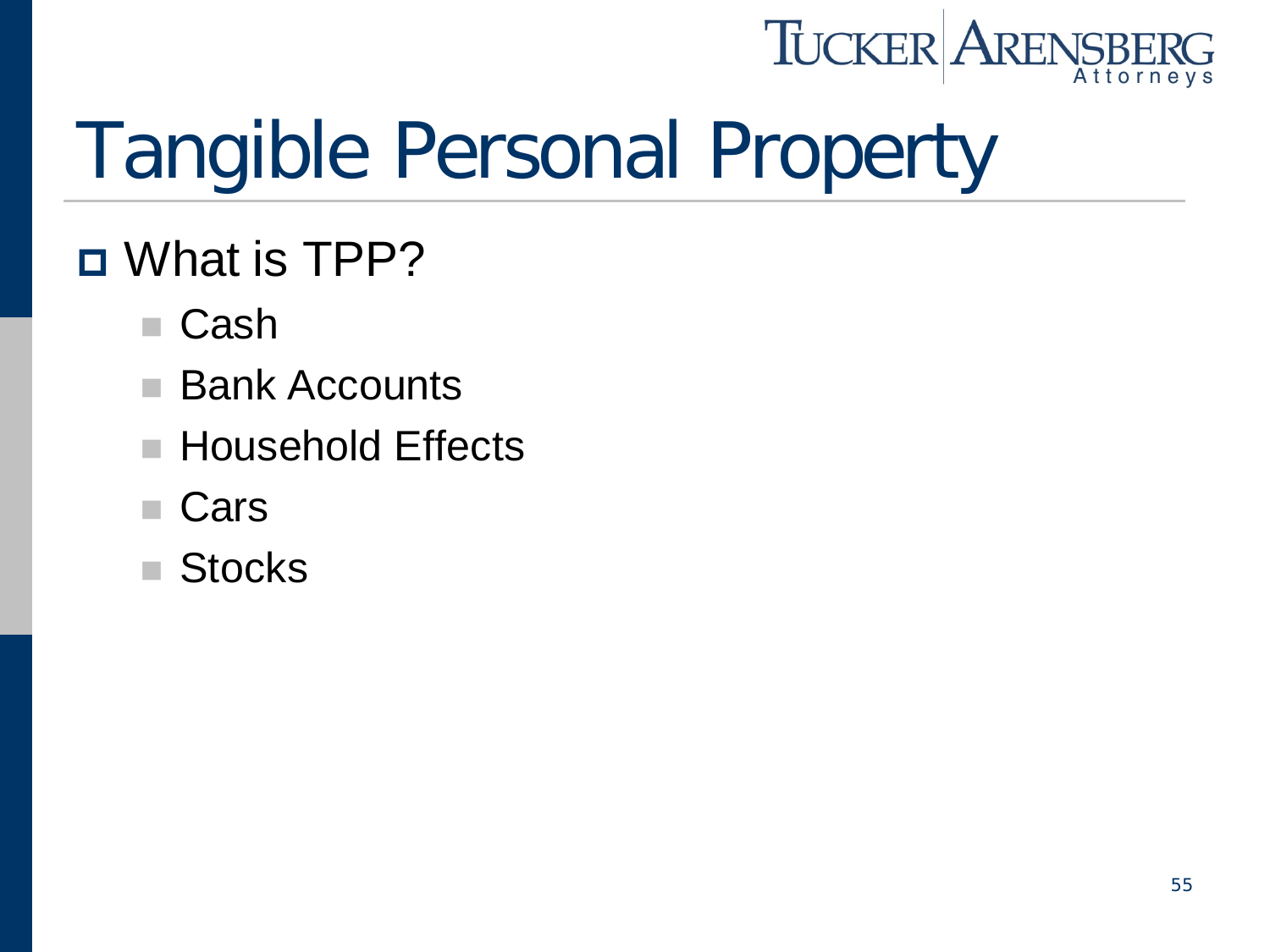

### TPP Issues?

- □ Titling?
- Lifetime collection efforts?
- MA-LTC Treatment?
- □ Collection at death from Resident's Estate?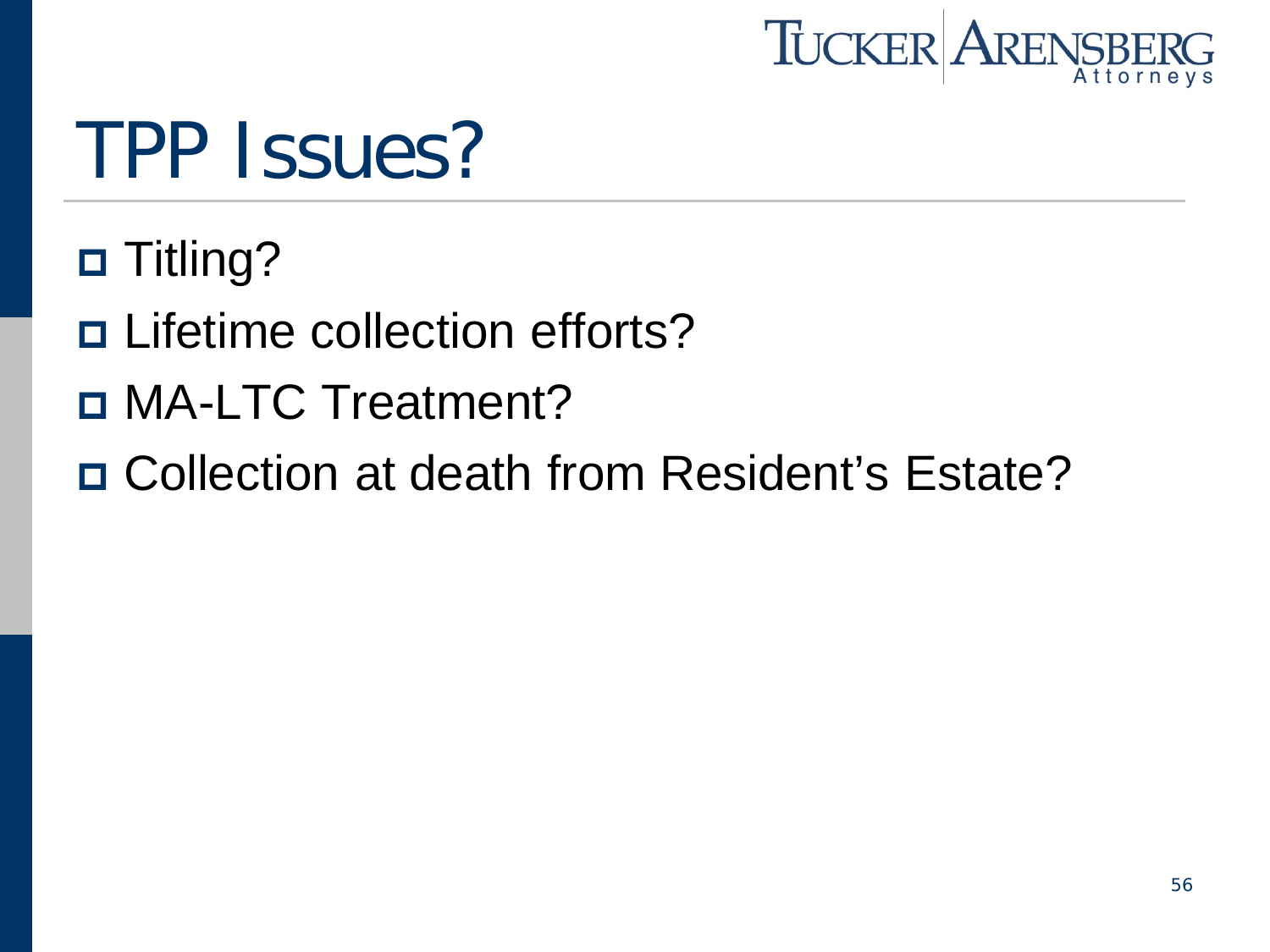

### Real Estate

- □ Titling?
	- Always titled!
- **D** How Titled?
	- Sole Ownership
	- Tenants by Entireties
	- Tenants in Common
	- Tenants with Rights of Survivorship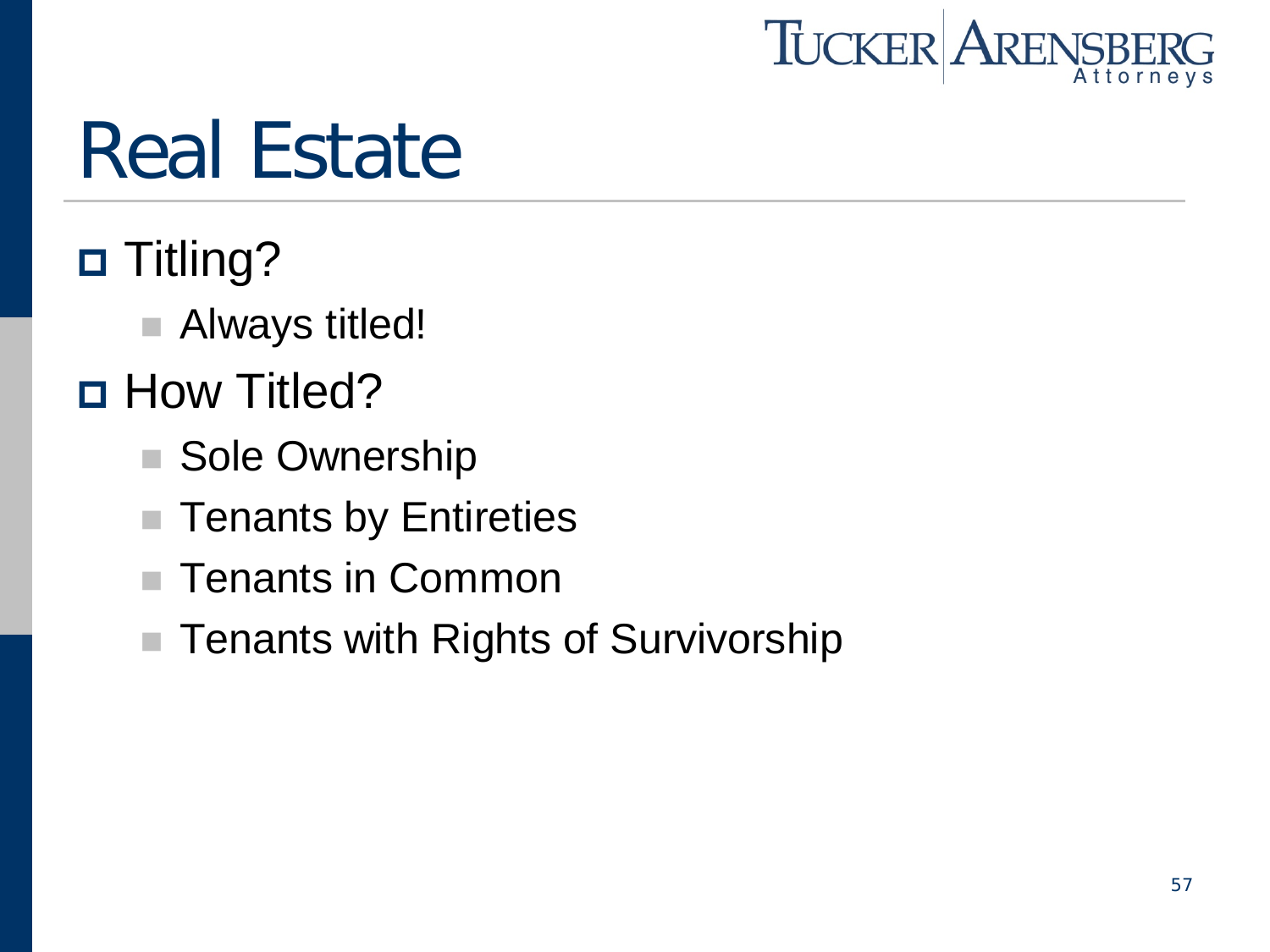### **TUCKER ARENSE** What type of Real Estate Interest is Held?

- □ Fee Simple
- Life Interest/Life Estate
- Remainder Interest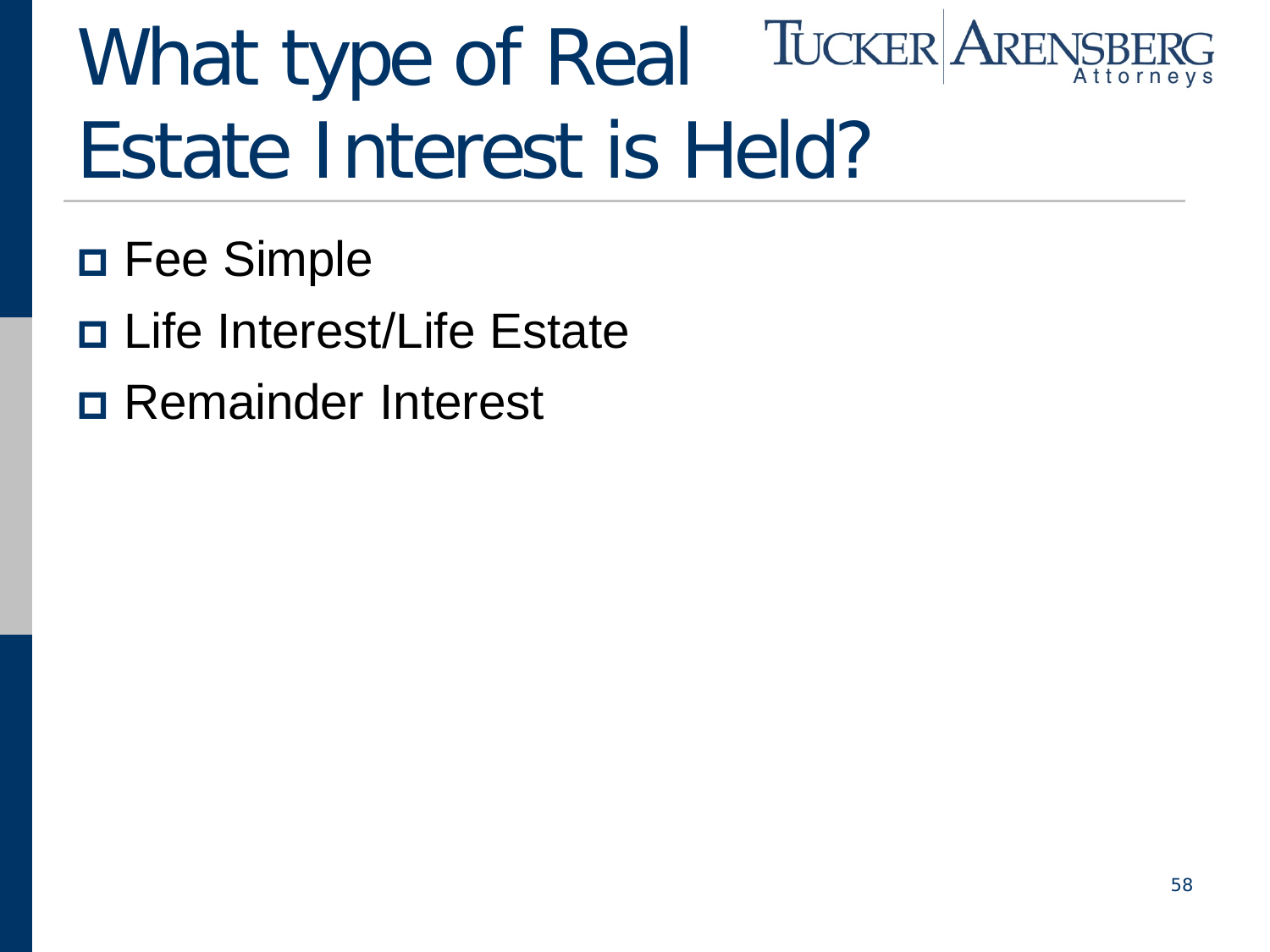

### Common RE Issues?

- $\Box$  Identifying type of interest and joint owners
- Collections during lifetime
- MA-LTC treatment
- Collection at death from Deceased Resident's **Estate**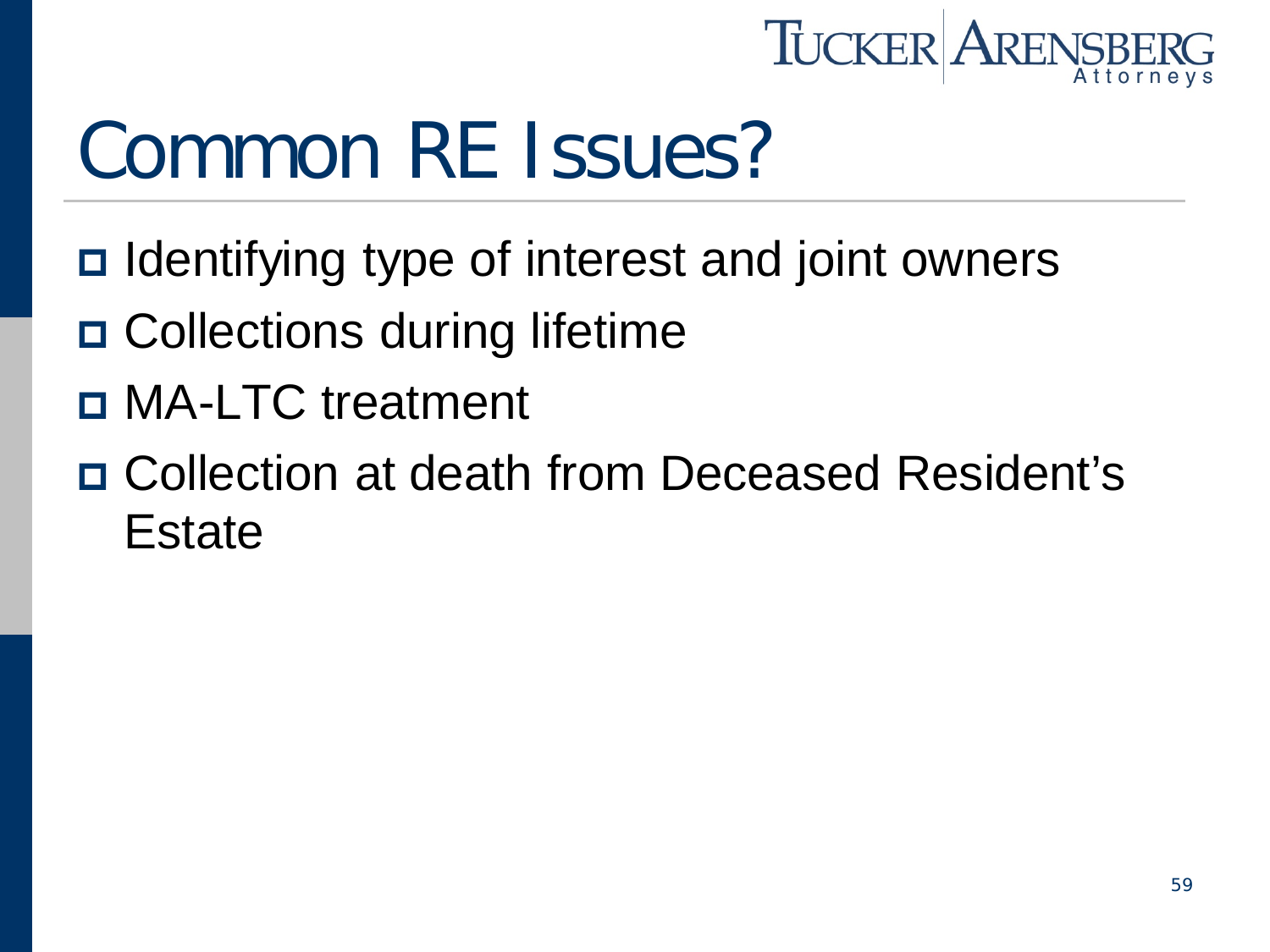

### Financial Accounts

- **□ Bank checking/savings**
- Investment management
- **□** Brokerage
- MPAA applicable solely to determination of property rights
- □ MPAA does not apply to or affect financial institutions or their rights or responsibilities with respect to multiple party accounts
	- MPAA does affect state nuances with respect to collections, taxation or Medicaid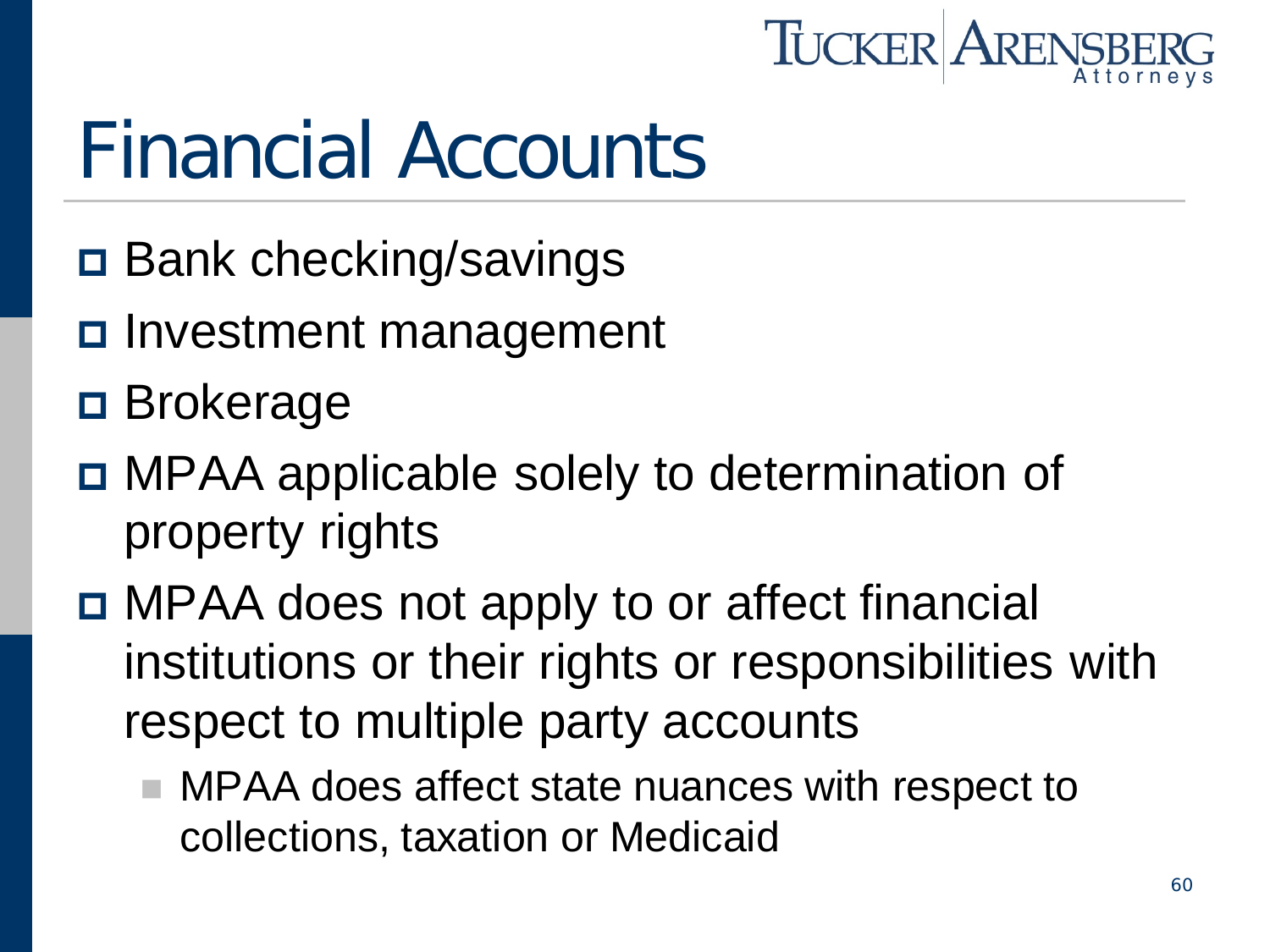

### Financial Account Issues?

- □ Titling?
- Lifetime collection efforts?
- MA-LTC Treatment?
- □ Collection at death from Resident's Estate?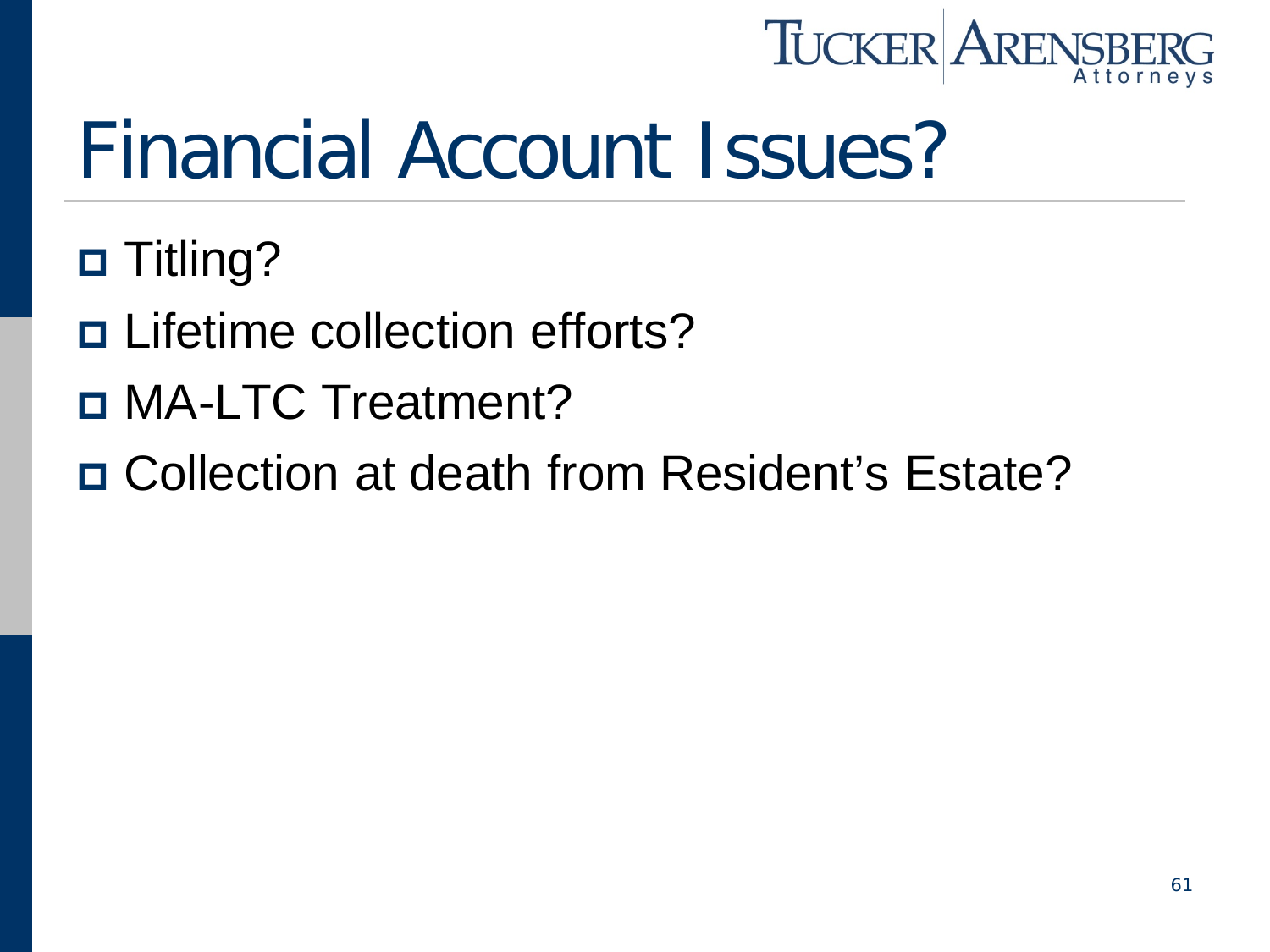

## Multiple Party Accounts Act

- Jointly held bank accounts are governed by the MPAA
- MPAA applicable solely to determination of property rights
- MPAA does not apply to or affect financial institutions or their rights or responsibilities with respect to multiple party accounts
	- MPAA does affect state nuances with respect to collections, taxation or Medicaid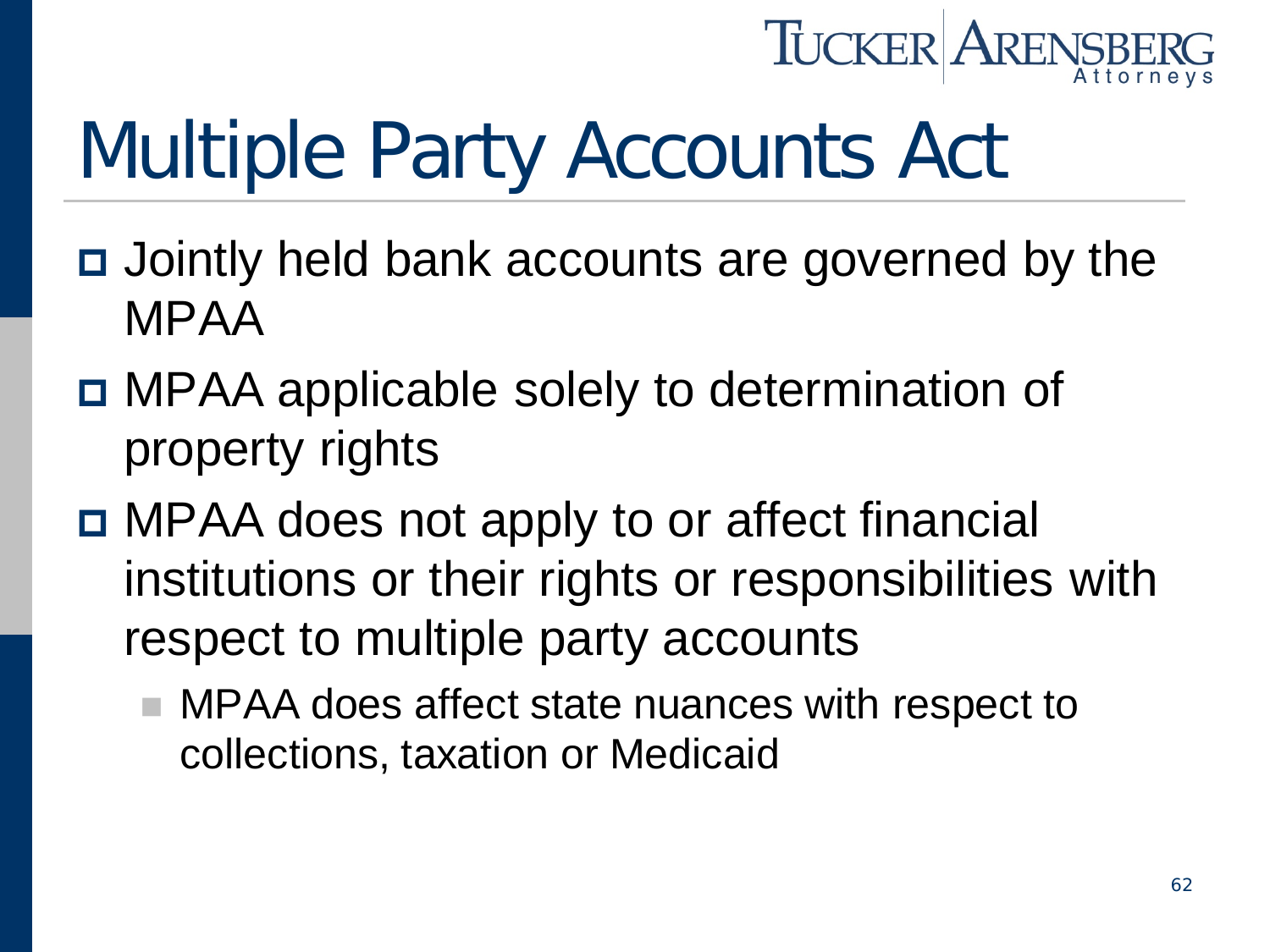## MPAA Treatment Before/After Death

### **D** Before death

■ Belongs to all parties in proportion to net contribution unless clear and convincing evidence to contrary

**TUCKER AREN** 

 $\blacksquare$  Each party has unlimited withdrawal rights

### After death

- Belongs to surviving account holder(s) per the express terms of account given presumption of right of survivorship unless clear and convincing evidence of different intent at time account was created
- Account and beneficiary designations cannot be changed by subsequent will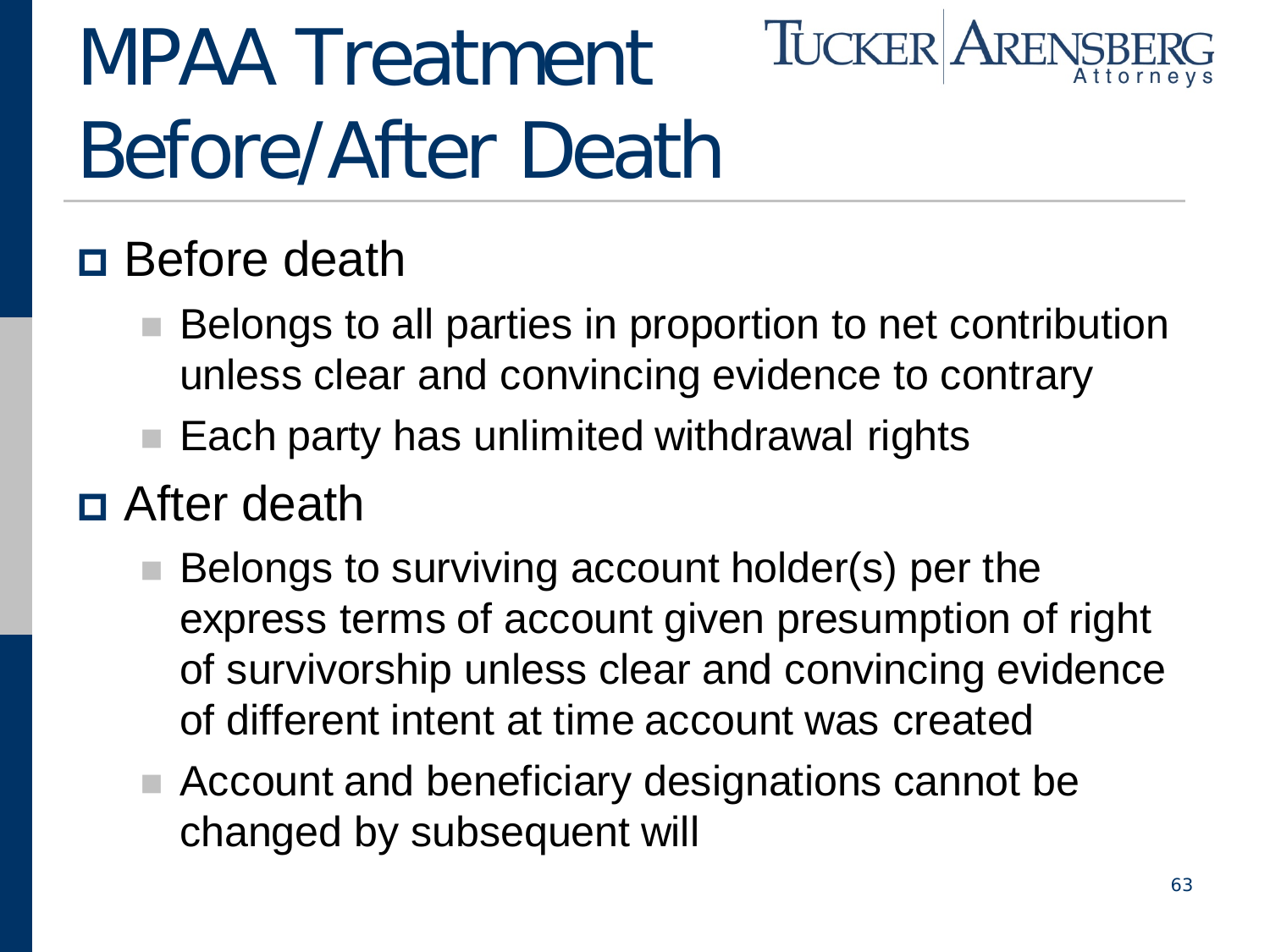

### 55 Pa. Code 178.4(f)

■ A bank account owned jointly by a husband and wife is not entireties property unless a contrary intent is clearly shown or the account predates September 1, 1976. A bank account may be held in many forms. The legal rights of the parties are not wholly determined by the title of the account. The account titled or caption determines the rights of the account in relation to the bank and not their rights in relation to each other.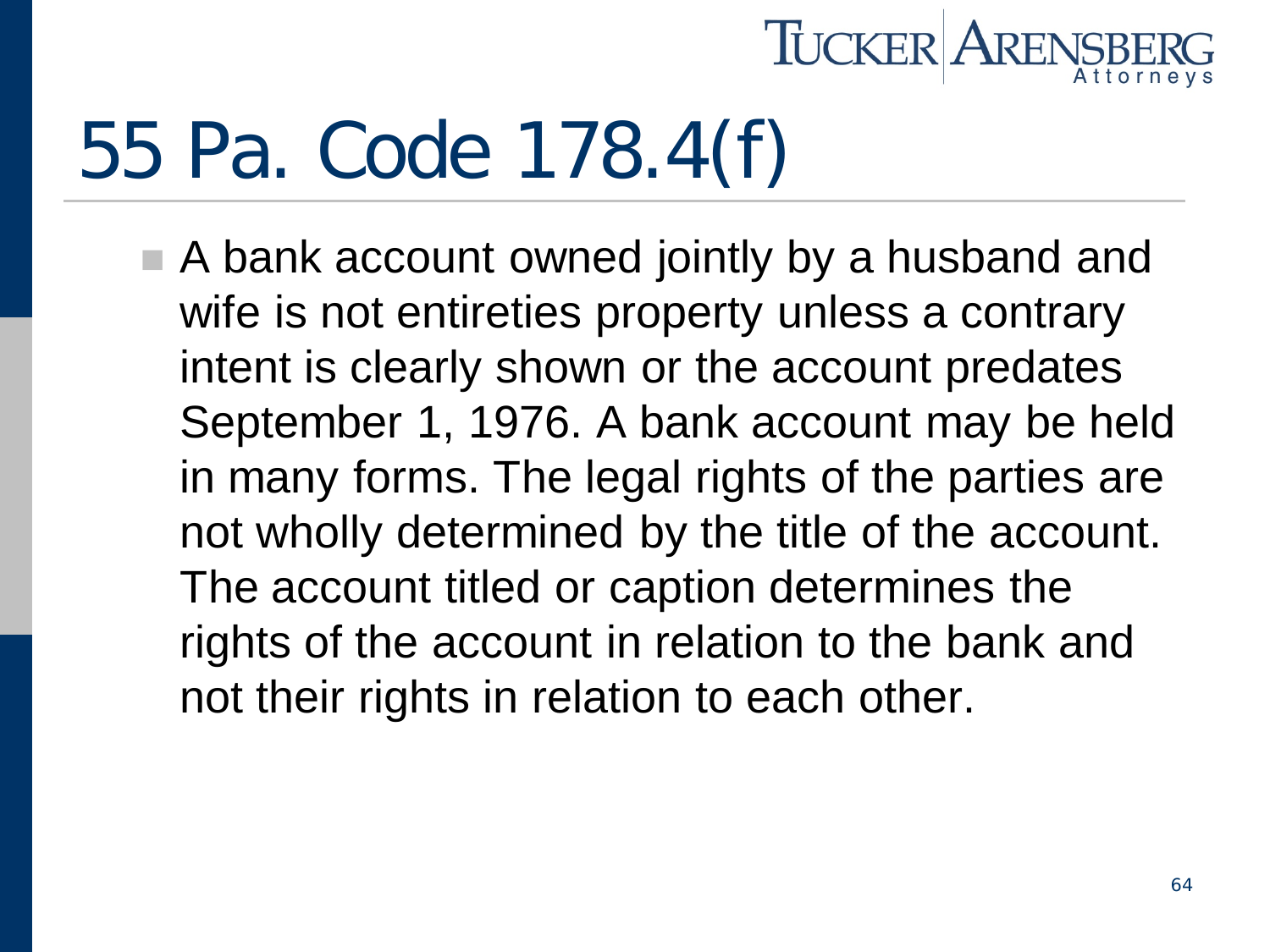

## 55 Pa. Code 178.4(f) cont'd

- The CAO shall apply the following rebuttable presumptions to determine the availability of bank accounts:
	- (i) The person whose name appears on the account title is the owner
	- $\blacksquare$  (ii) Persons who own the account jointly for example, "and," "or," "and/or" – own the account in proportion to their contributions
	- $\blacksquare$  (iii) If contributions cannot be determined, each owner of a joint account owns an equal share
	- $\blacksquare$  (iv) If an account is titled "in trust for," the account is a tentative trust, unless a written trust document exists. A tentative trust is owned by the trustee, and the beneficiary has no legal rights before the death of the trustee.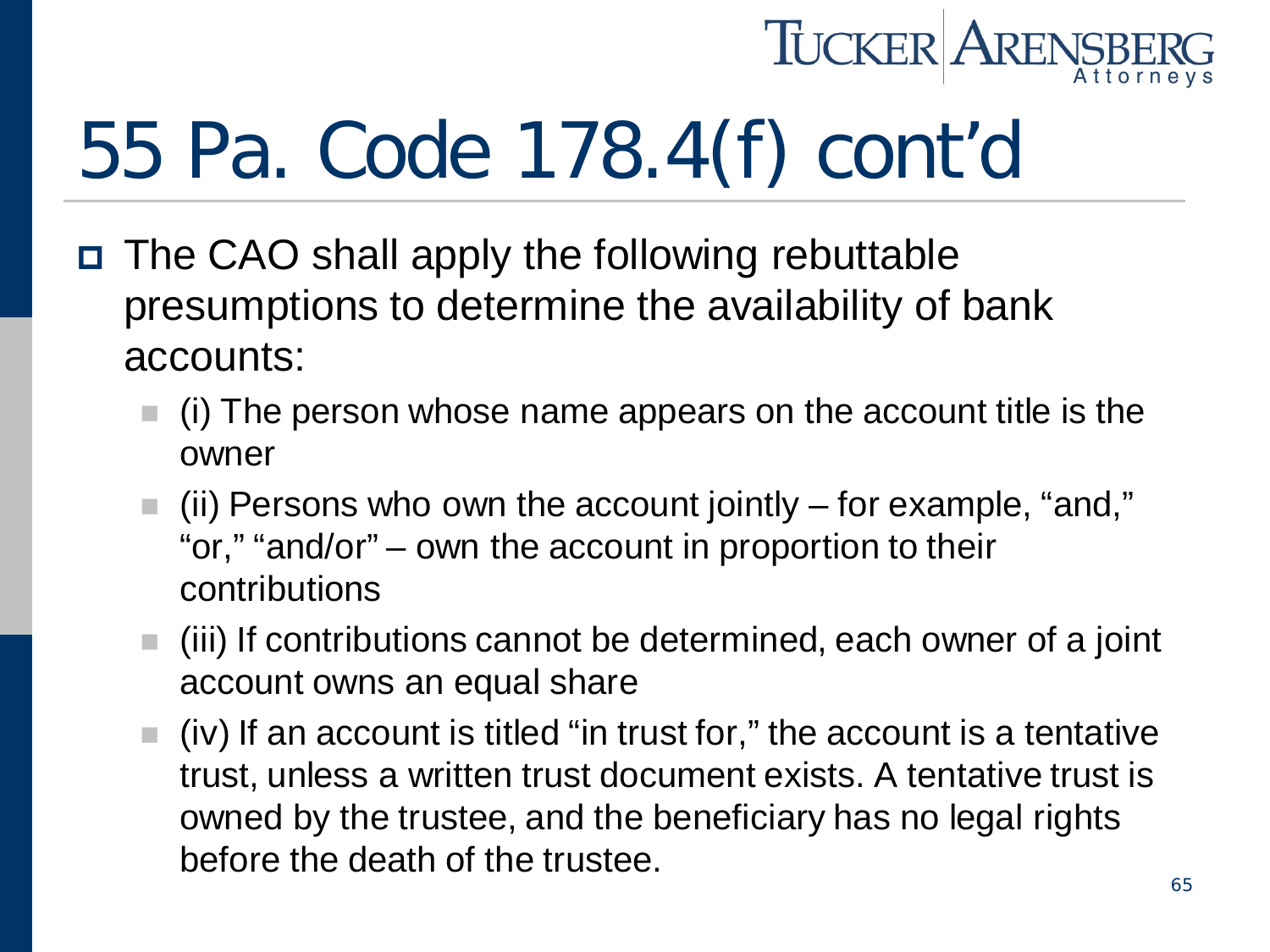

## Beneficiary Designations

- What are they?
	- ITF
	- POD
- □ Common assets?
	- **Life Insurance**
	- Retirement Accounts
	- Bank Accounts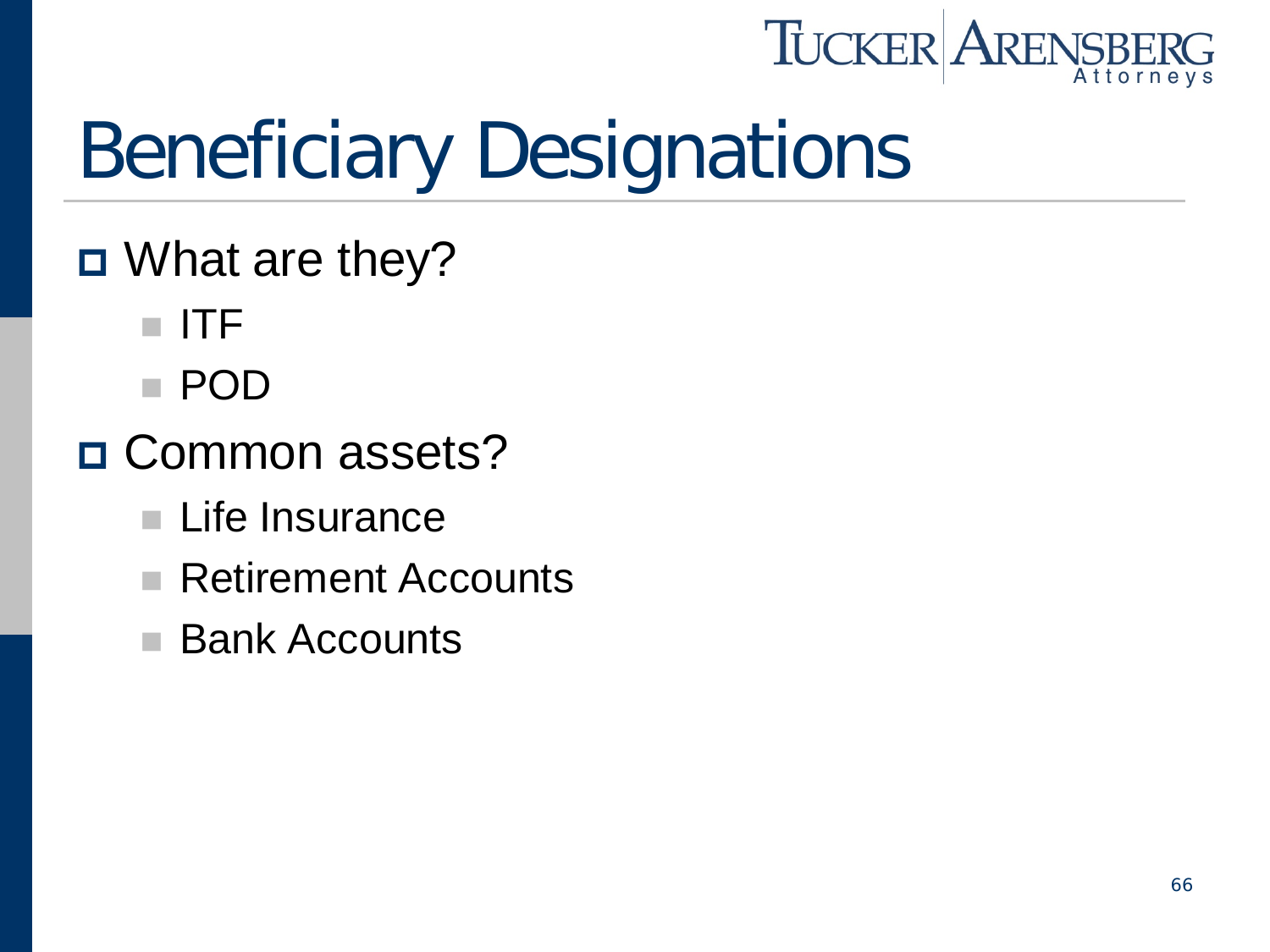

## Beneficiary Designation Issues?

- Verifying them?
- Lifetime collection efforts?
- MA-LTC Treatment?
- Collection at death from Resident's Estate?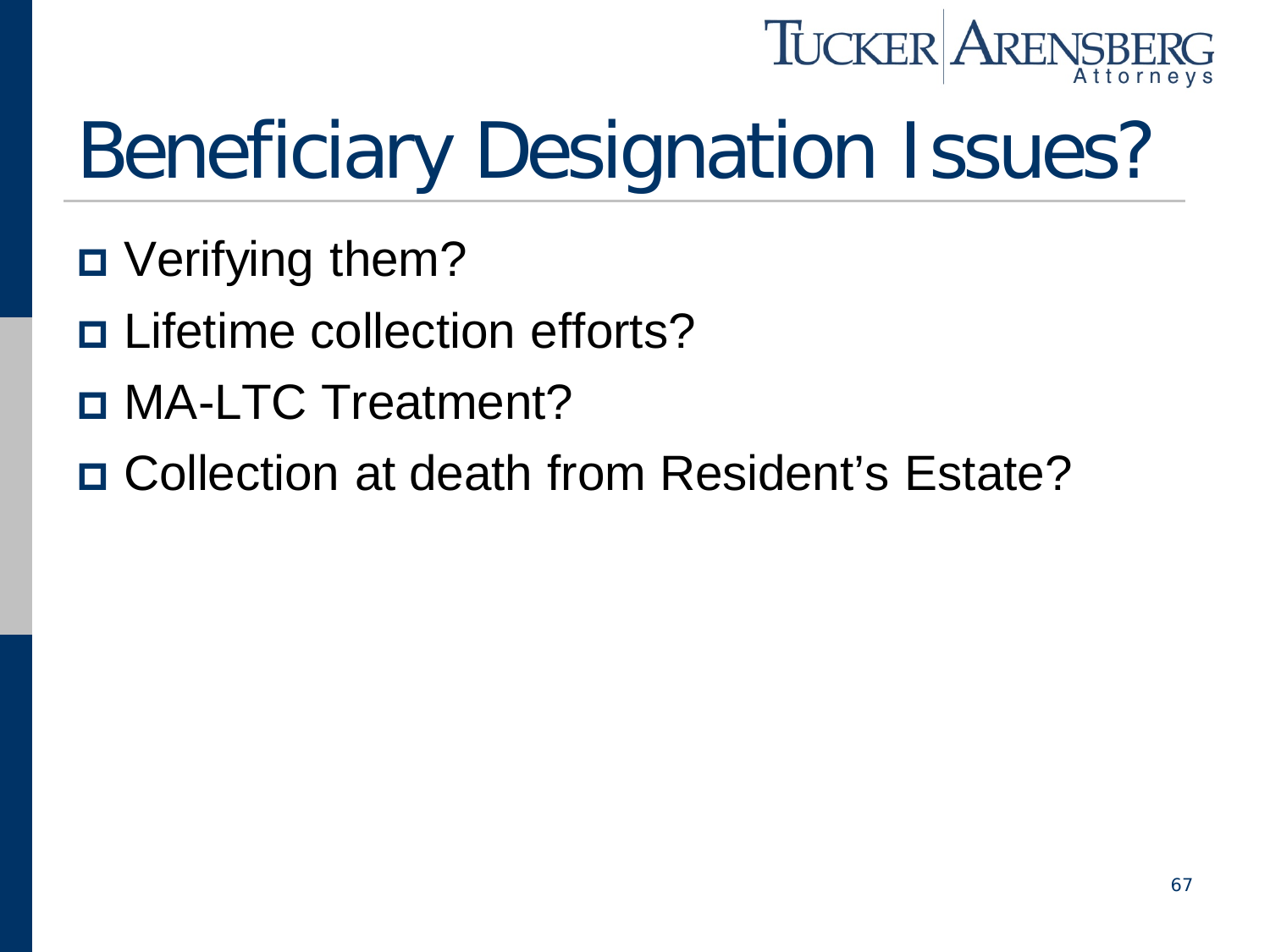

# Common Strategies and Issues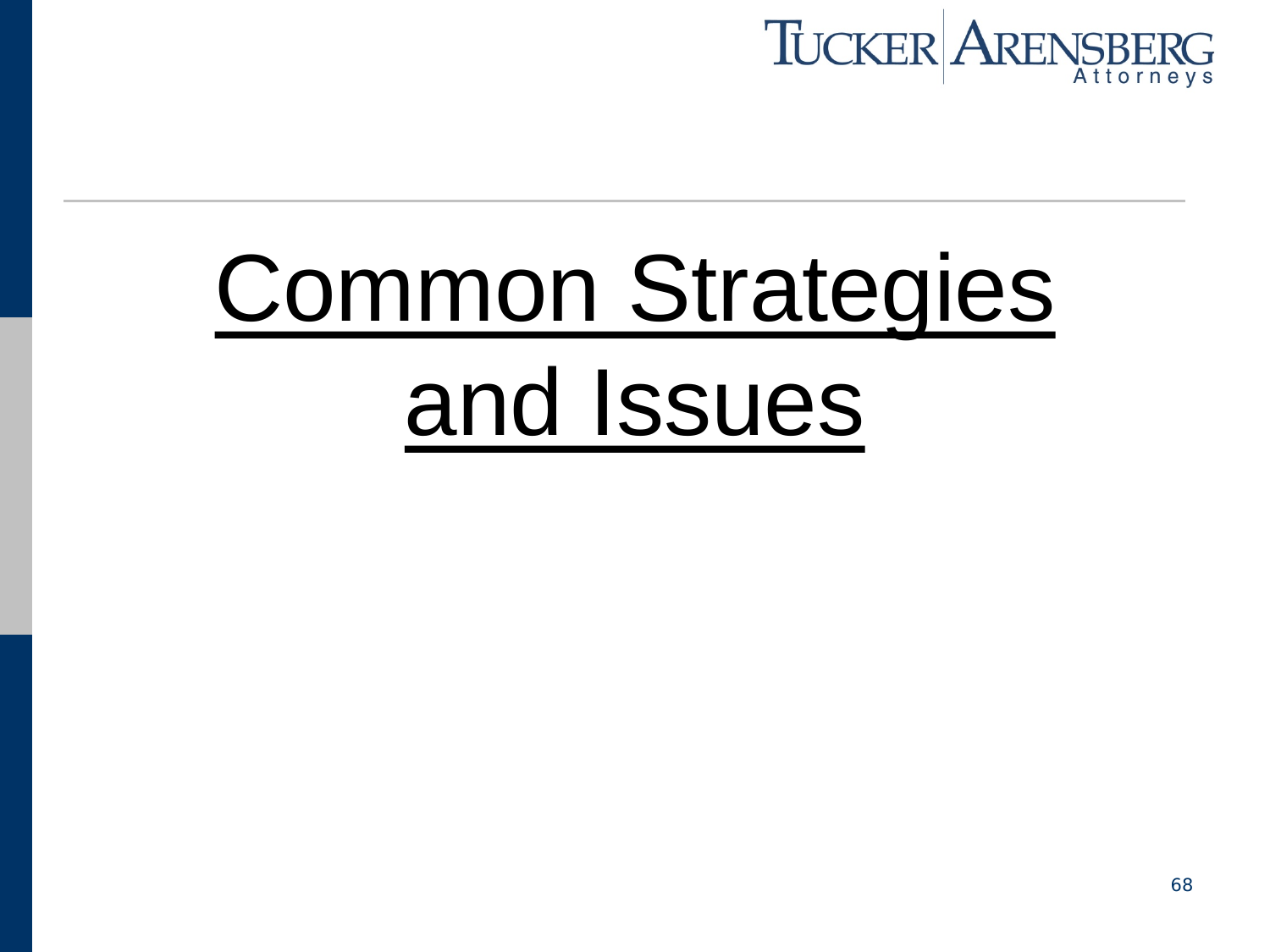

#### Collections Policies

### □ Gospel of collections policies

- **They work!**
- Make your life easier
	- **n** Timelines
	- Forms
- Consistency
- Delegate responsibilities
- Increased money in the door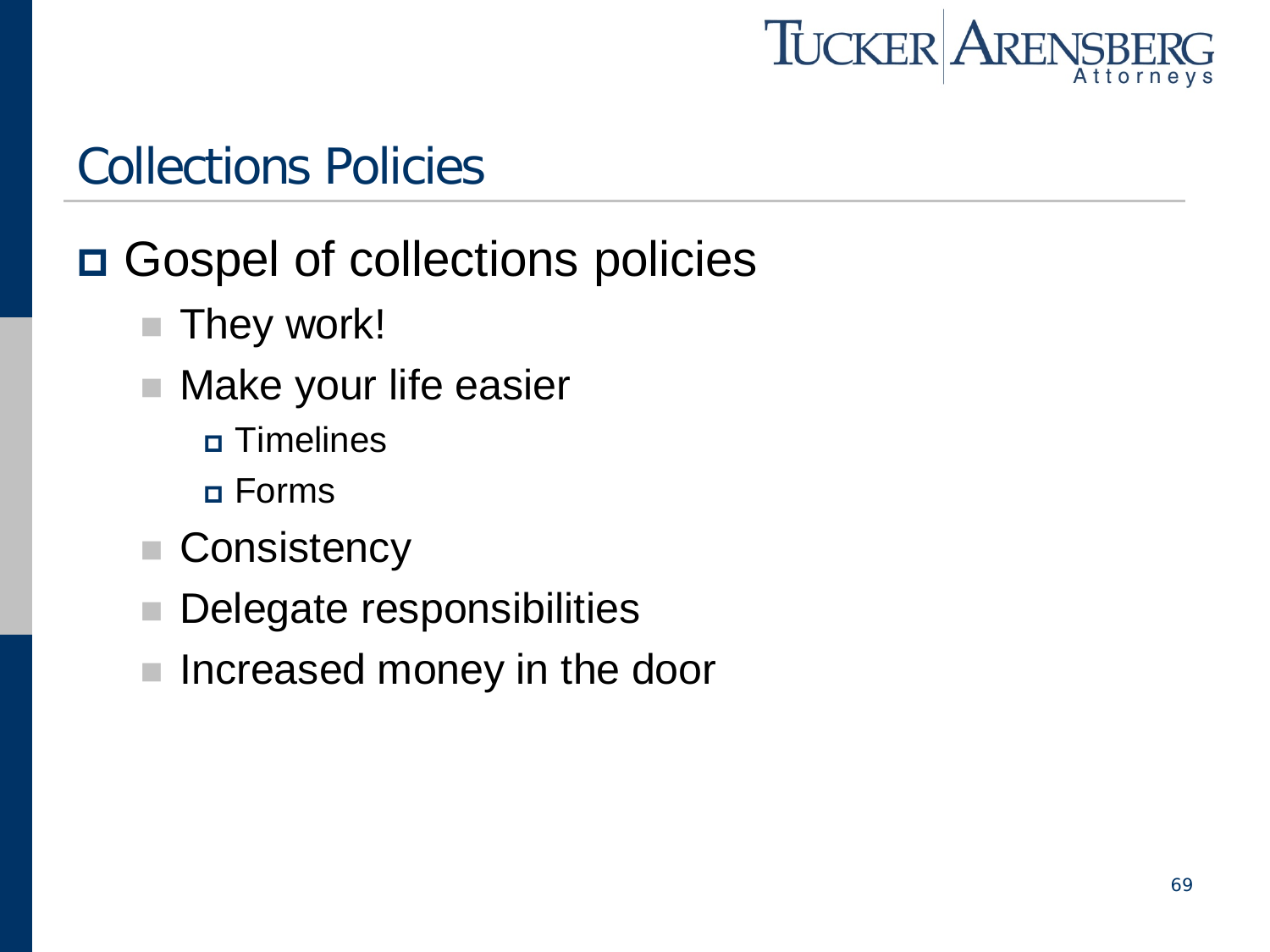## **TUCKER AREN**

### Lessons learned from nearly a decade of nursing home collections:

- □ Lay out expectations early
- **□ Remove uncertainty**
- **□ Communication is key**
- But so is documentation
- **Demeanor and tone**
- **□** Respond to questions
- Look for red flags

### **D LISTEN**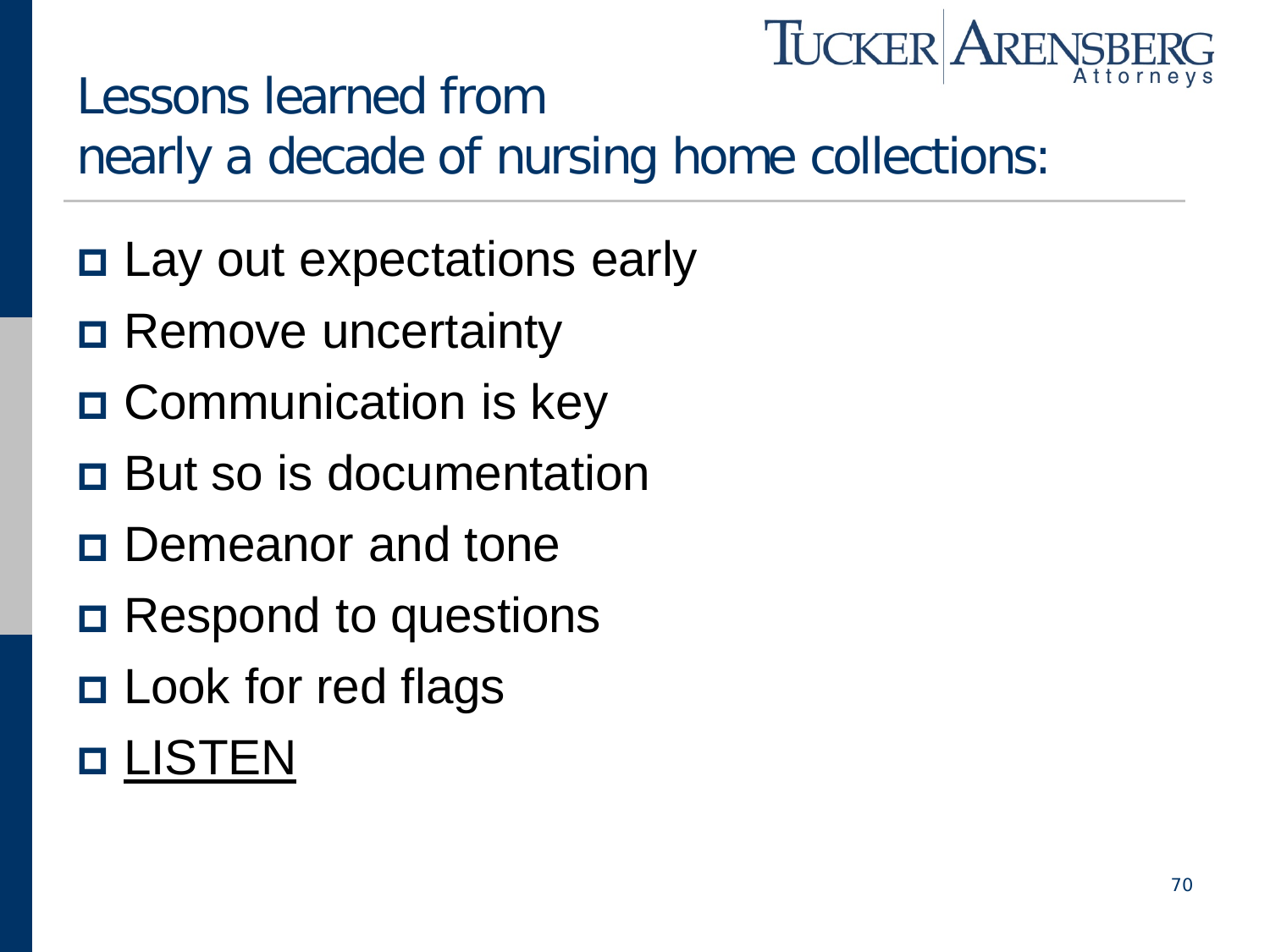

### Magistrate Hearings

- Facility may self-represent
- $\Box$  Must be less than \$12,000
- □ Are you using legal name?
- □ What are your next steps?
- □ Are you filing with court after?
- □ What are you doing to collect?

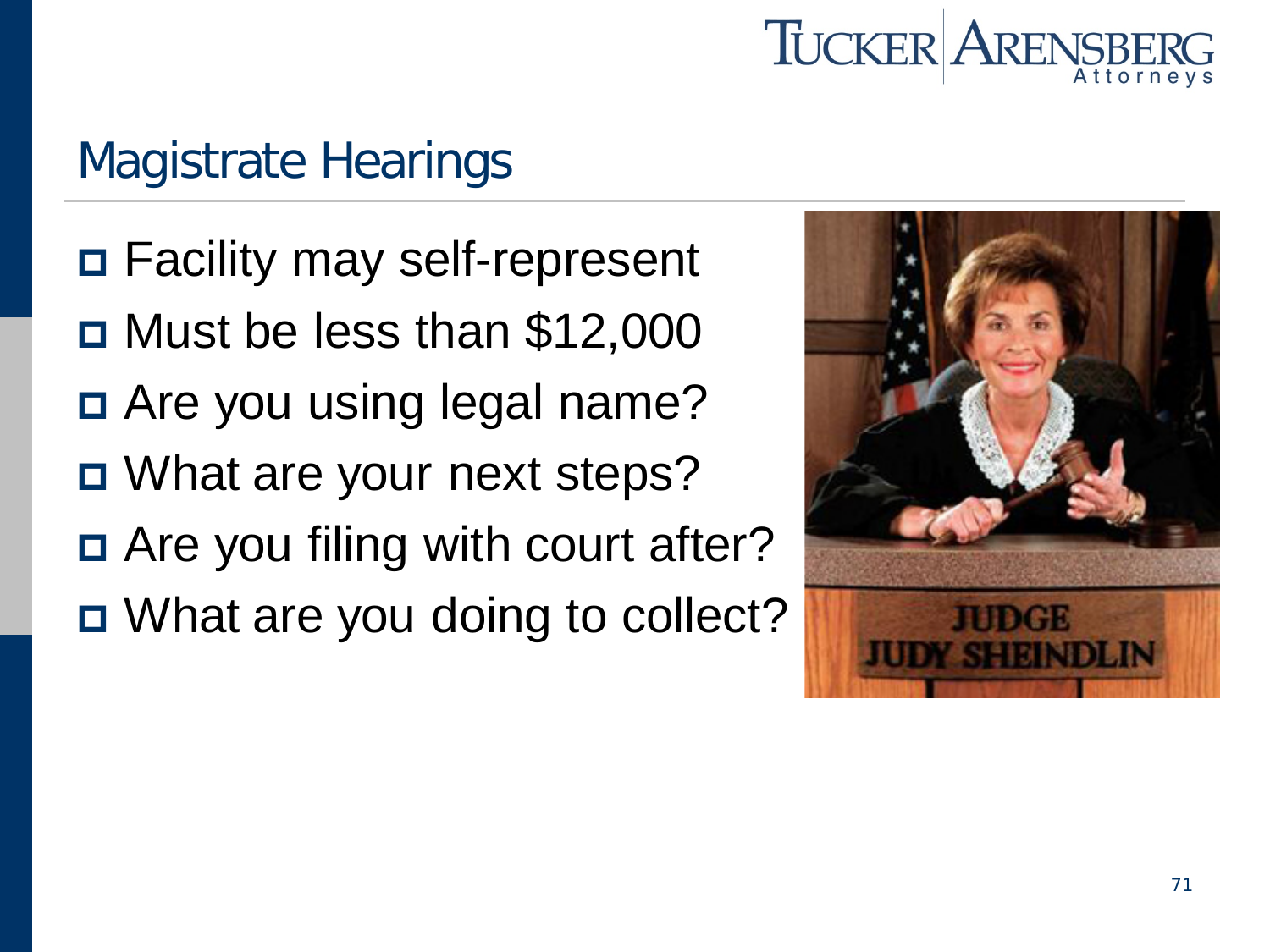### **TUCKER ARENSBI**

### More than \$12,000? You're going to need an attorney

- □ Compulsory arbitration
- General docket
- Formal process
- □ Attorney required
- Slower
- □ Special considerations
- Filial support

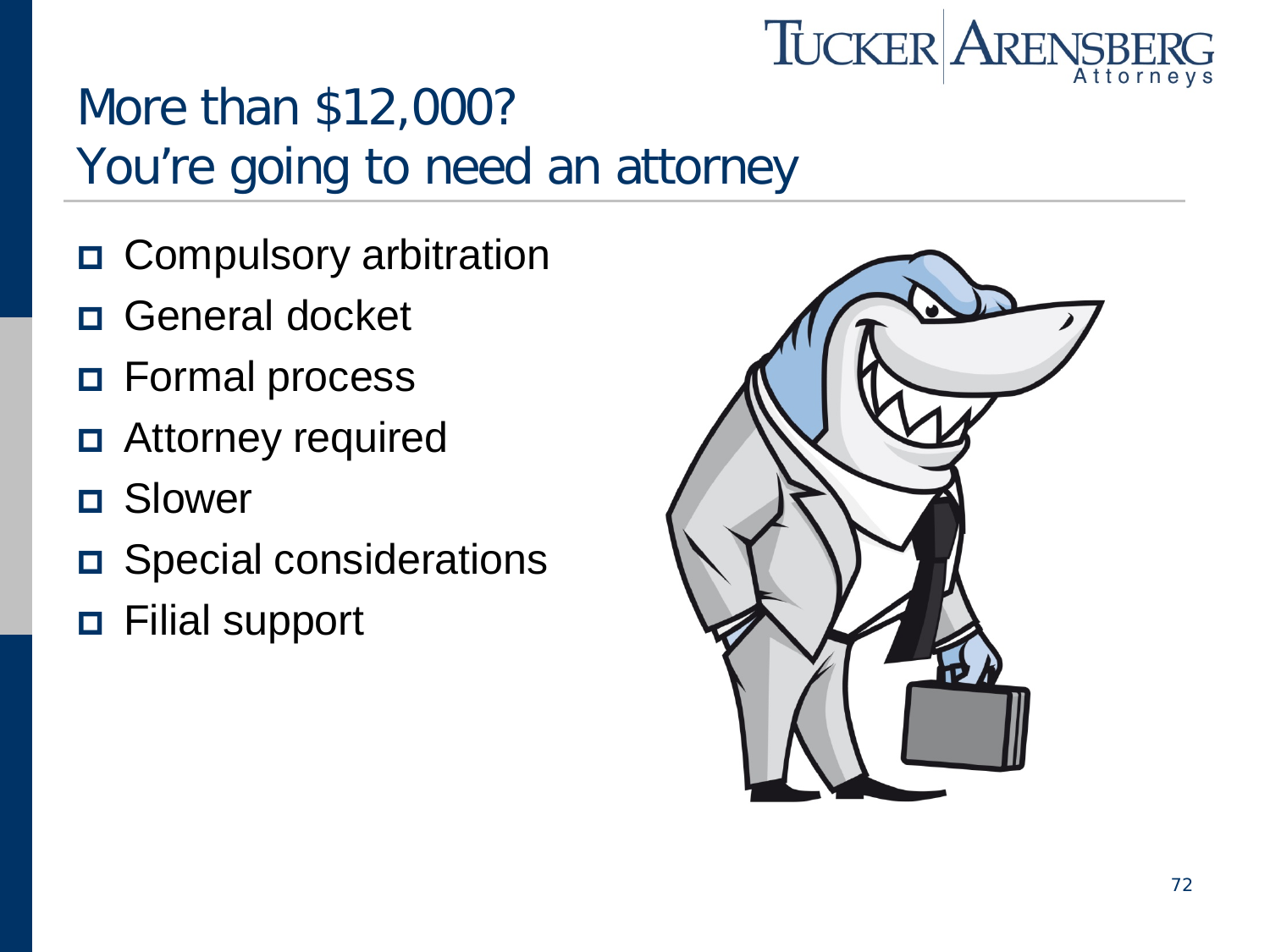

#### What to do with dead ends?

- □ MA-LTC "no-hopers"
- Keep digging get creative
- **E** Look for error in CAO calculations
- CAO has to help with verifications
- Seek legal assistance
- Example errors
	- Wrong common level ratio
	- Property transfer issues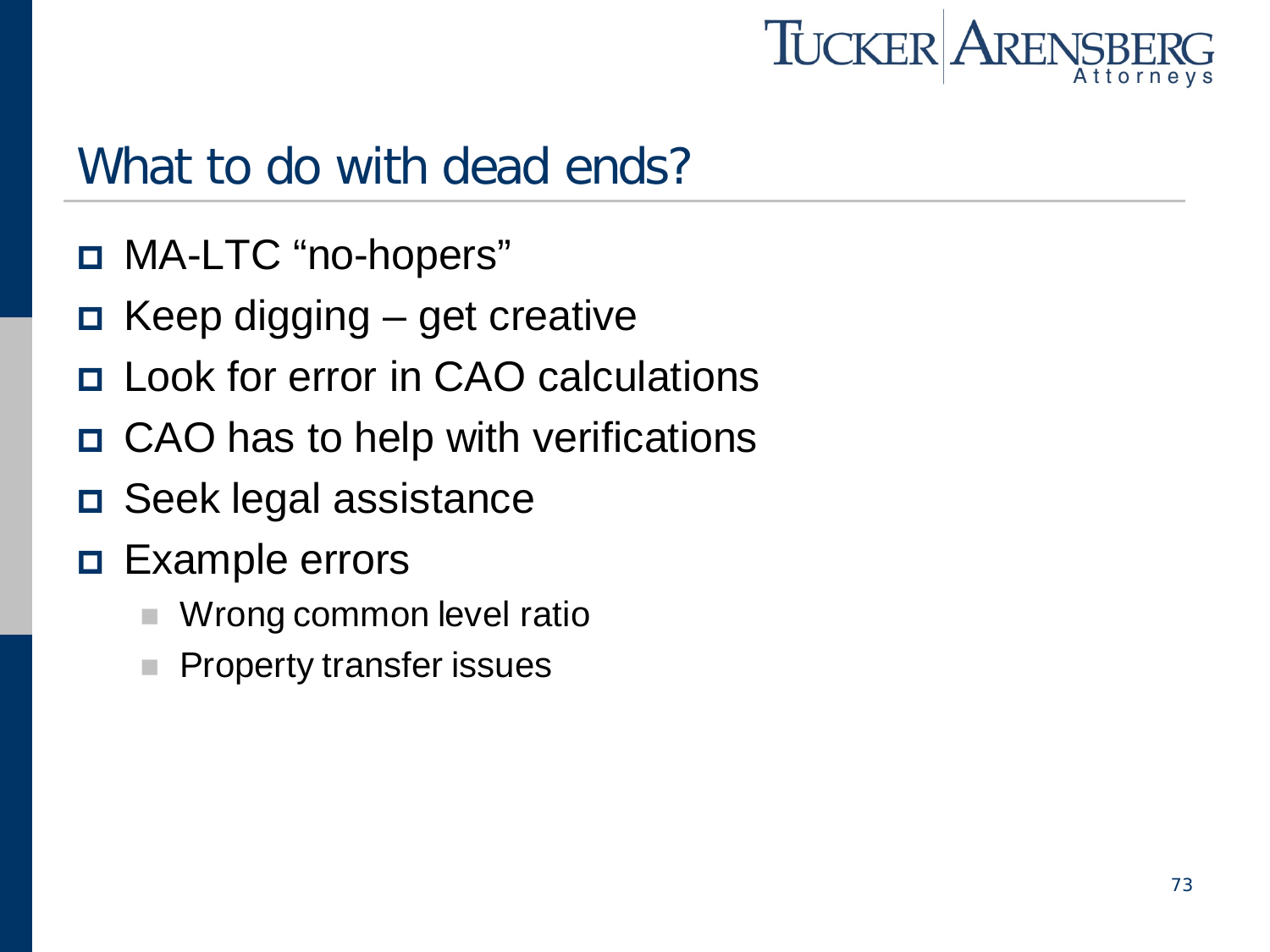

# Discharge Issues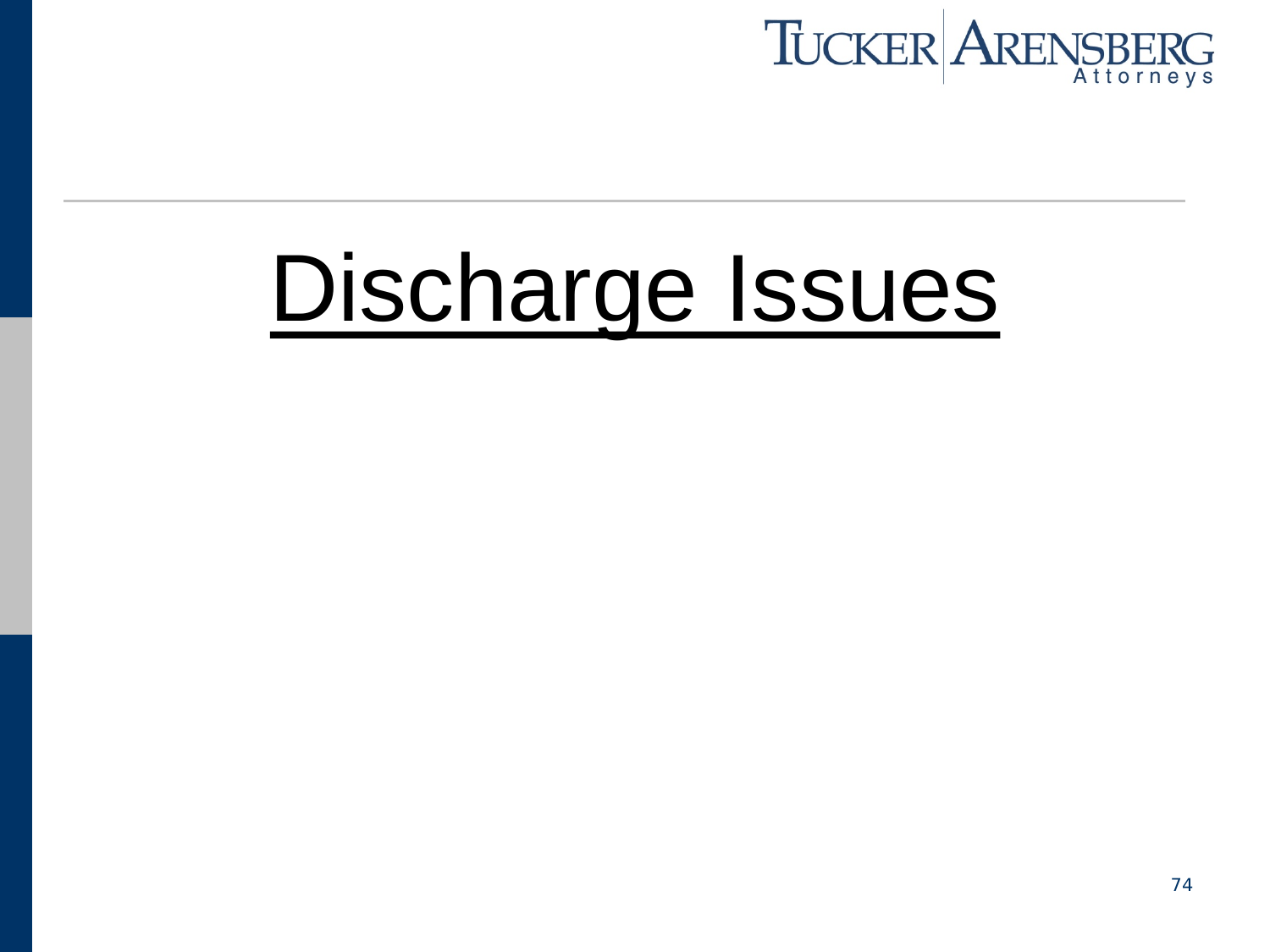

### Discharging a resident

 Update to CMS regs this year: Required to copy: Office of the State Long Term Care Ombudsman Pennsylvania Department of Aging 555 Walnut Street, 5th Floor Harrisburg, PA 17101-1919 (717)783-8975

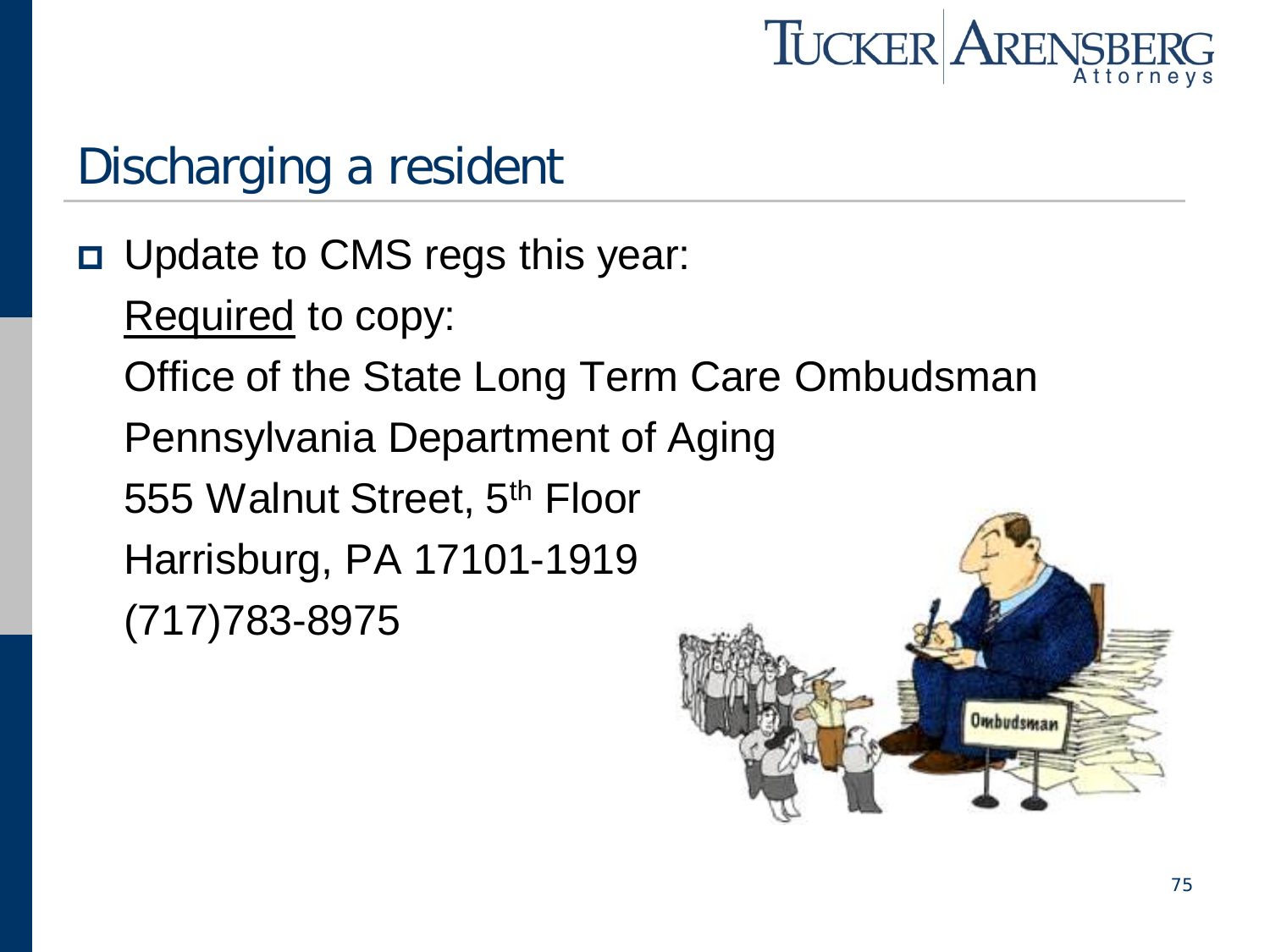

#### Discharging a resident

- □ Reasons for discharge:
	- 1) Medical (improved, declined, cannot meet needs);
	- 2) For his or her welfare or that of others; or
	- 3) Nonpayment

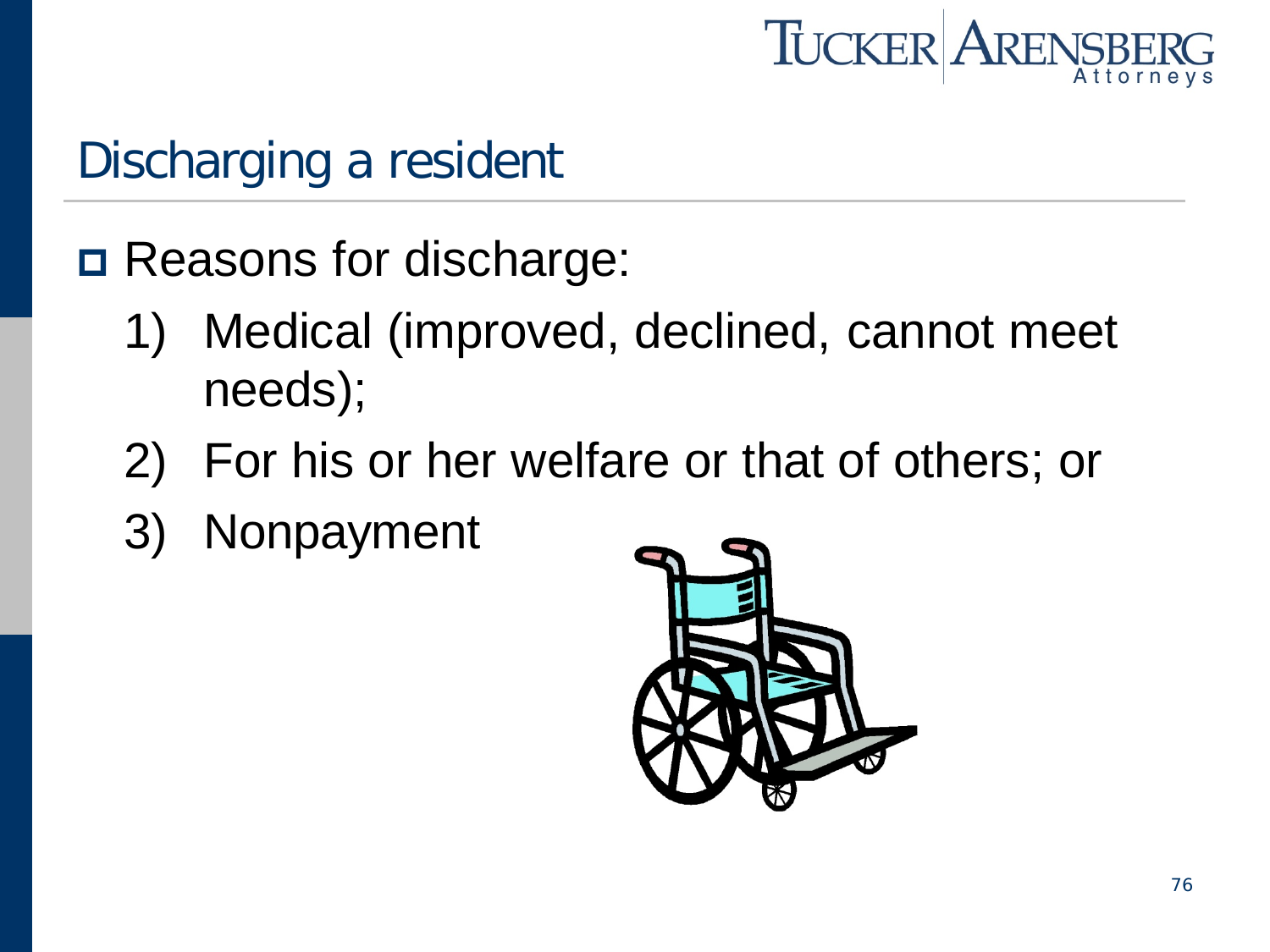

#### Medical Discharge

- **D** Physician must be involved
- □ Dueling physicians?
- MA-51 should be clear
- Document everything
- □ Importance of nursing records
- Discharge must be "safe and orderly"
- **□** Discharge location must be able to meet needs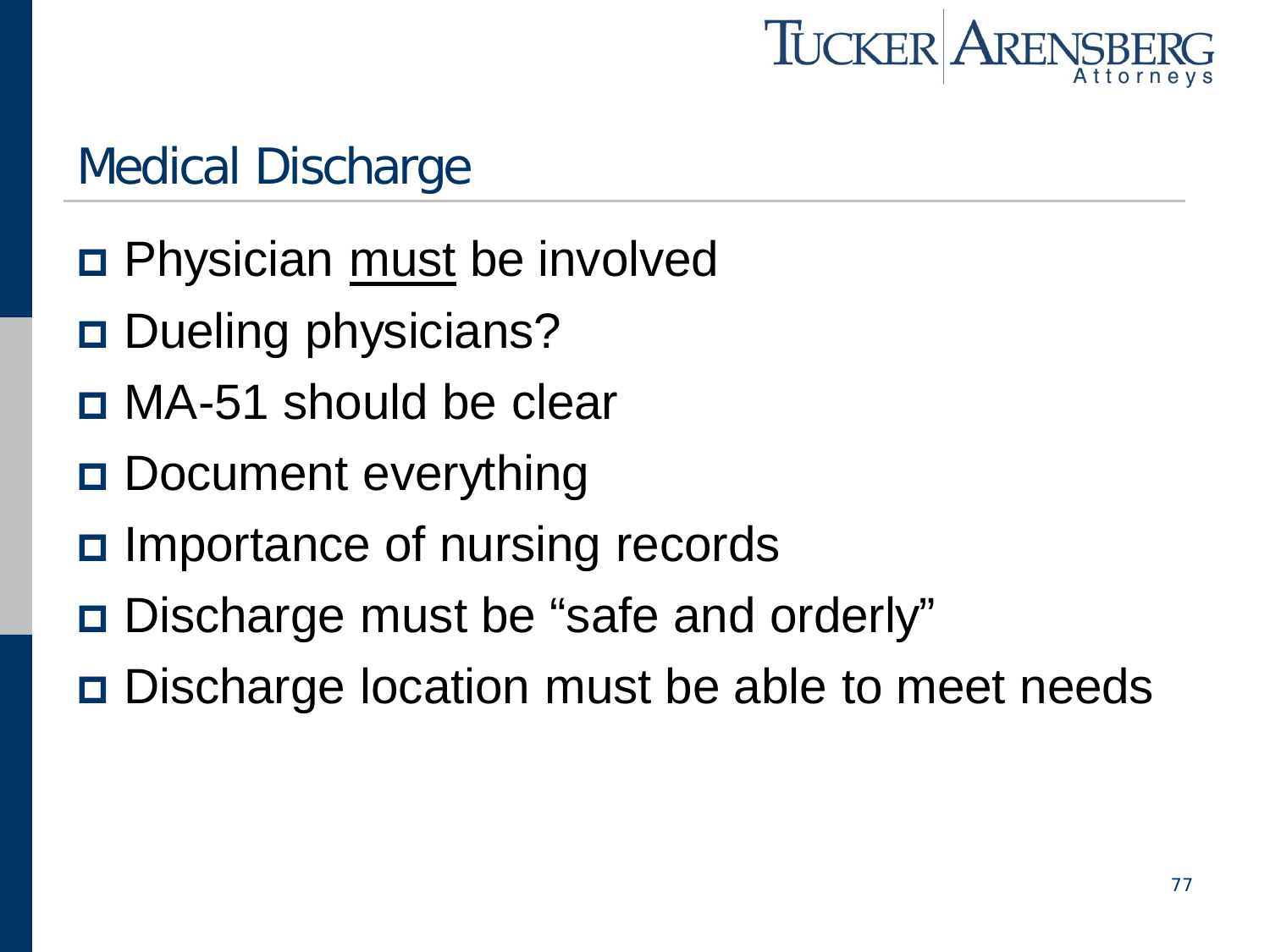

### Discharge for welfare

- Self or others
- Physical altercations
- Threats
- Documentation essential
- Physician involvement
- $\Box$  Tricky
- **□** Discharge location that can handle behaviors?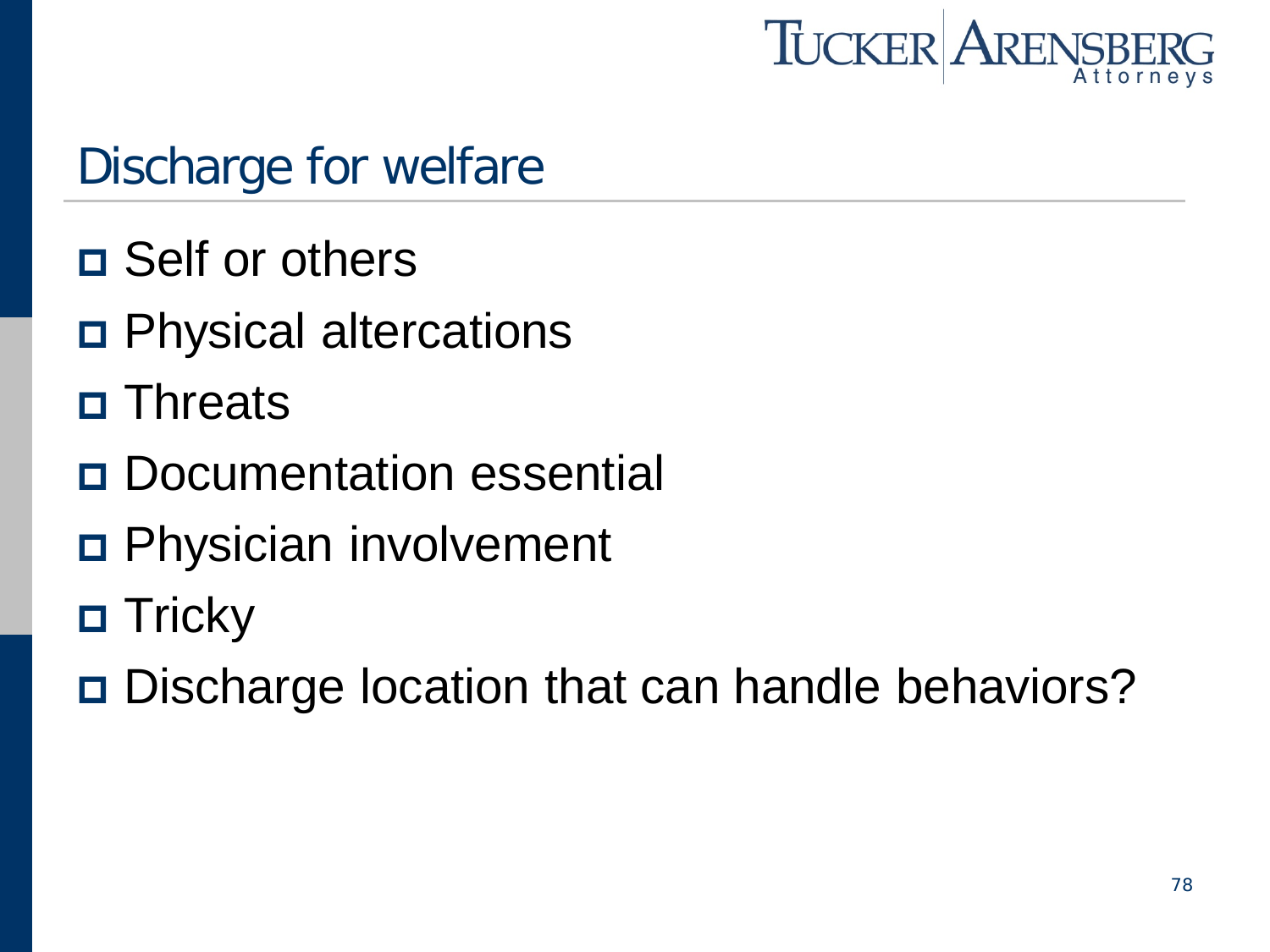

### Discharge for nonpayment

- □ Tricky issues re: MA-pending
	- **Private portion still due**
- "Reasonable" efforts to collect
	- What is reasonable?
- □ Discharge must still be safe and orderly
	- Often an issue
	- $\blacksquare$  Who will take with no money?
	- **Homeless shelter**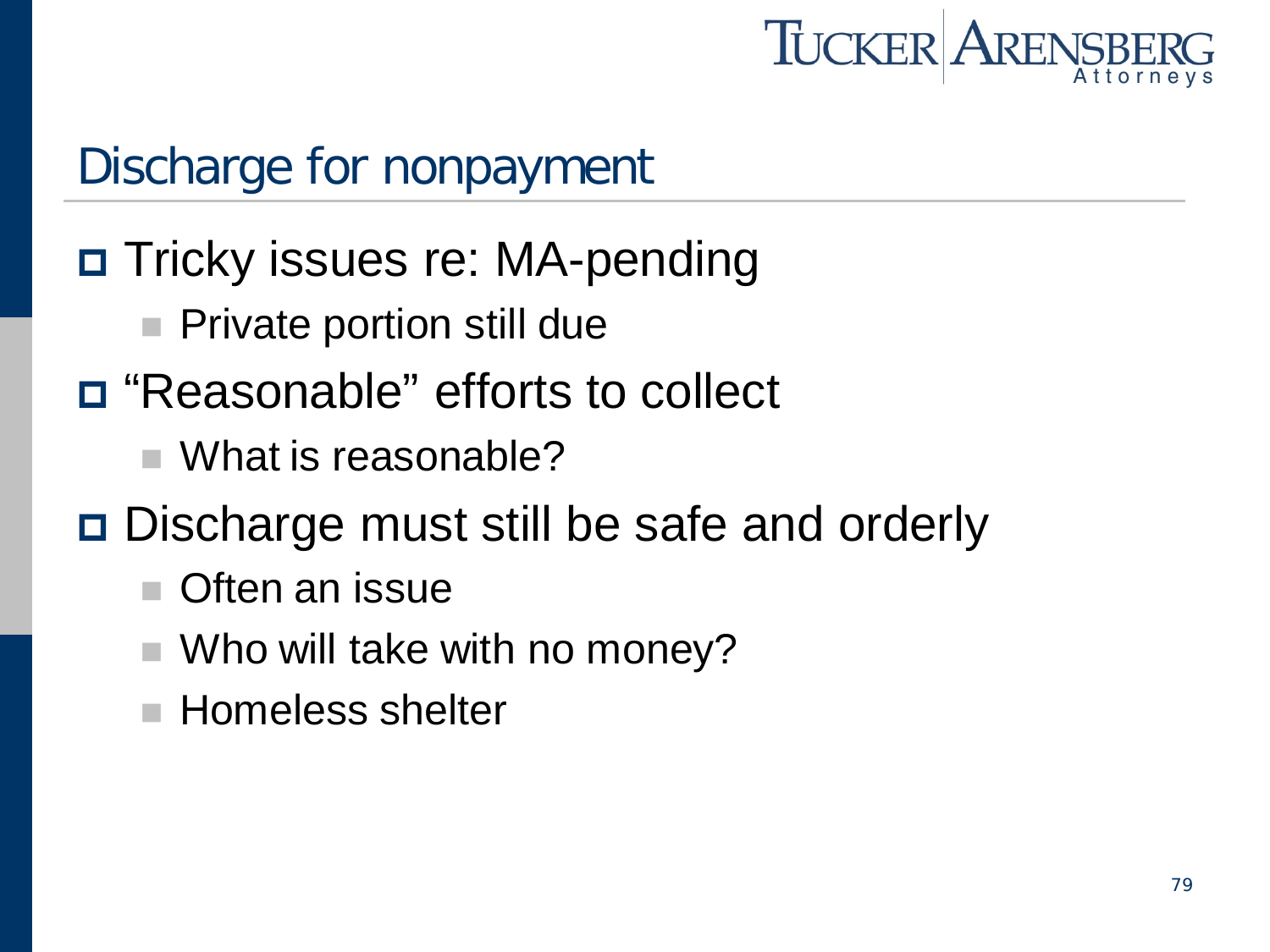

#### Issues arising from discharge

- □ Challenges to a discharge
- Family refusing to acknowledge issues
- Ombudsman versus you
	- You may have attorney
	- $\blacksquare$  Family may have attorney
- Discharge appeals result in significant delays and cost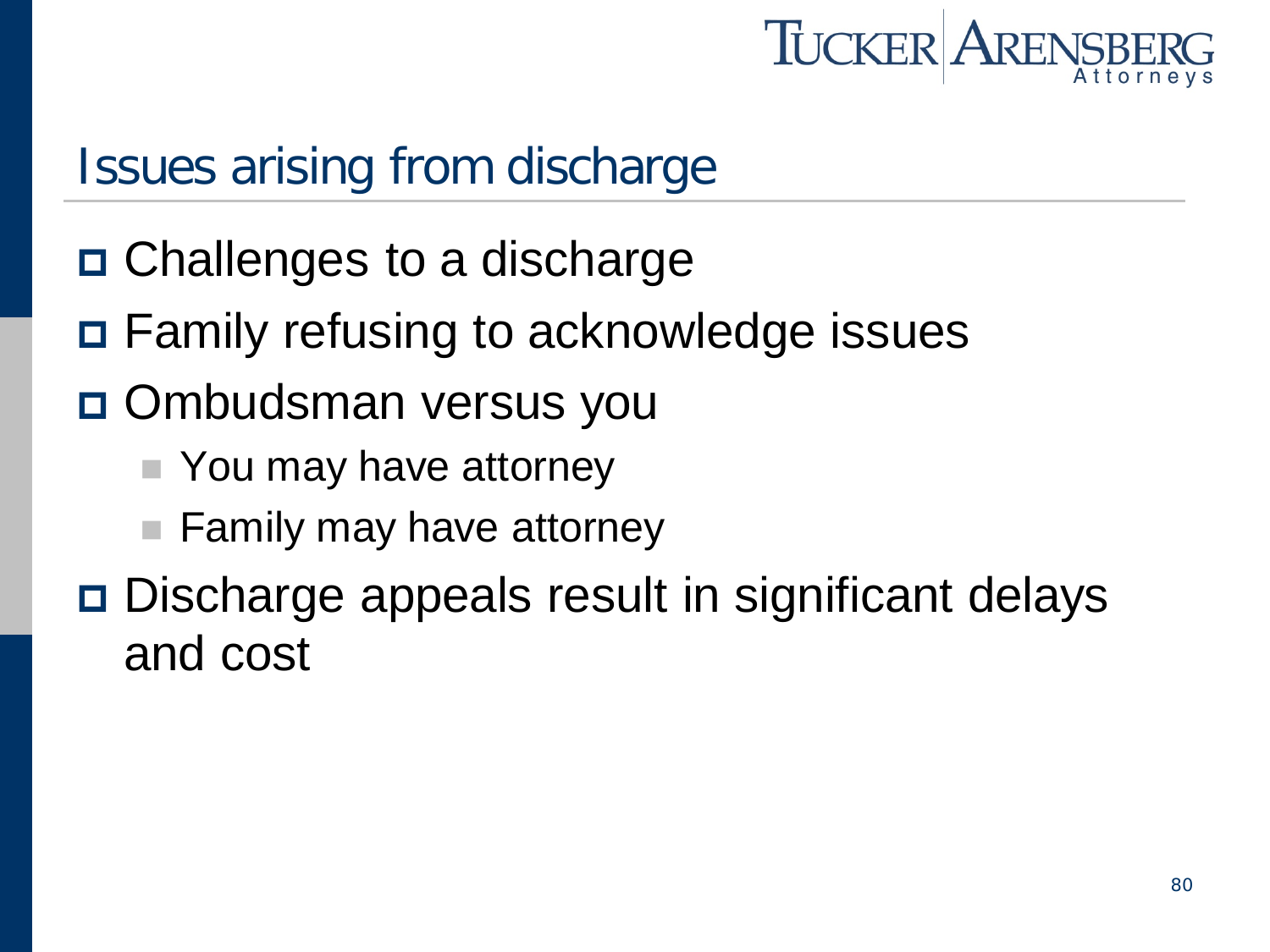# **TUCKER ARENS**

## Documentation essential to discharge challenges

- □ Nursing/progress notes
- □ Social services
- Visitor logs
- Documenting conversations with discharge location
- □ Care plan and care meetings
- Communications with resident and family